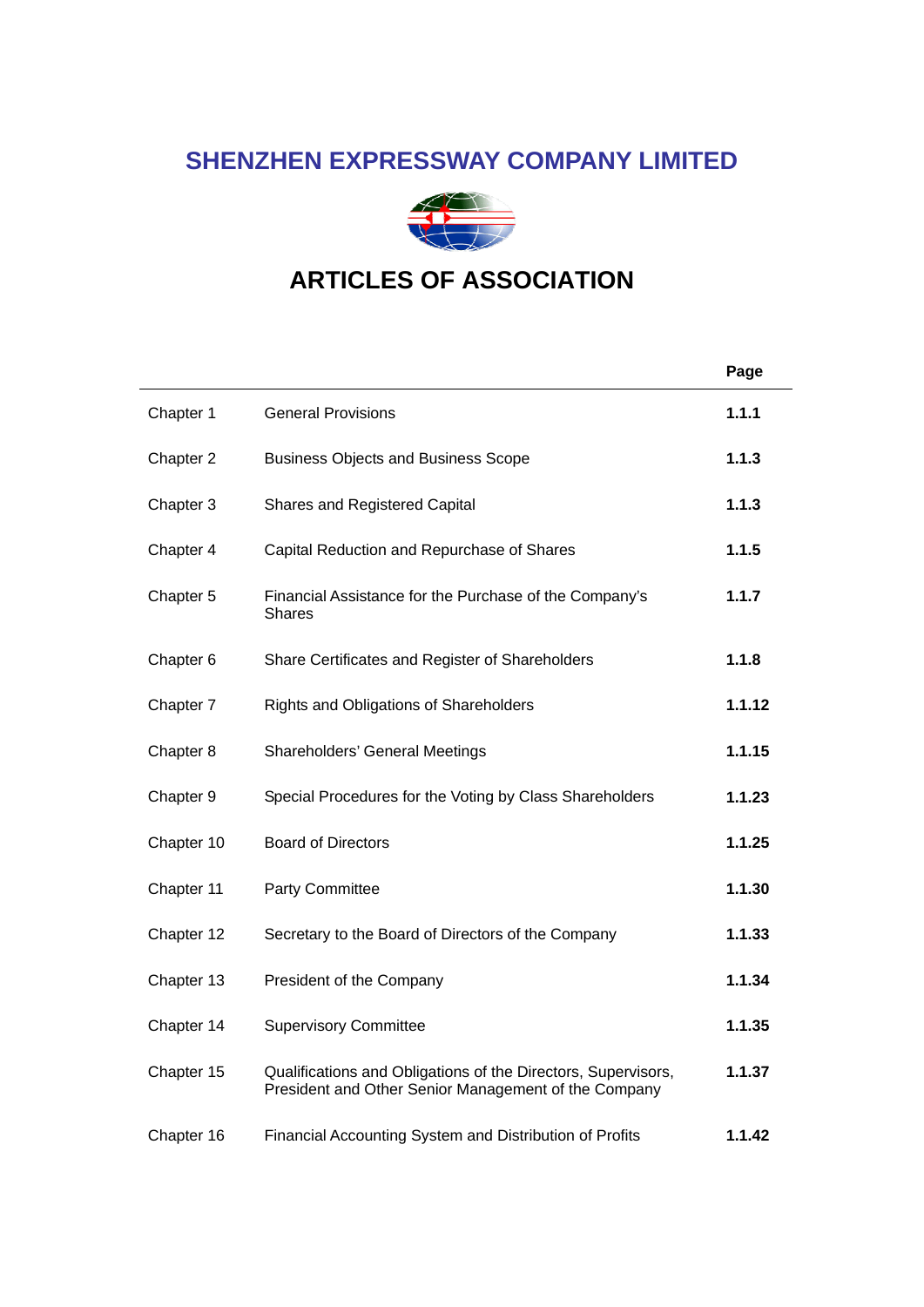|                   |                                                                   | Page   |
|-------------------|-------------------------------------------------------------------|--------|
| Chapter 17        | Audit                                                             | 1.1.46 |
| Chapter 18        | Labour Management and the Organisation of Labour Union            | 1.1.49 |
| Chapter 19        | Merger and Division of the Company                                | 1.1.50 |
| Chapter 20        | Dissolution and Liquidation of the Company                        | 1.1.51 |
| Chapter 21        | Procedures for Amending Articles of Association of the<br>Company | 1.1.53 |
| Chapter 22        | <b>Resolution of Disputes</b>                                     | 1.1.53 |
| Chapter 23        | Notices and Announcements                                         | 1.1.54 |
| Chapter 24        | <b>Supplementary Provisions</b>                                   | 1.1.55 |
| <b>Schedules:</b> | Rules of Procedures for the Shareholders' Meeting                 |        |
|                   | Rules of Procedures for the Board of Directors                    |        |
|                   | Rules of Procedures for the Supervisory Committee                 |        |

 (Passed by special resolution at the Third Extraordinary General Meeting 2018 held on 13<sup>rd</sup> November 2018)

\* Note: This document is originally prepared in Chinese and this English version is for reference only. In case of any inconsistency between the Chinese version and the English version, the Chinese version shall prevail.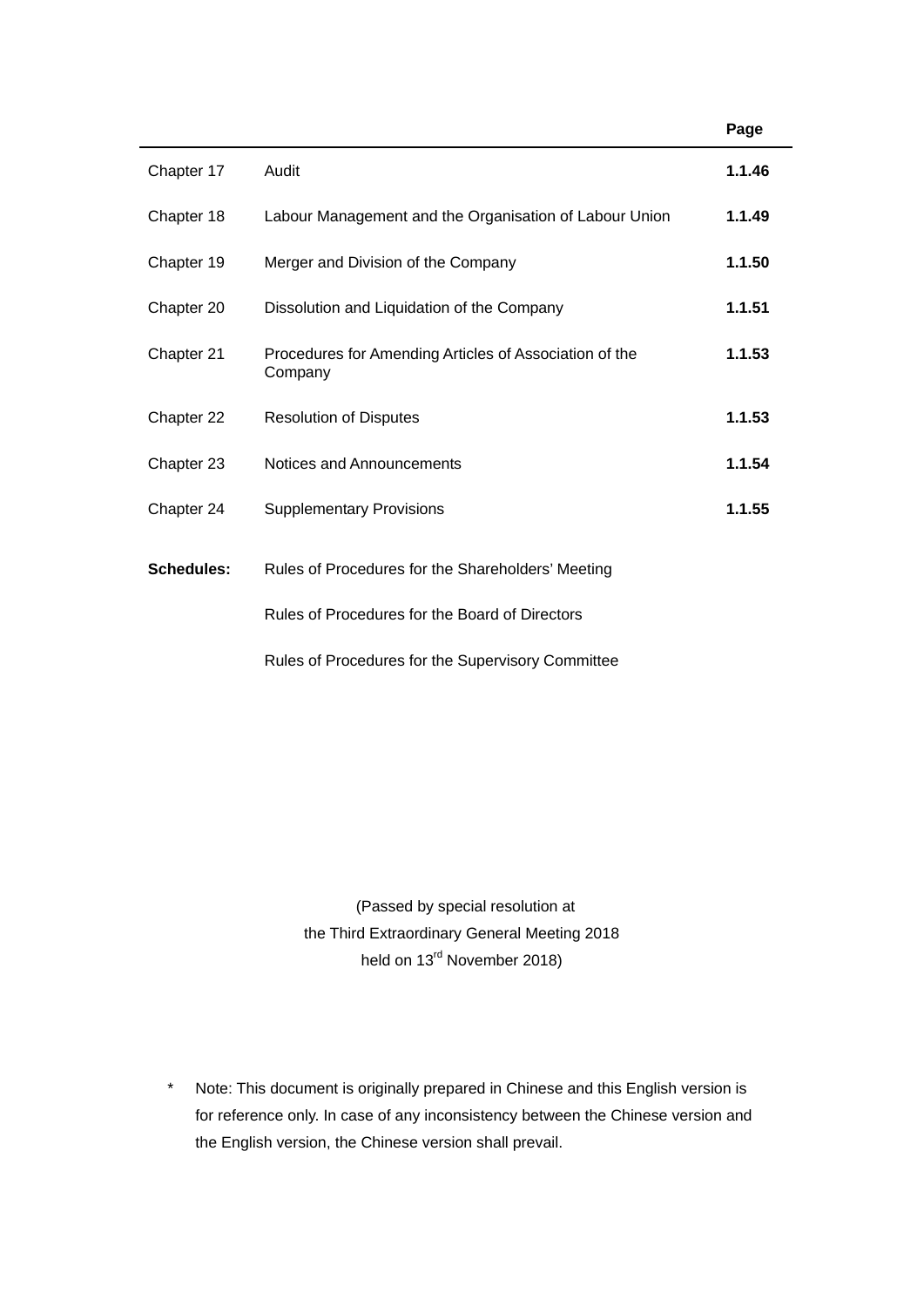#### **Chapter 1 General Provisions**

- Article 1 In order to protect the legal rights of the Company, the shareholders and the creditors, to regulate the organisations and conducts of Shenzhen Expressway Company Limited (the "Company"), these Articles of Association is formulated in accordance with the Company Law of the Peoples' Republic of China (the " Company Law"), the Securities Law of the Peoples' Republic of China (the "Security Law"), the Special Regulations of the State Council on the Offer of Shares and Listing of Joint Stock Limited Companies Outside the PRC (the "Special Regulations") and other relevant regulations.
- Article 2 Pursuant to the Constitution of the Communist Party of China (《中國共產黨章程》) (the "Party Constitution"), the Company Law and other relevant regulations, the Company should establish an organization under the Communist Party of China (the "Party") to set up working institution for the Party, assign working staff for Party affairs, and to commence activities of the Party. The establishment of the Party organization and the staff arrangement shall be included under the Company's administrative organs and arrangement. The Company shall include expenses of the Party organization in the Company's budget, which will be credited as the Company's management fee.
- Article 3 The Company is a joint stock limited company established in accordance with the Company Law, the Special Regulations and other relevant laws, regulations of the State.

The Company, as approved under the document "Ti Gai Sheng" [1996] 185 of the State Commission for Restructuring the Economic System, was established by way of promotion by 3 companies, registered with the Administration for Industry and Commerce of Shenzhen Municipality on 30 December 1996 and obtained the business licence of the Company, the business licence number: Shen Si Zi N23624.

The promoters of the Company are Shenzhen Freeway Development Company (currently known as Xin Tong Chan Development (Shenzhen) Company Limited), Shenzhen Shen Guang Hui Highway Development Company and Guangdong Roads & Bridges Construction Development Company Limited (currently known as Guangdong Roads and Bridges Construction Development Company).

Article 4 The registered Chinese name of the Company is: 深圳高速公路股份有限公司

| English name:  | SHENZHEN EXPRESSWAY COMPANY LIMITED                                                               |
|----------------|---------------------------------------------------------------------------------------------------|
| Address:       | Fumin Toll Station, Fucheng Street, Longhua District, Shenzhen, the<br>People's Republic of China |
| Postal code:   | 518110                                                                                            |
| Telephone No.: | (86-755) 82853300                                                                                 |
| Facsimile:     | (86-755) 82853400                                                                                 |

Article 5 All of the Company's assets are divided by equal shares. Shareholders are liable to the liabilities of the Company to the extent of the shares subscribed by them, whereas the Company is liable to the liabilities of the Company out of all the assets of the Company.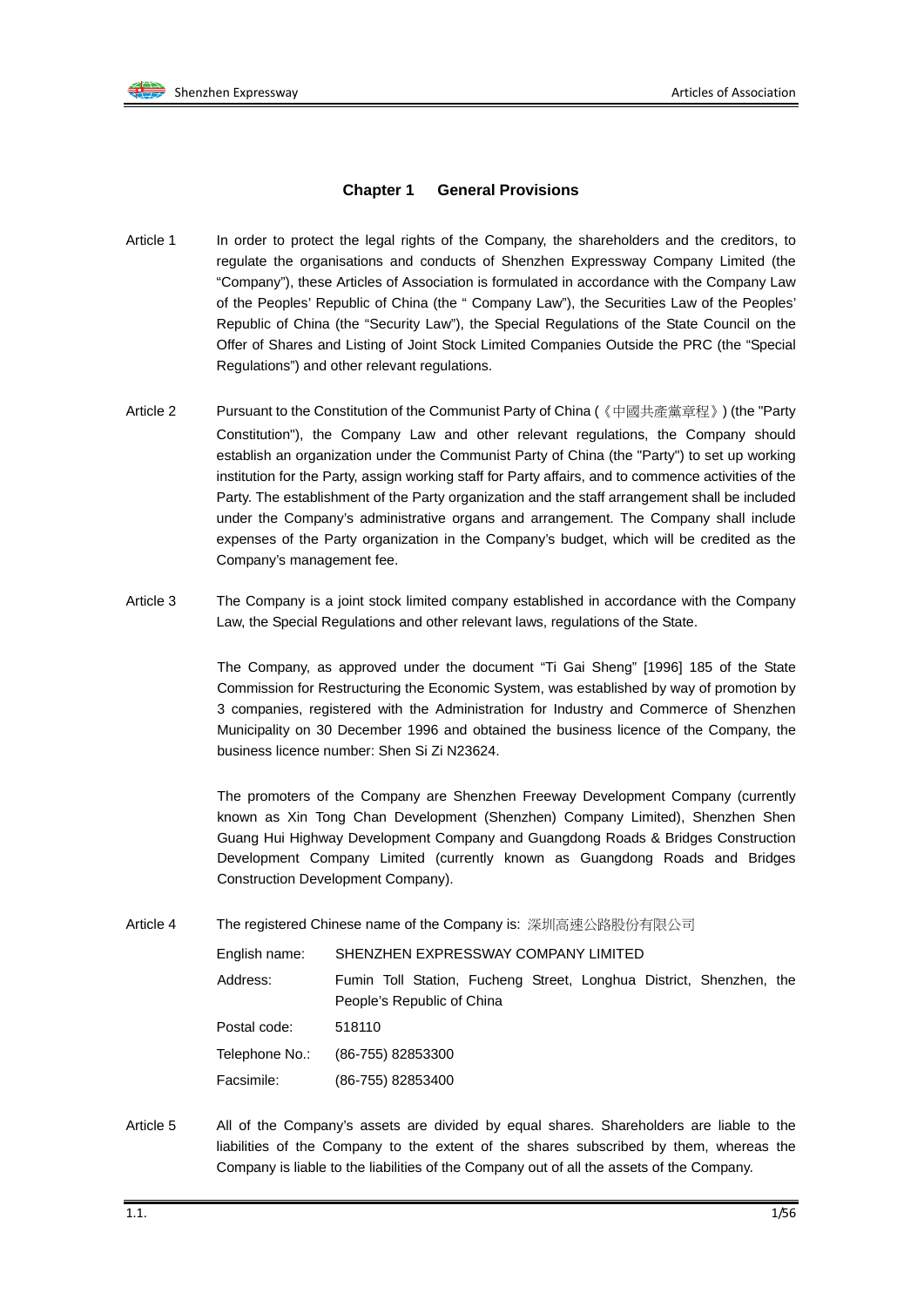

Unless otherwise provided in these Articles of Association, the shareholders of the Company, including the shareholders of domestic shares and foreign shares as mentioned in Article 18, shall enjoy equal rights and undertake equal obligations.

- Article 6 The chairman of the board of directors shall be the legal representative of the Company.
- Article 7 The Company is a perpetually existing joint stock limited company.
- Article 8 Unless otherwise provided in the Company Law or other relevant laws and regulations, the provisions in these Articles of Association in accordance with the requirements of the Mandatory Provisions for the Articles of Association of Companies Seeking a Listing Outside the People's Republic of China shall not be amended or repealed.
- Article 9 These Articles of Association were passed by special resolution at the shareholders' general meeting of the Company and shall become effective upon approval of the examining and approving authorities of companies authorised by the State Council and registration with the Administration for Industry and Commerce and these Articles of Association and shall entirely replace these Articles of Association of the Company originally registered with the Administration for Industry and Commerce. From the effective date of these Articles of Association, these Articles of Association shall be a legally binding document which regulates the organisations and conducts of the Company, the rights and obligations between the Company and the shareholders and among the shareholders.
- Article 10 These Articles of Association shall be binding on the Company, its shareholders, directors, supervisors, presidents and other senior management. All persons mentioned above may claim rights relating to the affairs of the Company in accordance with these Articles of Association.

In accordance with these Articles of Association, shareholders may institute legal proceedings against the Company; the Company may institute legal proceedings against shareholders; shareholders may institute legal proceedings against other shareholders; shareholders may also institute legal proceedings against directors, supervisors, managers and other senior management of the Company.

The legal proceedings referred to in the preceding paragraph shall include legal proceedings instituted in courts or the application to arbitration institutions for arbitration.

- Article 11 Other senior management referred to in these Articles of Association shall include the vice presidents, financial controller, chief engineer, secretary to the board of directors and any person designated or confirmed by the board of directors as the board of directors shall deem necessary from time to time.
- Article 12 The Company may invest in other companies with limited liability and joint stock limited liability companies and its liabilities therefor shall be limited to the amount of the capital contribution invested in that company. The Company shall not be the shareholder with unlimited liability of other profit-making organisations.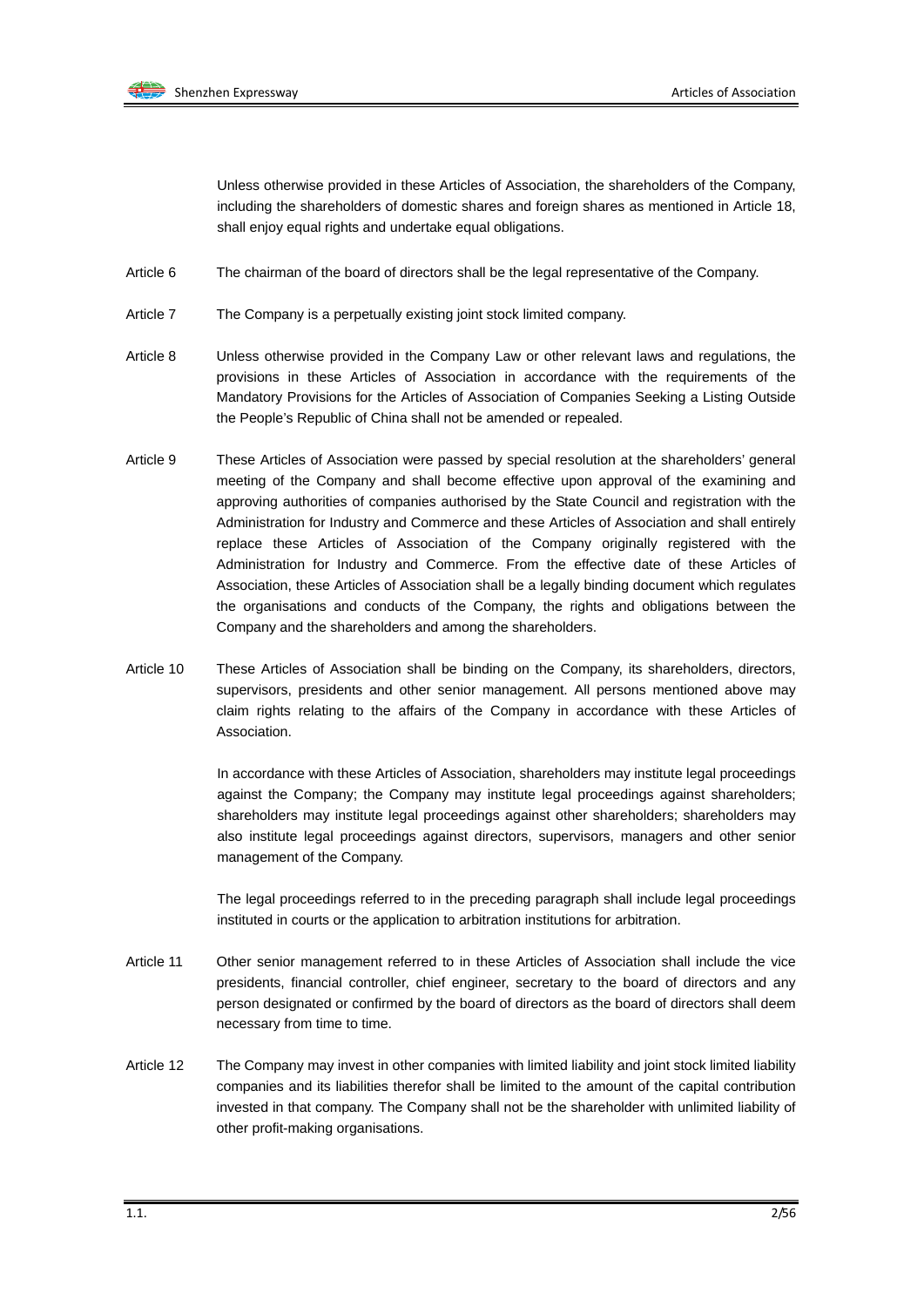#### **Chapter 2 Business Objects and Business Scope**

- Article13 The business objectives of the Company are: insisting on market-orientation, utilising the capital market and various resources efficiently, depending on the expressway industry, broadening the business of relevant sectors, ensuring the continued and stable development of the Company, allowing the employees to share the achievement of the development of the Company, realising the reasonable return of the shareholders' investment.
- Article 14 The business scope of the Company shall be the items as approved by the company registration authorities. The business scope of the Company includes investment, construction and management of expressways and roads, operation of import and export business (in accordance with qualification certificate).
- Article 15 Pursuant to the trends in domestic and international markets, its business development requirements both in China and overseas and the development capability of the Company, the Company may make amendments in respect of the policies of investment, its scope of business and form of operation, after approval has been granted by the resolutions in shareholders' meeting and by the relevant government authorities.

#### **Chapter 3 Shares and Registered Capital**

- Article 16 The Company shall provide for ordinary shares at all times; pursuant to its requirements and upon the approval granted by the examining and approving authorities of companies authorised by the State Council, the Company may create other classes of shares.
- Article 17 The shares issued by the Company shall have a par value of RMB1 yuan per share.
- Article 18 The Company may issue shares to domestic investors and overseas investors upon the approval granted by the securities supervisory authorities under the State Council.

Overseas investors referred to in the preceding paragraph shall mean investors in foreign countries and Hong Kong, Macau and Taiwan who subscribe for shares issued by the Company; domestic investors shall mean investors within the People's Republic of China other than the aforesaid regions who subscribe for shares issued by the Company.

- Article 19 The shares issued by the Company to domestic investors and subscribed for in Renminbi shall be called domestic shares. The shares issued by the Company to overseas investors and subscribed for in foreign currencies shall be called foreign shares. Those foreign shares which are listed outside the PRC shall be called overseas listed foreign shares. H Shares refer to those foreign shares listed on The Stock Exchange of Hong Kong Limited ("Hong Kong Stock Exchange") and subscribed for and traded in Hong Kong dollars.
- Article 20 Upon the approval of the examining and approving authorities of companies authorised by the State Council, the total number of the ordinary shares issued on the incorporation of the Company is 1,268,200,000 shares, which are subscribed by the three promoters in the form of asset injection (including relevant liabilities). 745,780,000 shares were held by Shenzhen Freeway Development Company (currently known as Xin Tong Chan Development (Shenzhen)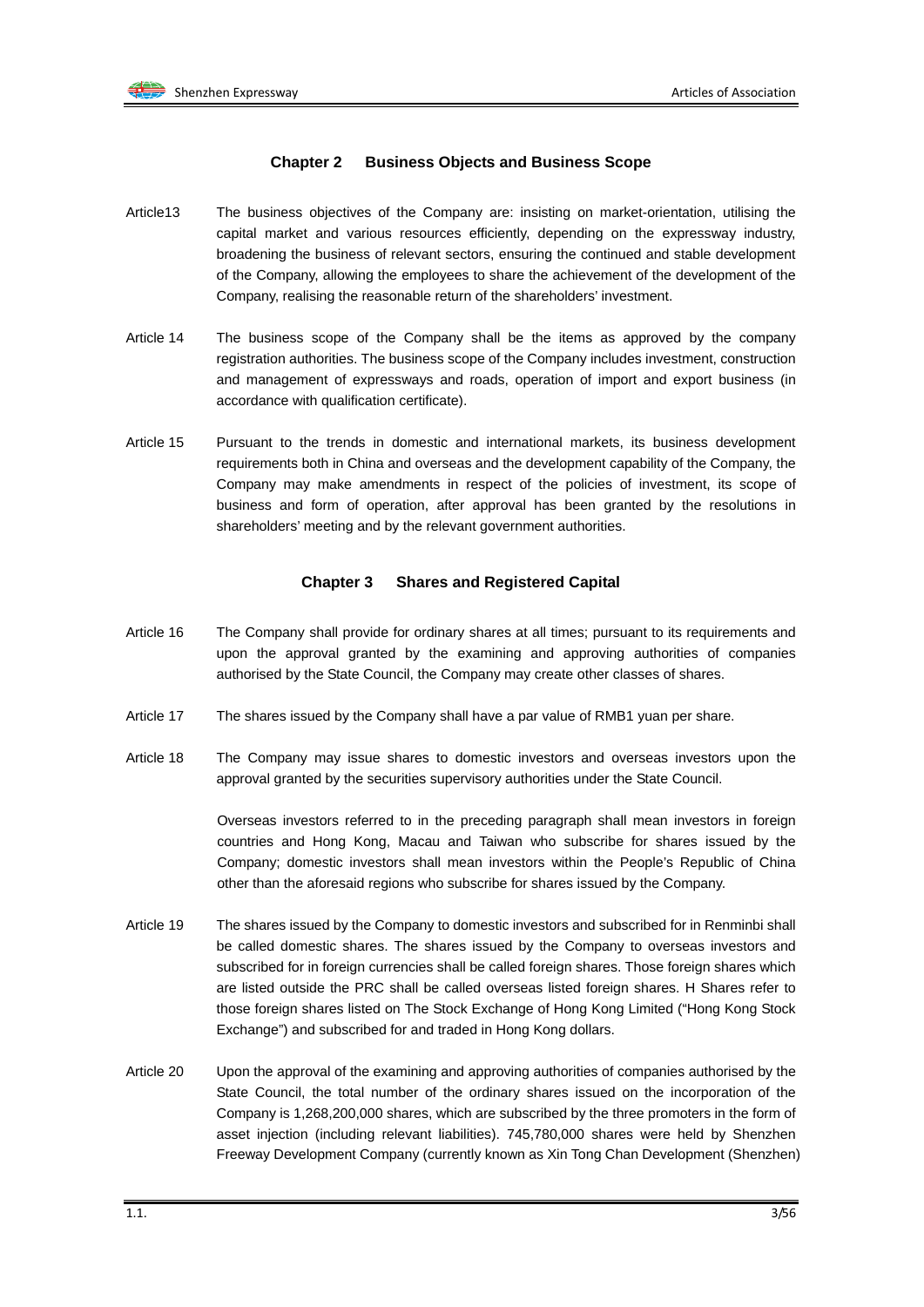Company Limited), 457,780,000 shares were held by Shenzhen Shen Guang Hui Highway Development Company and 64,640,000 shares were held by Guangdong Roads & Bridges Construction Development Company (currently known as Guangdong Roads & Bridges Construction Development Company Limited), the abovementioned shares are domestic shares.

On 2 November 2000, in accordance with the approvals of the relevant Ministry of the State, one of the promoters of the Company, Shenzhen Freeway Development Company (currently known as Xin Tong Chan Development (Shenzhen) Company Limited) and Huajian Transportation and Economic Development Centre (currently known as China Merchants Hua Jian Highway Investment Co., Ltd.) entered into an agreement for transferring 91,000,000 shares to Huajian Transportation and Economic Development Centre (currently known as China Merchants Hua Jian Highway Investment Co., Ltd.).

The Company issued 912,570,326 ordinary shares after the establishment of the Company, where there are 747,500,000 foreign shares listed on the Hong Kong Stock Exchange and 165,070,326 domestic shares listed on the Shanghai Stock Exchange ("SSE").

The structure of the capital shares of the Company is 2,180,770,326 ordinary shares, where the promoter Shenzhen Freeway Development Company (currently known as Xin Tong Chan Development (Shenzhen) Company Limited) holds 654,780,000 shares, Shenzhen Shen Guang Hui Highway Development Company holds 411,459,887 shares and Guangdong Roads & Bridges Construction Development Company (currently known as Guangdong Roads & Bridges Construction Development Company Limited) holds 61,948,790 shares, Huajian Transportation and Economic Development Centre (currently known as China Merchants Hua Jian Highway Investment Co., Ltd.) which is the transferee of the promoter's shares holds 87,211,323 shares, other holders of domestic shares hold 217,870,326 shares, and the holders of H shares hold 747,500,000 shares.

Article 21 Upon the approval of the Company's plan to issue overseas listed foreign shares and domestic shares by the securities supervisory authorities of the State Council, the board of directors of the Company may arrange for the issue of such shares.

> The Company's plan to issue overseas listed foreign shares and domestic shares pursuant to the preceding article shall be carried out respectively within 15 months from the date of approval by the securities supervisory and administrative authorities of the State Council.

- Article 22 The issue of overseas listed foreign shares and domestic shares within the total number of shares determined under the plan of issue shall respectively be issued and subscribed for in one issue; if this cannot be achieved due to exceptional circumstances, the same may upon the approval of the securities supervisory and administrative authorities of the State Council be issued in separate issues.
- Article 23 The registered capital of the Company is RMB2,180,770,326.
- Article 24 The Company may increase its capital in accordance with relevant provisions of these Articles of Association in view of the operational and development requirements of the Company.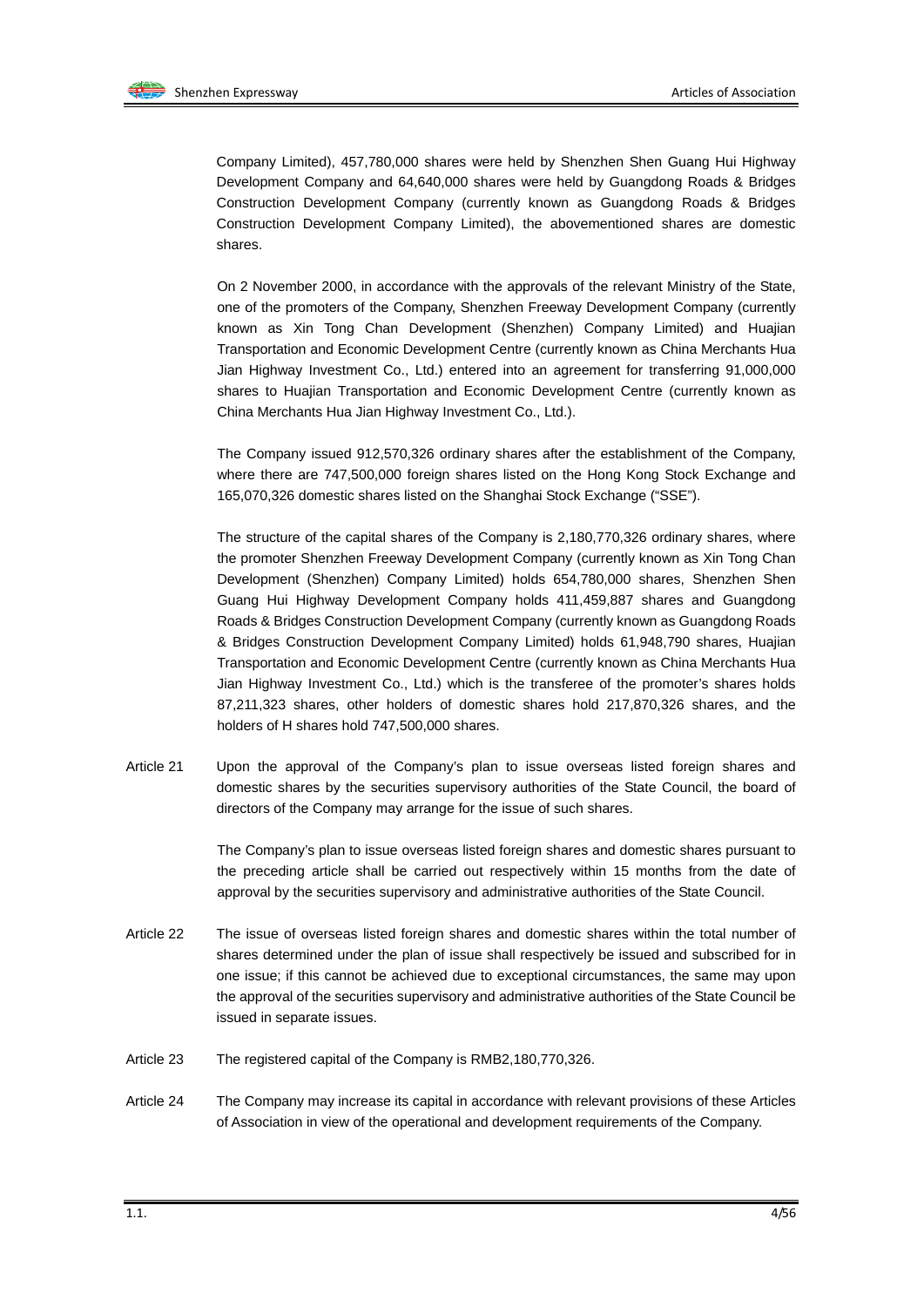

The Company may increase its capital in the following manners:

- 1. offer of new shares to unspecified investors;
- 2. placement of new shares to the existing shareholders;
- 3. bonus issues of new shares to the existing shareholders;
- 4. other methods as permitted by laws and regulations.

Upon the approval thereof under the provisions of these Articles of Association, the increase of capital of the Company by way of issuing new shares shall be carried out pursuant to the procedures provided by relevant laws and regulations of the State.

Article 25 Unless otherwise provided by laws and regulations, the shares of the Company shall be freely transferable and free from any lien. No transfer shall be made to an infant or a person of unsound mind or under other legal disability disqualifying such person to be a shareholder of the Company.

> The promoters shall not transfer the shares they held within one year since the establishment of the Company. The shares issued prior to the public offer of the Company shall not be transferred within one year since the date when the shares of the Company were listed and traded on the stock exchange.

The Company shall not accept the pledge of its own shares as security.

Directors, supervisors and other senior management of the Company shall report to the Company their shareholdings in the Company and their changes and shall not transfer more than 25% of the total number of shares held by them each year during their terms of service. The shares held by them shall not be transferred within one year from the date when the shares of the Company were listed and traded. The aforesaid personnel shall not transfer their shares in the Company within the half year from the date of departure from their office. Any gains from sale of shares by the directors, supervisors and other senior management of the Company within six months after purchase of the same, and any gains from the purchase of the shares within six months after sale of the same shall be forfeited to the Company and the board of directors of the Company shall recoup the gains.

#### **Chapter 4 Capital Reduction and Repurchase of Shares**

- Article 26 The Company may reduce its registered capital in accordance with the stipulations of these Articles of Association.
- Article 27 Upon the reduction of registered capital, the Company shall prepare a balance sheet and list of assets.

The Company shall notify its creditors within 10 days from the date the resolution for the reduction of capital has been passed and shall publish a notice at least three times in a newspaper within 30 days thereof. The creditors who have received such notice shall, within 30 days thereof, and those creditors who have not received such notice shall within 90 days from the date the notice is first published, be entitled to request the Company to settle the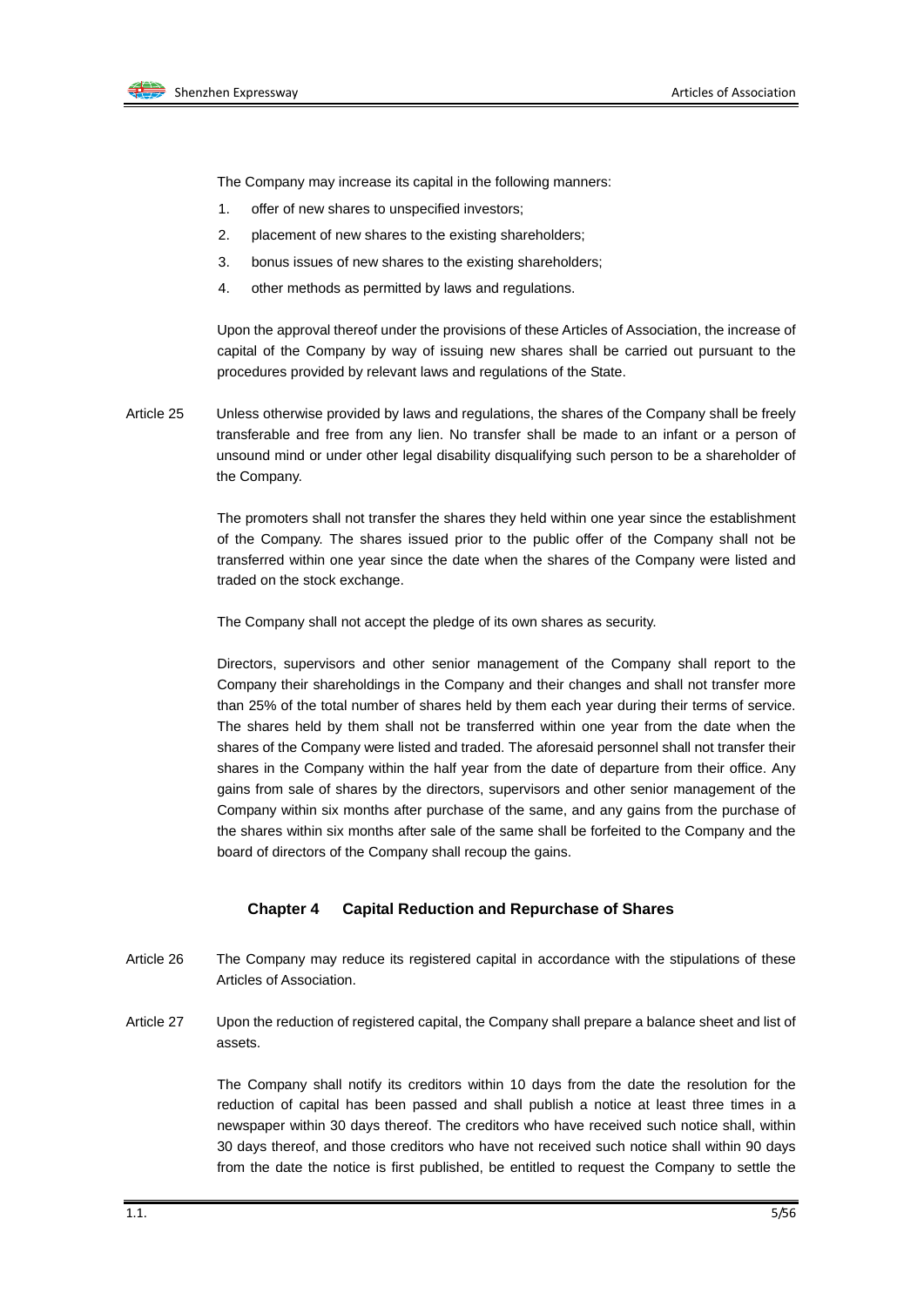

liabilities or to provide corresponding guarantees on the liabilities thereof.

The registered capital of the Company after the reduction of capital shall not fall below the minimum amount required by law.

Upon reduction of registered capital, the Company shall apply to the company registration authorities to register such changes in accordance with the law.

- Article 28 The Company may repurchase its issued shares in accordance with the procedures provided by these Articles of Association after the same having been approved by the relevant supervisory authorities of the PRC in the following circumstances:
	- 1. cancellation of shares for the purpose of reduction of capital of the Company;
	- 2. merger with other companies which hold shares of the Company;
	- 3. other circumstances permitted by laws and regulations.
- Article 29 The Company may repurchase its shares upon the approval granted by the relevant supervisory authorities of the PRC in any one of the following manners:
	- 1. to make a repurchase offer to all shareholders in equal proportion to their shareholdings;
	- 2. to repurchase the shares in open trading on a recognised stock exchange;
	- 3. to repurchase the shares by way of agreement other than through a recognised stock exchange;
	- 4. other manners as specified by relevant supervising authorities.
- Article 30 Otherwise provided in the laws and regulations, prior approval of shareholders in general meeting in accordance with the provisions of these Articles of Association is required for the repurchase of the Company's shares.

Where the Company repurchases the shares by way of off-market agreements, upon the same prior approval of shareholders in general meeting, the Company may terminate the agreement or modify the agreement, or give up any rights of the agreement. Regarding the repurchase of shares by the Company pursuant to paragraph 1 or 2 of Article 29 of these Articles of Association, the repurchase price shall be limited to the highest price.

The agreement for repurchase of shares referred to in the preceding paragraph shall include but not limited to the agreements relating to the assumption of obligations to repurchase shares and the acquisition of rights to acquire repurchased shares.

The Company shall not assign an agreement for the repurchase of its shares or any of the rights provided therein.

Article 31 The Company shall cancel the shares repurchased within the prescribed time limit under laws and regulations and shall apply to the original company registration authorities for the registration of the alteration of its registered capital.

> The registered capital of the Company shall be reduced by the same amount as the total nominal value of the shares so cancelled.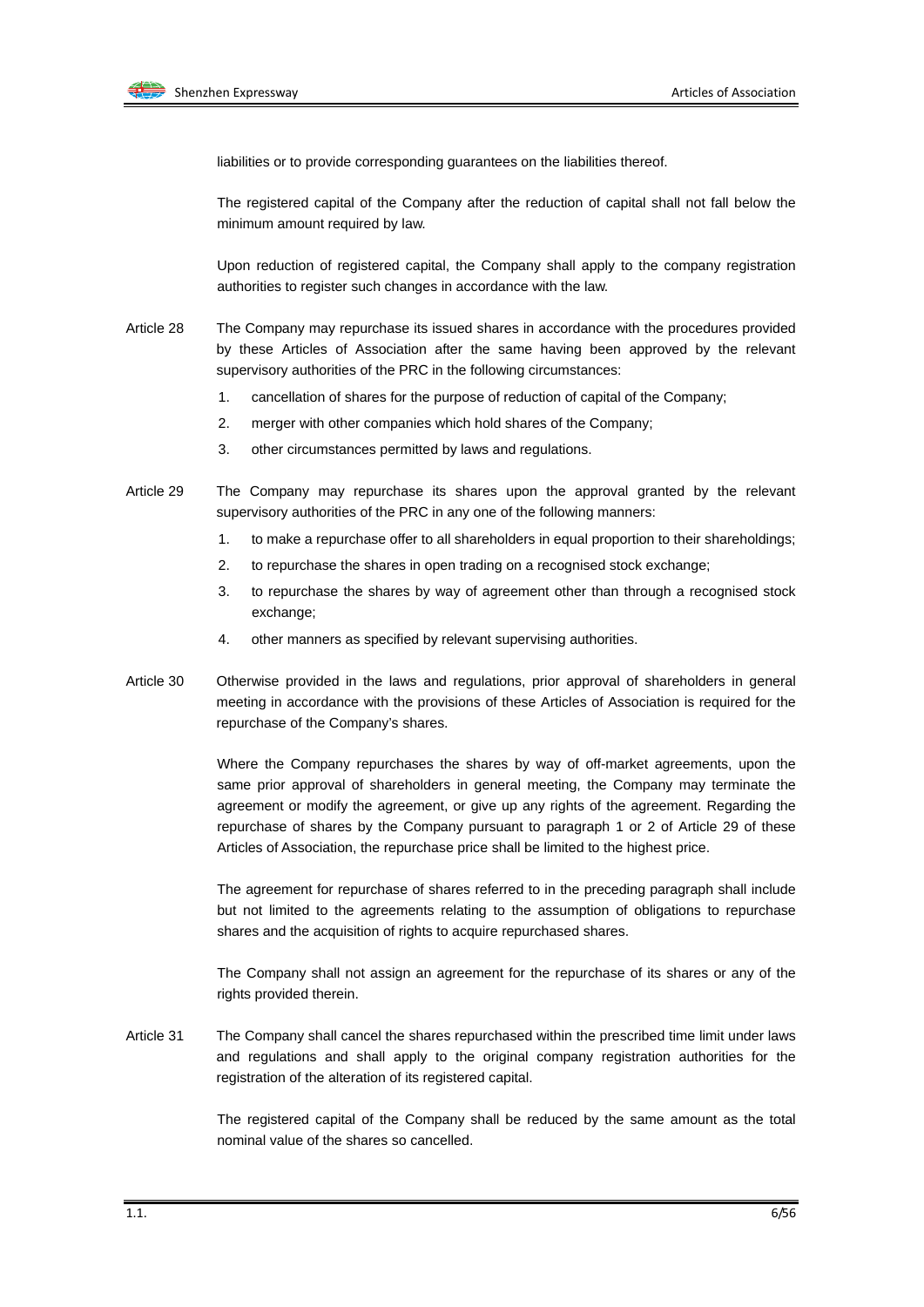- Article 32 Unless the Company is in liquidation, the repurchase of issued shares by the Company shall be subject to the following provisions:
	- 1. for those shares repurchased at par value, the amount thereof shall be deducted from the balance of the distributable profits as shown on the accounts of the Company or from the proceeds of the issue of new shares for the purpose of repurchasing the old shares;
	- 2. for those shares repurchased at a value higher than the par value, the amount equivalent to the par value thereof shall be deducted from the balance of the distributable profits as shown on the accounts of the Company or from the proceeds of the issue of new shares for the purpose of repurchasing the old shares; the exceeding part shall be treated in the following manners:
		- (1) for those repurchased shares which were issued at par value, it shall be deducted from the balance of distributable profits as shown on the accounts of the Company;
		- (2) for those repurchased shares which were issued in excess of the par value, it shall be deducted from the balance of distributable profits as shown on the accounts of the Company or from the proceeds of the issue of new shares for the purpose of repurchasing the old shares; however, the amount deducted from the proceeds of the issue of new shares shall not exceed the total premium received from the issue of such repurchased shares, nor shall it exceed the amount in the Company's premium account at the time of such repurchase (including the amount of premium from the issue of new shares);
	- 3. The payments made by the Company for the following purposes shall be paid out of the distributable profits of the Company:
		- (1) obtaining rights to repurchase its shares;
		- (2) alteration of any agreement for repurchase of its shares;
		- (3) discharging its obligations under the repurchase agreement.
	- 4. After the total number of shares has been so repurchased and cancelled through the reduction of the registered capital of the Company pursuant to the relevant provisions, the amount which has been deducted from the distributable profits and which has been used for repurchasing the nominal value of the shares shall be credited to the capital reserve fund account of the Company.

#### **Chapter 5 Financial Assistance for the Purchase of the Company's Shares**

Article 33 The Company or its subsidiaries shall not, at any time or in any manner, provide any financial assistance to any person who acquires or intends to acquire the shares of the Company. The person who acquires the shares of the Company as aforesaid includes the person who assumes, directly or indirectly, obligations as a result of the purchase of the shares of the Company.

> The Company or its subsidiaries shall not, at any time or in any manner, provide financial assistance to reduce or discharge a person who assumes such obligations as aforesaid from such obligations.

This Article shall not apply to circumstances as described in Article 35 of this Chapter.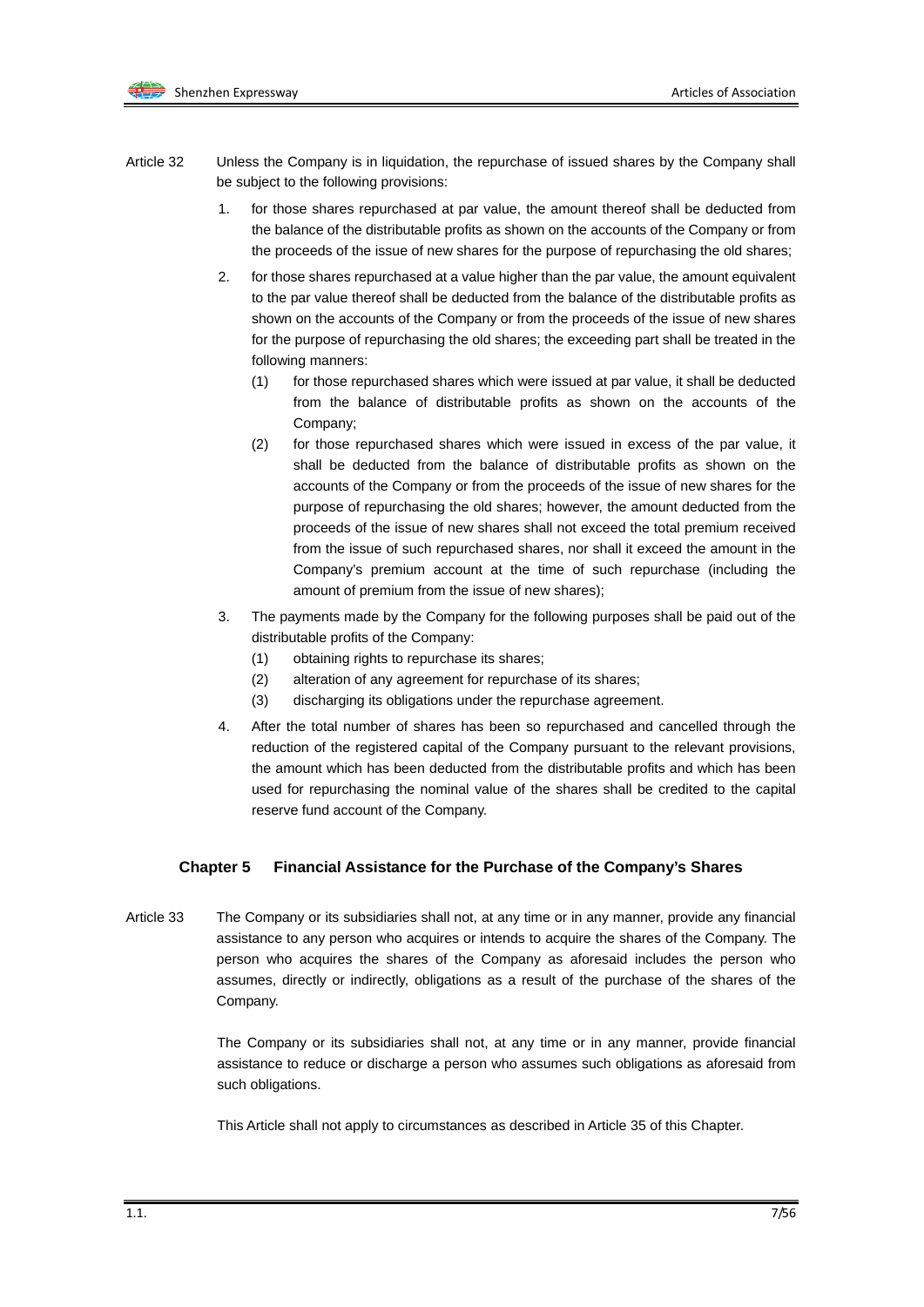- Article 34 Financial assistance referred to in this Chapter shall include but not limited to the following forms:
	- 1. gifts;
	- 2. guarantees (including the assumption of obligations by the guarantor or the offering of property by the guarantor to secure the performance of obligations by the obligor), compensation (excluding the compensation arising out of the Company's default), discharge or waiver of rights;
	- 3. provisions of loans or entering into contracts in which the Company has to perform obligations prior to the performance of the other party, changes to loans or to the contracting parties and the assignment of the rights of such loans or contracts;
	- 4. any other forms of financial assistance given by the Company when the Company is unable to pay its debts or has no net assets or when its net assets would be reduced to a material extent.

The obligations referred to in this Chapter shall include the obligations assumed by the obligor due to concluding a contract or making an arrangement (whether such contract or arrangement is enforceable or such obligation undertaken by the obligor individually or jointly with other person) or the obligations undertaken due to the change of financial conditions changed pursuant to any other means.

- Article 35 The following acts are not prohibited by the provisions of Article 33 of this Chapter:
	- 1. the granting of relevant financial assistance by the Company where the same is given in good faith in the interests of the Company and the principal purpose of granting such assistance is not for the purchase of the Company's shares, or the assistance so granted is only an incidental part of a certain master plan of the Company;
	- 2. the distribution by the Company of its assets by way of dividends declared in accordance with law;
	- 3. the distribution of dividends by way of bonus shares;
	- 4. reduction of registered capital, repurchase of shares of the Company and restructuring of the shareholding structure in accordance with these Articles of Association;
	- 5. provision of loans by the Company in its normal course of business which falls within its scope of business (but the net assets of the Company shall not be thereby reduced, or if reduced, the said financial assistance shall be made out of the distributable profits of the Company);
	- 6. provision of funds by the Company for the employee share scheme (but the net assets of the Company shall not be thereby reduced, or if reduced, the said financial assistance shall be made out of the distributable profits of the Company).

#### **Chapter 6 Share Certificates and Register of Shareholders**

Article 36 Share certificates are evidence of the shares held by shareholders signed and issued by the Company. The Company shall issue share certificates in book entry form or physical form in accordance with the requirements of the relevant governments and authorities in the locality of issue and listing of the Company's shares.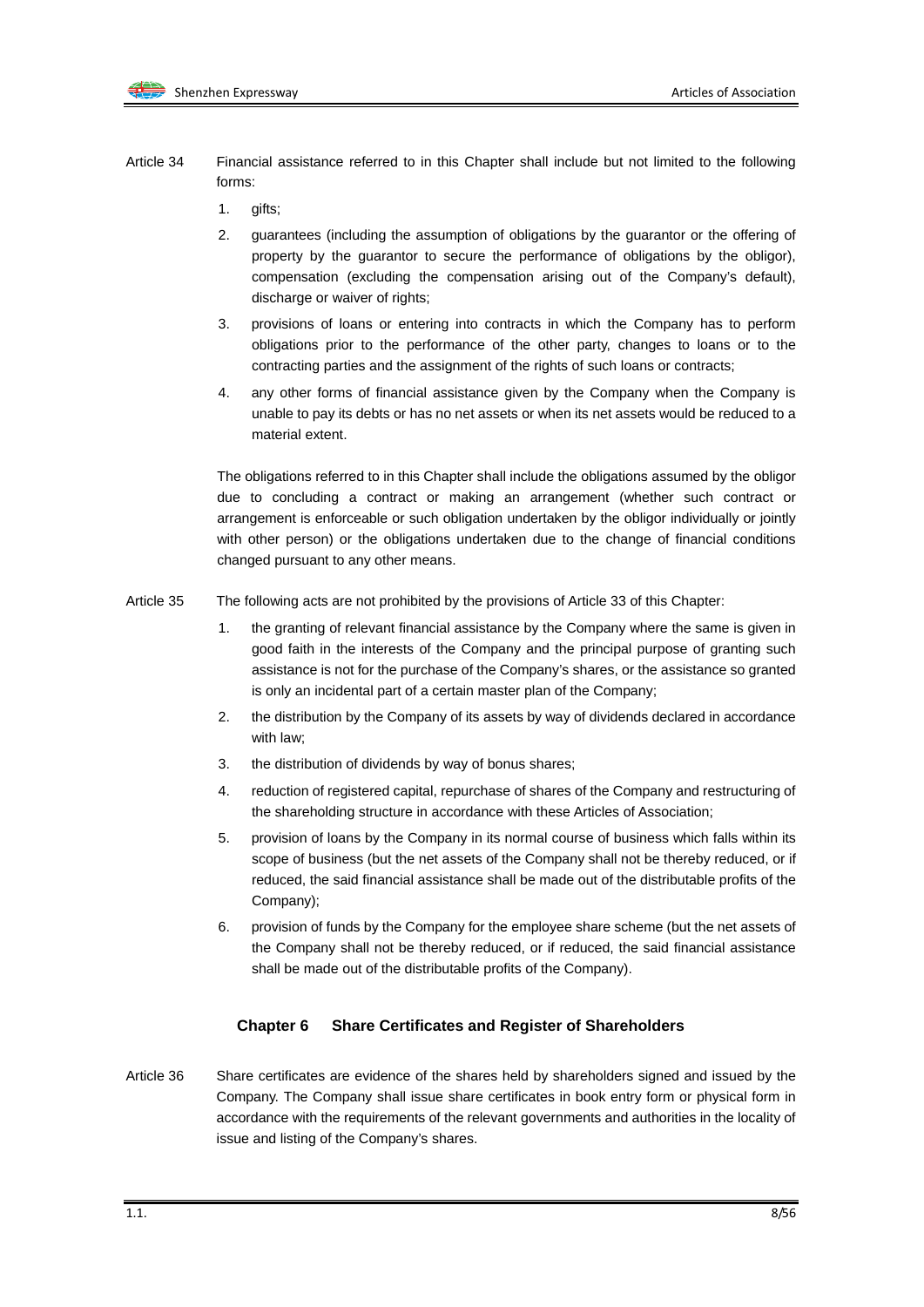- Article 37 The shares of the Company shall be in registered form. The particulars to be set out in the share certificates of the Company shall, in addition to those required by the Company Law, include other particulars which are required to be included by the stock exchanges where the shares of the Company are listed.
- Article 38 Share certificates shall be signed by the chairman of the board of directors. If the stock exchange on which the shares of the Company are listed shall require other senior management to sign thereon, such other senior management so required shall also sign on such certificates. The share certificates shall come into effect upon the seal of the Company having been affixed thereto or being affixed thereto in a printed form. The affixing of the company seal upon the share certificate shall be authorised by the board of directors. The signatures of the chairman of the board of directors or other relevant senior management of the Company on the share certificates may also be made in a printed form.
- Article 39 The Company shall have a special securities seal in Hong Kong to be used for authenticating H share certificates. H share certificates issued by the Company shall be authorised by the board of directors and they shall come into effect once they are signed personally by the chairman of the board of directors or in a printed form and affixed with the special securities seal of the Company. The Company shall properly keep the special securities seal of the Company which shall not be used without the prior authorisation of the board of directors.
- Article 40 The Company shall have a register of shareholders to register the following particulars:
	- 1. the name (description), address (domicile), occupation or nature (in case of legal person) of each shareholder;
	- 2. class and number of shares held by each shareholder;
	- 3. the amount paid or payable for the shares held by each shareholder;
	- 4. the serial number of the shares held by each shareholder;
	- 5. the date when each shareholder is registered as a shareholder;
	- 6. the date when each shareholder ceased to be a shareholder.

Unless proved to the contrary, the register of shareholders shall be conclusive evidence of the holding of shares by a shareholder.

Article 41 The Company may, in accordance with the mutual understanding and agreements between the securities authority of the State Council and a securities regulatory organisation outside the PRC, maintain outside the PRC the register of shareholders of overseas listed foreign shares and appoint agent(s) outside the PRC to manage the share register. The share register of H Shares shall be maintained in Hong Kong.

> A duplicate of the share register shall be maintained at the Company's domicile. The appointed agent(s) outside the PRC shall ensure the consistency of the original and the duplicate of the share register.

> If there is any inconsistency of the original and the duplicate of the share register, the original shall prevail.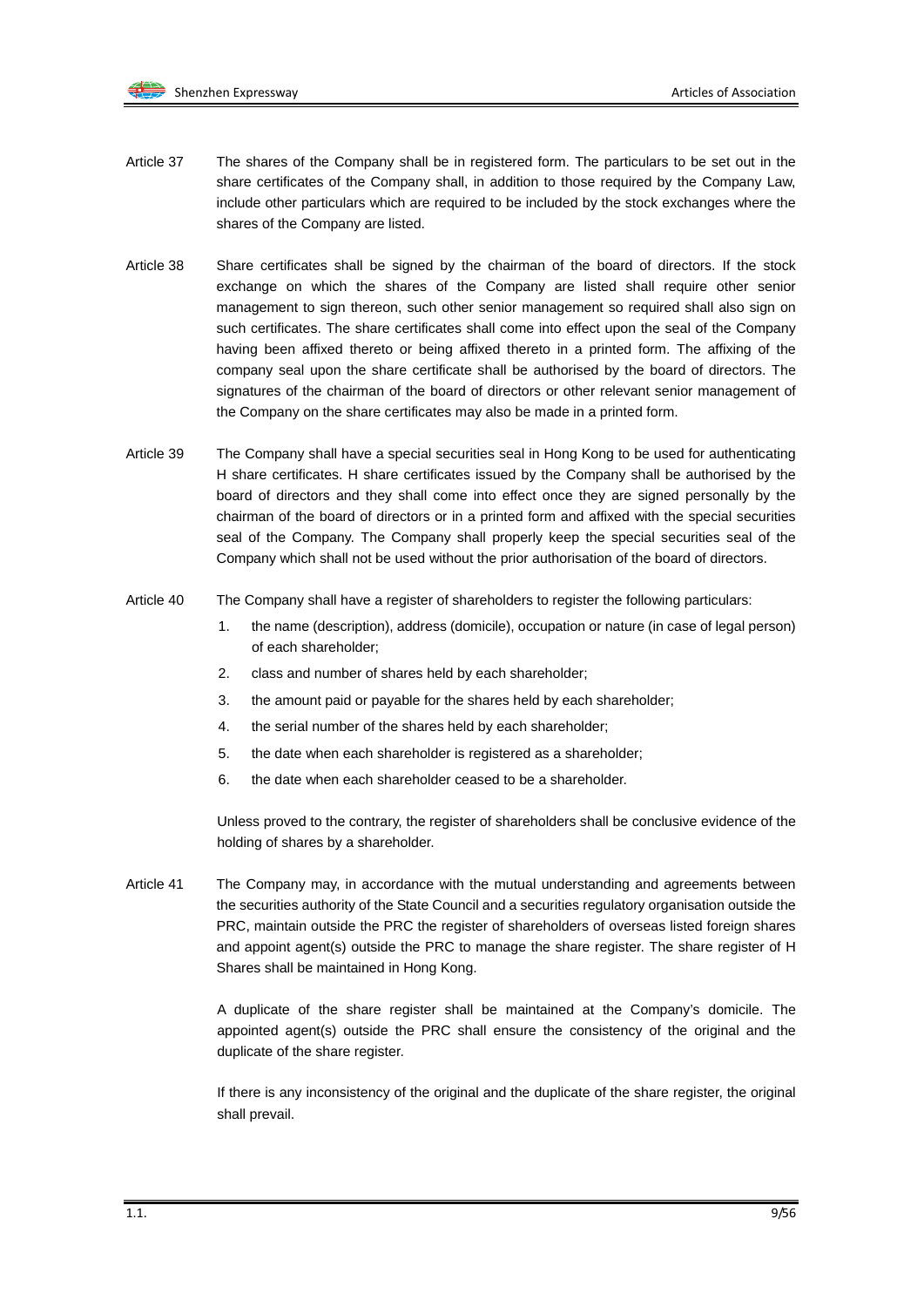

.

The Company shall maintain and manage the register of domestic shareholders in accordance with the relevant requirements of the China Securities Regulatory Commission (the "CSRC"), SSE and the Shanghai Branch of China Securities Depository & Clearing Corporation Limited.

Article 42 The Company shall keep a complete register of shareholders.

The register of shareholders shall contain the following parts:

- 1. the register of shareholders which is kept at the Company's domicile, other than those provided in paragraphs 2 and 3 of this Article;
- 2. the register of shareholders of the Company's overseas listed foreign shares, the original of which is kept in the locality where the shares are listed;
- 3. the register of shareholders which is kept at other place(s) as the board of directors deems necessary for listing of the shares of the Company.
- Article 43 The various parts of the register of shareholders shall not overlap one another. During the process of the registration of shares in one part of the register, no transfer of such shares shall be registered in the other part of the register.

The holders of H shares shall transfer the shares by the instrument of transfer of general standard or other forms accepted by the board of directors. Such instrument can be signed by hand, and where the transferor or transferee is the clearing house or its nominee which is recognised by the Securities and Futures Ordinance (the Cap 571 of the laws of Hong Kong), such instrument of transfer can be signed under hand or by machine-printed signature. All instrument of transfer shall be kept at the Company's domicile or the address appointed by the board of directors from time to time.

The paid-up H shares may be freely transferred in accordance with these Articles of Association; but the board of directors may refuse to accept any instrument of transfer, without stating any reasons, unless the following conditions are fulfilled:

- 1. the transfer fee determined by the Hong Kong Stock Exchange or the transfer fee of a lesser amount as may be requested by the board of directors in some other instances has been paid;
- 2. the instrument of transfer only involves H shares;
- 3. the stamp duty payable on the instrument of transfer has been paid;
- 4. if the shares are to be transferred to joint holders, the number of joint holders shall not exceed four;
- 5. the relevant share certificates together with the evidence to show that the transferor is entitled to transfer the shares as reasonably required by the board of directors are produced; and
- 6. the relevant shares shall be free of lien of the Company.

Changes or rectification of each part of the register of shareholders shall be carried out in accordance with the laws of the place where such part of the register of shareholders is kept.

Article 44 Within 30 days prior to a shareholders' general meeting or within 5 days prior to the record date on which basis the Company has decided to distribute dividends, no entry shall be made to the register of shareholders to record any changes resulting from any share transfer.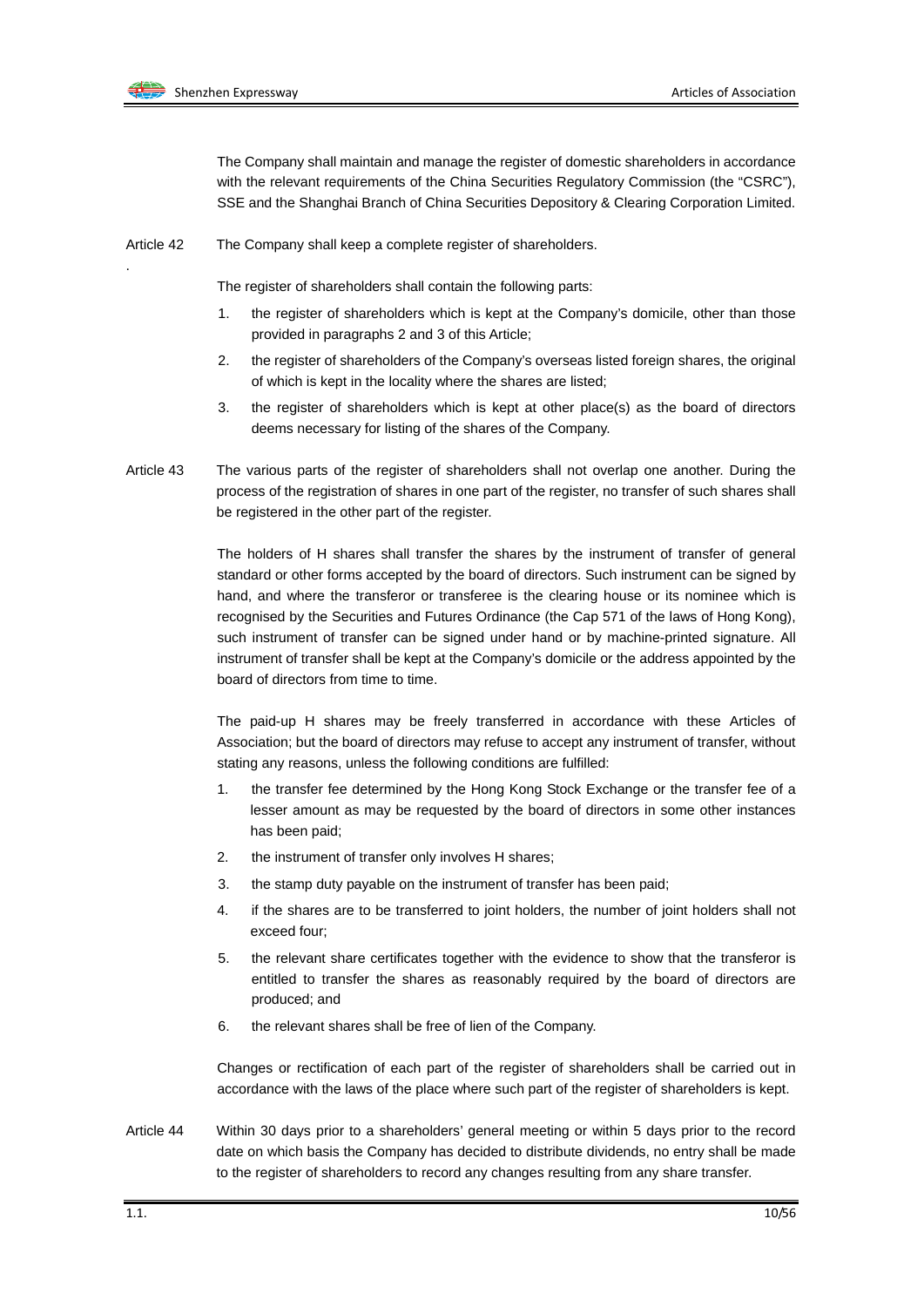

- Article 45 In the event that the Company convenes a shareholders' general meeting, distributes dividends, enters into liquidation or carries out other activities necessary for the ascertainment of shareholding, the board of directors shall fix a day for ascertainment of the shareholding and those shareholders who remain on the register upon the close of such day shall be the shareholders of the Company.
- Article 46 Any person who disputes the register of shareholders and requests to have his/her name (description) registered thereon, or requests to have his/her name (description) removed therefrom may apply to the court of law having jurisdiction to rectify the register of shareholders.
- Article 47 If any shareholder whose name has been registered in the register of shareholders or any person who requests to have his/her name (description) entered into the register of shareholders has lost his/her share certificate(s) ("Original Certificate(s)"), he/she may apply to the Company for the issue of (a) replacement certificate(s) in respect of such shares ("Relevant Shares").

In respect of the loss of certificate(s) by holders of domestic shares, the replacement certificate(s) shall be applied in accordance with relevant requirement under the Company Law.

In respect of the loss of certificate(s) by holders of overseas listed foreign shares, application for replacement shall be made in accordance with the laws, rules of the stock exchange or other relevant provisions of the place where the original register of holders of overseas listed foreign shares is kept.

For applications for replacement of lost share certificate(s) relating to H shares, the replacement of such certificate(s) shall be subject to the following requirements:

- 1. Applicants shall submit an application in standard form prescribed by the Company together with a notarial certificate or statutory declaration. The notarial certificate or statutory declaration shall include the reason for the application made by the applicant, the circumstances under which the share certificate(s) was/were lost with supporting evidence and a declaration that no other persons may request to be registered as a shareholder in respect of the Relevant Shares.
- 2. The Company shall not have received any declaration from any person other than the applicant requesting registration as the shareholder of such shares prior to the decision of the Company to issue (a) replacement share certificate(s).
- 3. If the Company decides to issue (a) replacement share certificate(s) to the applicant, an announcement of the issue of replacement share certificate(s) shall be published in the newspapers designated by the board of directors; the period for such announcement shall be 90 days and such announcement shall be published at least once every 30 days during such period.
- 4. Prior to publishing the announcement of the issue of (a) replacement certificate(s), the Company shall prepare and submit a copy of such announcement to be published to the stock exchange on which it is listed and the announcement may be published immediately upon the reply of such stock exchange confirming that such announcement has been published at the stock exchange. The period for the display of such announcement at the stock exchange shall be 90 days.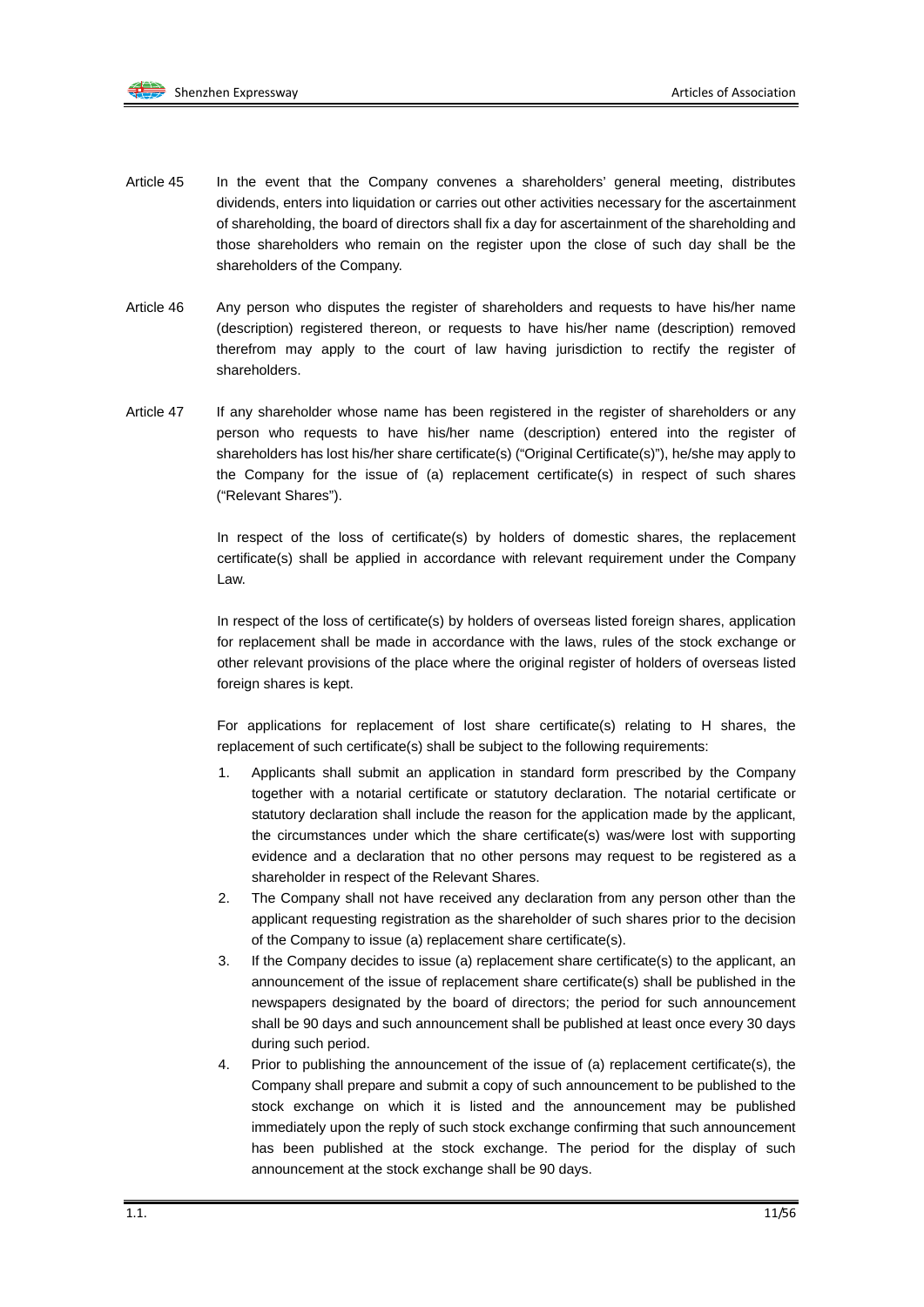If the consent to the application for (a) replacement certificate(s) has not been obtained from the registered shareholder of the relevant shares, the Company shall send to such shareholder by post a copy of such announcement to be published.

- 5. Upon the expiry of the 90-day period for the publication and display of the said announcement as provided in paragraphs 3 and 4 of this Article and no objection being received by the Company from any person to the replacement of such certificate(s), (a) replacement share certificate(s) shall be issued pursuant to the applicant's application.
- 6. When issuing (a) replacement share certificate(s) pursuant to this Article, the Company shall immediately cancel the original certificate(s) and such cancellation and replacement shall be registered in the register of shareholders.
- 7. All costs incurred by the Company in connection with the cancellation of the original certificates and issuing replacement share certificates shall be borne by the applicant. Unless the applicant provides reasonable security, the Company shall be entitled to refuse to take any action.
- Article 48 Upon the issuance by the Company of (a) replacement share certificate(s) pursuant to the provisions of these Articles of Association, the name (description) of a bona fide purchaser who acquired the new share certificate(s) aforesaid or a shareholder who is subsequently registered as the owner of such shares (if a bona fide purchaser) shall not be removed from the register of shareholders.
- Article 49 The Company shall assume no liability for any loss suffered by any person as a result of the cancellation of the original certificates or the issuance of replacement share certificates, unless such claimant can prove any fraudulent acts on part of the Company.

#### **Chapter 7 Rights and Obligations of Shareholders**

Article 50 A shareholder of the Company is a holder of share(s) of the Company in accordance with relevant laws and whose name (description) is entered in the register of shareholders.

> A shareholder shall have rights and shall undertake the obligations in accordance with the class and the number of shares held by him/her; the shareholders of the same class of shares shall have the same rights and shall undertake the same obligations.

- Article 51 A holder of ordinary shares of the Company shall enjoy the following rights:
	- 1. to receive dividends and other forms of profit distribution in accordance with the number of shares he/she holds;
	- 2. to require to convene, hold, preside, attend and to vote at shareholders' general meetings in person or by proxy in accordance with laws;
	- 3. to supervise and manage the business and operational activities of the Company, and to make proposals or enquiries in relation thereto;
	- 4. to transfer, donate or pledge shares in accordance with laws and regulations and the provisions of these Articles of Association;
	- 5. to receive information in accordance with provisions of these Articles of Association, including:
		- (1) these Articles of Association upon payment of the cost thereof;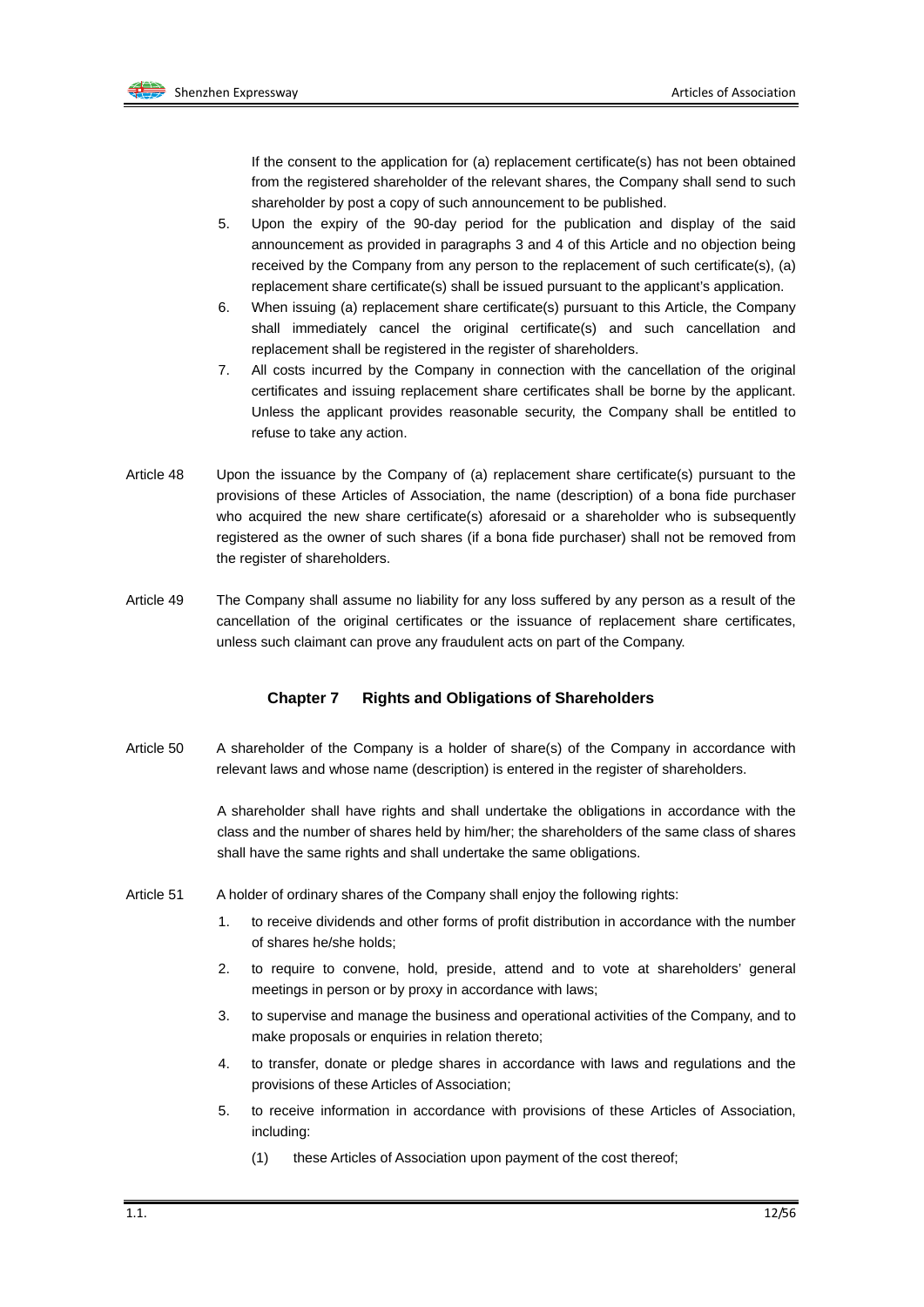- (2) upon payment of reasonable charges, be entitled to inspect and copy in accordance with laws:
	- (a) all parts of the register of shareholders and the stubs of the debentures of the Company;
	- (b) personal particulars of the directors, supervisors, presidents and other senior management of the Company, including: present and former names and aliases, principal address (residence), nationality, full-time occupation and all other part-time occupations or positions, and identification document and the number thereof.
	- (c) the share capital of the Company;
	- (d) a report on the total nominal value, number, highest and lowest prices and all payments made by the Company in respect of each class of its shares repurchased since the last accounting year;
	- (e) minutes of shareholders' meetings, the resolutions of the board of directors' meetings, the resolutions of the supervisory committee's meetings and the financial statement.
- 6. to participate in the distribution of the remaining assets in accordance with the number of shares held upon the dissolution or liquidation of the Company;
- 7. the shareholder who holds the objection opinion to the resolution of merger or division passed in the shareholders' general meeting can require the Company to acquire his/her shares;
- 8. other rights conferred by laws and regulations and these Articles of Association.

When shareholders request to inspect the relevant information or to obtain materials as mentioned in this Article they shall provide the Company with written proof in relation to the class and number of shares of the Company held by them. The Company shall satisfy such requests upon verification of their identities as shareholders.

- Article 52 A holder of ordinary share(s) of the Company shall undertake the following obligations:
	- 1. to observe these Articles of Association;
	- 2. to pay for the subscription price in accordance with the number of shares subscribed and the manner of subscription;
	- 3. other obligations to be undertaken as provided by laws and regulations and these Articles of Association.

Except for the terms agreed by the share subscriber at the time of share subscription, a shareholder shall not be liable for any subsequent increase of capital.

Article 53 The shareholders of the Company shall not abuse their shareholders' rights to damage the interests of the Company or other shareholders, or to take advantage of the Company's independent status or the limited liability of shareholders to damage the interests of the Company's creditors.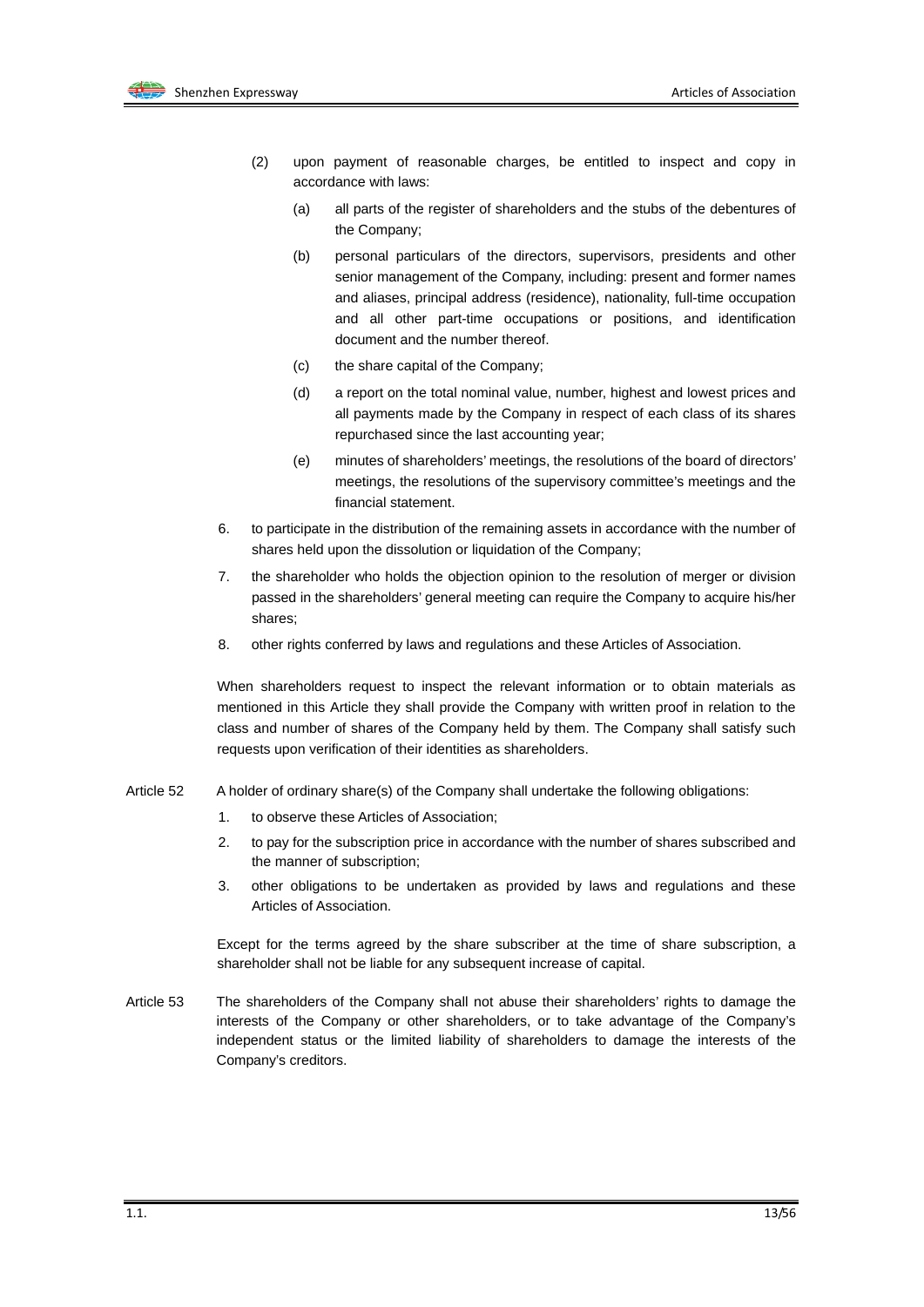

Where the abuse of shareholders' rights causes any loss to the Company or other shareholders, such abusive shareholder shall be liable for compensation in accordance with the law. Where shareholders of the Company take advantage of the Company's independent status or the limited liability of shareholders to disregard debts and seriously damage the interests of the Company's creditors, such shareholders shall bear joint and several liability for the debts of the Company.

- Article 54 Where the shareholder who holds more than 5% of the Company's shares vested with voting rights pledges his/her shares, such shareholder shall report to the Company regarding to the pledge since the date of the pledge.
- Article 55 Save for the obligations required under the laws and regulations or the listing rules of a recognised stock exchange on which the shares of the Company are listed, in exercising its rights as a shareholder, a controlling shareholder shall not exercise his/her voting rights to make the following decisions which would prejudice the interests of all or some of the shareholders:
	- 1. to exempt the directors or supervisors from the obligation to act in good faith in the best interests of the Company;
	- 2. to authorise the directors or supervisors (in the interests of himself/herself or themselves or other persons) to deprive the Company in any manner of its assets, including but not limited to any opportunities beneficial to the Company;
	- 3. to authorise the directors or supervisors (in the interests of himself/herself or themselves or other persons) to deprive the personal rights of other shareholders, including but not limited to any entitlement to distribution or voting rights but excluding a reorganisation of the Company submitted to and passed at a shareholders' general meeting pursuant to these Articles of Association.
- Article 56 Controlling shareholders and de facto controllers of the Company shall not prejudice the Company's interests through their connected relationship with the Company. If they violate the stipulations and cause damages to the Company, they shall be liable to pay compensations.

The controlling shareholders of the Company and de facto controllers of the Company shall have fiduciary duties towards the Company and other shareholders of the Company. The controlling shareholders shall exercise their rights as investors strictly in accordance with the laws and shall not make use of connected transaction, profit distribution, assets restructuring, external investment, use of capital, loan and guarantee, etc., which may be prejudicial to the lawful rights of the Company and other shareholders. The controlling shareholders shall not use their privileged position to cause damage to the interests of the Company and other shareholders.

For the transactions involving capital, goods, services, guarantees or other assets between the controlling shareholders or de facto controllers and the connected parties, the Company shall proceed with the decision-making process in strict compliance with relevant requirements and system in relation to connected transactions and adopt effective measures to proactively prevent the controlling shareholders, de facto controllers and their connected parties from misappropriation of the Company's funds and prejudice to the Company's interests. The Company shall establish a mechanism of "freezing upon misappropriation" for the shares held by the controlling shareholders. Directors, supervisors and senior management of the Company have obligations to safeguard the safety of the Company's funds and uphold the Company's interests.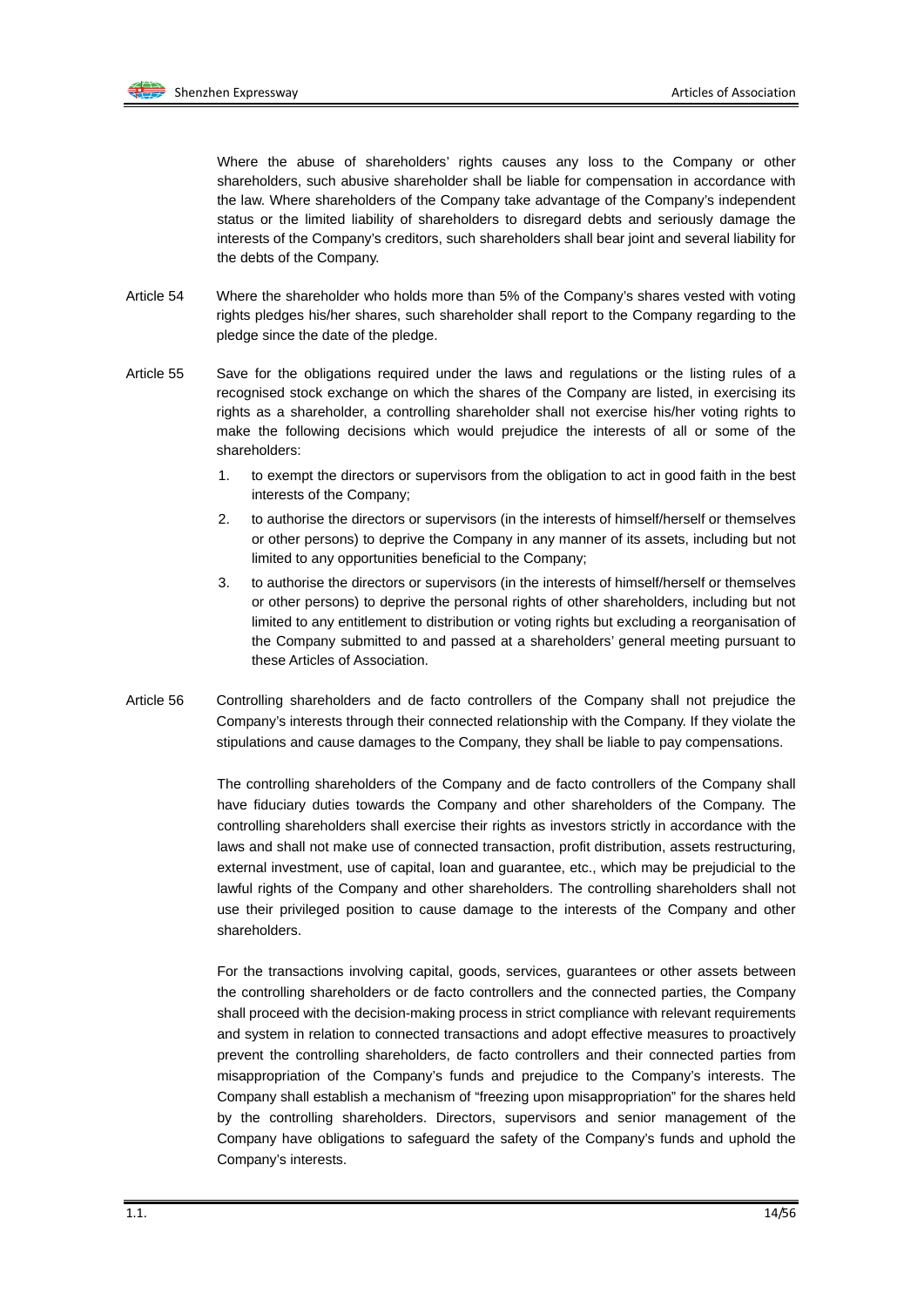

- Article 57 The controlling shareholder referred to in the preceding Article shall mean a person who meets one of the following conditions:
	- 1. such person alone, or acting in concert with others, may elect half or more of the directors;
	- 2. such person alone, or acting in concert with others, may exercise 30 per cent or more of the voting rights of the Company or control the exercise of 30 per cent or more of the voting rights of the Company;
	- 3. such person alone, or acting in concert with others, may hold 30 per cent or more of the issued shares of the Company;
	- 4. such person alone, or acting in concert with others, may have de facto control of the Company in any other way.

#### **Chapter 8 Shareholders' General Meetings**

- Article 58 The shareholders' general meeting is the body conferring authority on the Company and it shall perform its functions in accordance with relevant laws.
- Article 59 The shareholders' general meeting shall exercise the following powers:
	- 1. to determine the business policies and investment plans of the Company;
	- 2. to elect and replace directors and to determine the remuneration of the directors;
	- 3. to elect and replace supervisors who represent the shareholders and to determine the remuneration in respect of such supervisors;
	- 4. to examine and approve the report of the board of directors;
	- 5. to examine and approve the report of the supervisory committee;
	- 6. to examine and approve the annual financial budgets and final accounts of the Company;
	- 7. to examine and approve the plans for profit distribution and making up of losses of the Company;
	- 8. to adopt resolutions relating to increase or reduction in the registered capital of the Company;
	- 9. to adopt resolutions on matters such as merger, division, dissolution and liquidation or change of nature of the Company;
	- 10. to adopt resolutions on the issue of debentures by the Company;
	- 11. to resolve on the appointment, dismissal or discontinuance of the accounting firm of the Company;
	- 12. to amend these Articles of Association;
	- 13. to examine any motion put forward by shareholders representing in aggregate 3 per cent or more of the voting rights of the Company;
	- 14. to consider and approve the provisions of guarantee which are required in the Listing Rules and these Articles of Association to be approved in shareholders' general meetings;
	- 15. to consider and approve the acquisition or disposal of material assets which are required in the Listing Rules and these Articles of Association to be approved in shareholders' general meetings;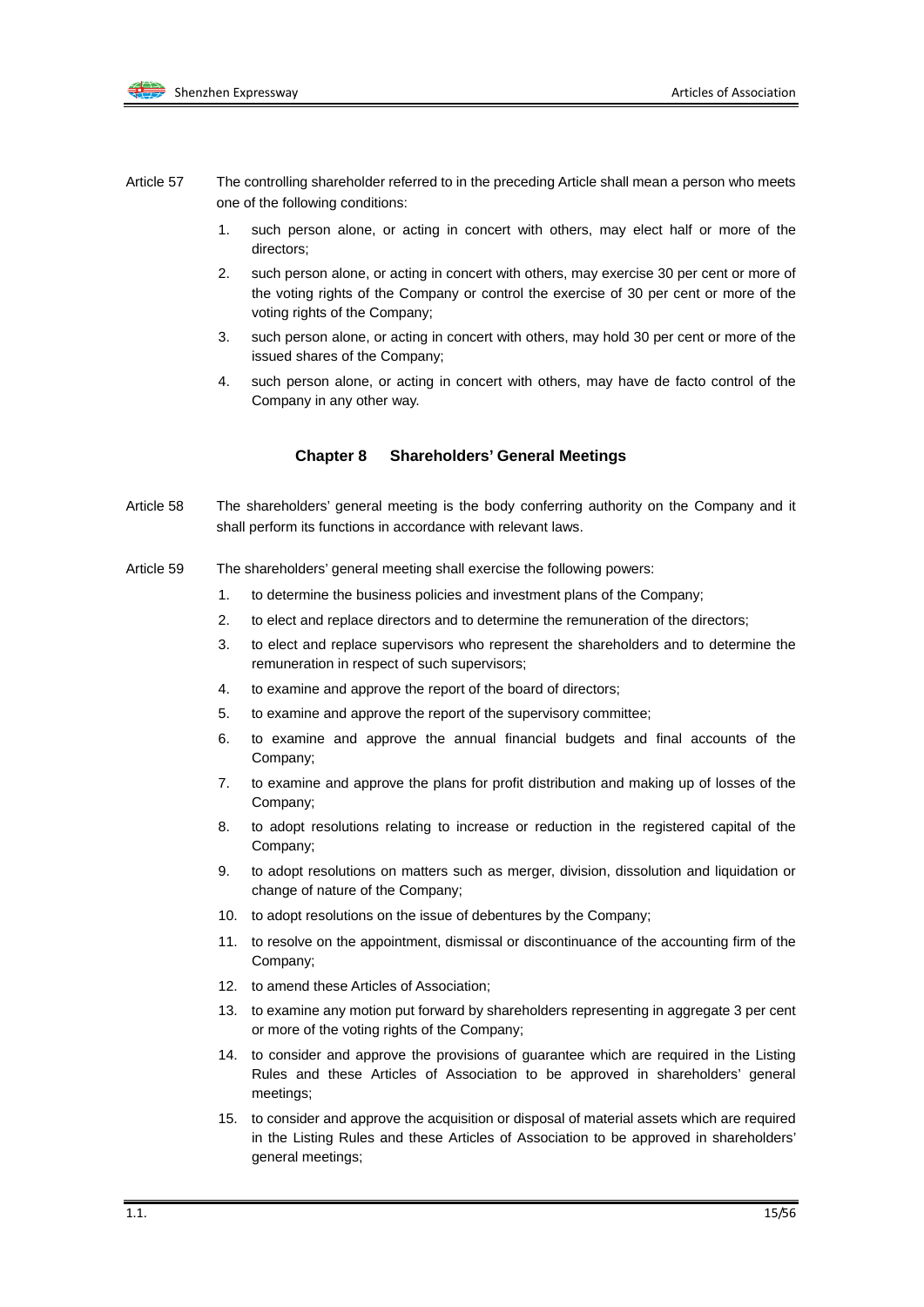

- 16. to consider and approve the change of the use of proceeds from fund raising;
- 17. consider and approve the share option incentive scheme;
- 18. other matters to be resolved at shareholders' general meeting in accordance with the requirements of laws and regulations and these Articles of Association.
- Article 60 The following external guarantees provided by the Company shall be considered and approved by the shareholders' general meeting:
	- 1. any guarantees granted for, where the total amount of external guarantees provided by the Company and its controlling subsidiaries equivalent to 50% or more of the latest audited net assets;
	- 2. any guarantees granted for, where the total amount of external guarantees of the Company equivalent to 30% or more of the latest audited total assets;
	- 3. guarantees provided to a guaranteed party whose debt-to-asset ratio exceeding 70%;
	- 4. a single guarantee which guaranteed amount exceeding 10% of the latest audited net assets;
	- 5. guarantees provided to shareholders, de facto controllers of the Company and their related parties.

Any guarantee provided by the Company shall be counter-guaranteed by the other party and such person shall have actual ability to pay for such counter-guarantee.

- Article 61 Except the Company is in a crisis, without the prior approval of special resolution of the shareholders' general meeting, the Company shall not enter into any contract with persons other than a director, supervisor, president or other senior management for the delegation of the management of all or material parts of the business of the Company to such person(s).
- Article 62 Shareholders' general meetings shall be classified as annual general meetings and extraordinary general meetings. Shareholders' general meetings shall be convened by the board of directors. Annual general meetings shall be convened once every year and be held within six months after the end of the last financial year.

Upon the occurrence of any of the following events, the board of directors shall convene an extraordinary general meeting within two months thereof:

- 1. the number of directors falls below the number specified under the Company Law or less than two-thirds of the number required by these Articles of Association;
- 2. the losses of the Company which have not been made up amount to one-third of the total share capital of the Company;
- 3. shareholders holding an aggregate of 10 per cent or more of the issued voting shares of the Company request in writing to convene an extraordinary general meeting;
- 4. whenever the board of directors considers it necessary or the supervisory committee proposes to convene the same;
- 5. when more than one half of the independent non-executive directors (the "independent directors") propose to convene the same.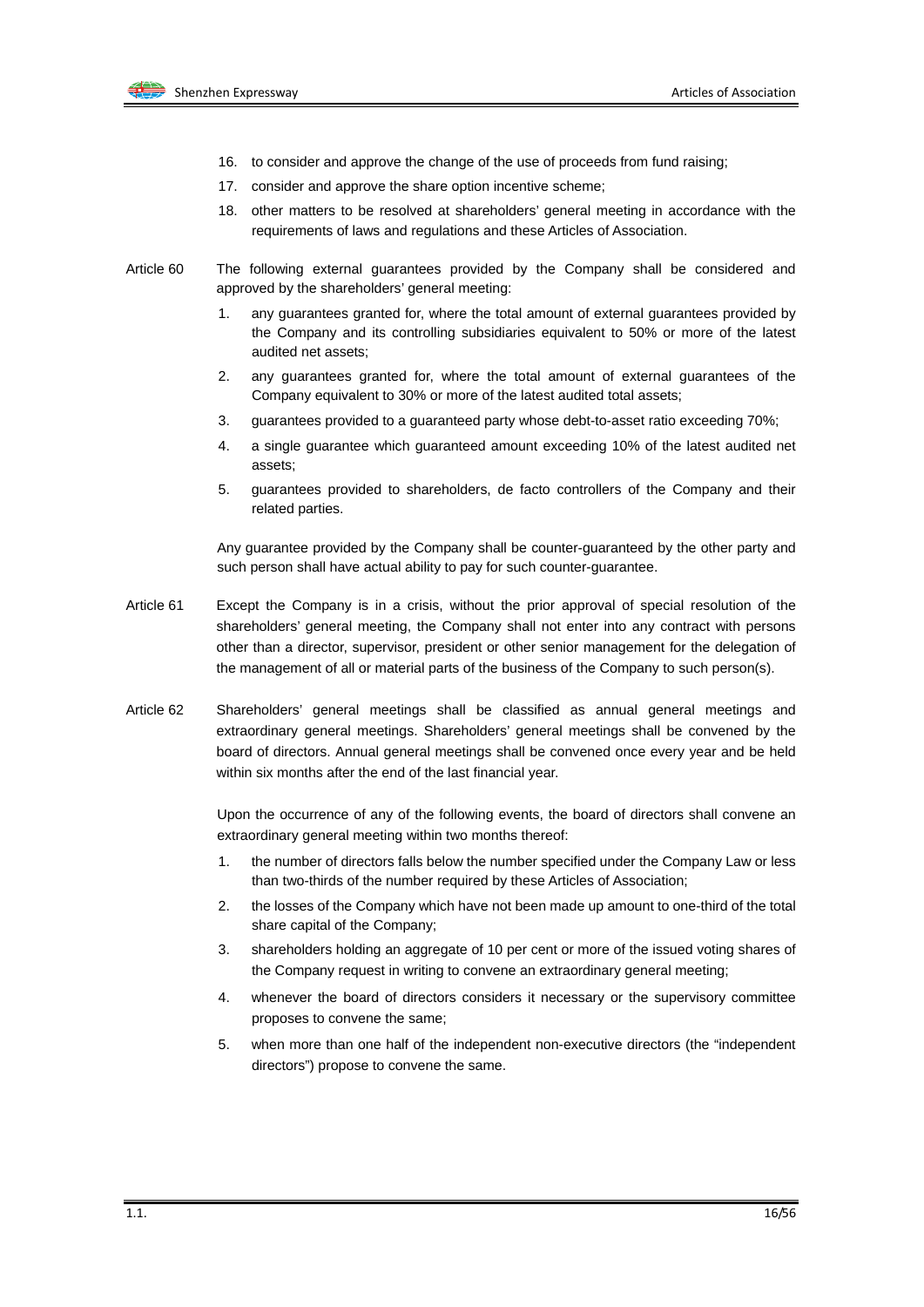

- Article 63 A shareholders' general meeting shall be convened by a written notice to the shareholders registered in the register of shareholders 45 days prior to the meeting specifying the matters to be considered and the time and place of the meeting to be held. Shareholders who intend to attend the shareholders' general meeting shall deliver to the Company a written reply 20 days before the date of the meeting.
- Article 64 When the Company convenes an annual general meeting, shareholder(s) who holds in aggregate 3 per cent or more of the voting shares of the Company or the supervisory committee shall be entitled to propose new motions in writing to the Company. The contents of the motions shall be within the scope of power of the shareholders' general meetings, include a clear subject and specific matters to be resolved and comply with the laws and regulations, and relevant requirements in these Articles of Association. The Company shall include those motions falling within the scope of responsibility of the shareholders' general meeting into the agenda of such meeting.
- Article 65 Based on the written replies received 20 days prior to the shareholders' general meeting, the Company shall calculate the number of voting shares held by those shareholders who intend to attend the meeting. If the number of voting shares held by those shareholders who intend to attend the meeting is more than one half of the total number of voting shares of the Company, the Company may convene a shareholders' general meeting; otherwise, the Company shall within 5 days thereof give notice again to the shareholders specifying the matters to be transacted and the date and place of the meeting by way of an announcement. After giving such notice, the Company may convene the shareholders' general meeting.

No other business other than that specified in the notice of meeting shall be decided at the extraordinary general meeting.

- Article 66 A notice of shareholders' general meeting shall meet the following requirements:
	- 1. it shall be in writing;
	- 2. it shall specify the place, the date and the time of the meeting;
	- 3. it shall state the business to be discussed at the meeting;
	- 4. it shall provide the shareholders with necessary information and explanation so as to enable the shareholders to make a wise decision on the business to be discussed, which shall include (but not limited to) the provision of specific terms and contract (if any) of the proposed transaction together with an earnest explanation of the causes and consequences thereof when the Company proposes a merger, repurchase of its shares, a restructuring of share capital or other form of reorganisation;
	- 5. if any of the directors, supervisors, president and other senior management is materially interested in matters to be discussed, he/she shall disclose the nature and the extent of such interest; if the effect of the matters to be discussed on such director, supervisor, president or senior management as a shareholder differs from other shareholders of the same class, such differences shall be specified;
	- 6. it shall contain the full text of any special resolution proposed to be passed at the meeting;
	- 7. it shall prominently specify in writing that the shareholders entitled to attend and vote at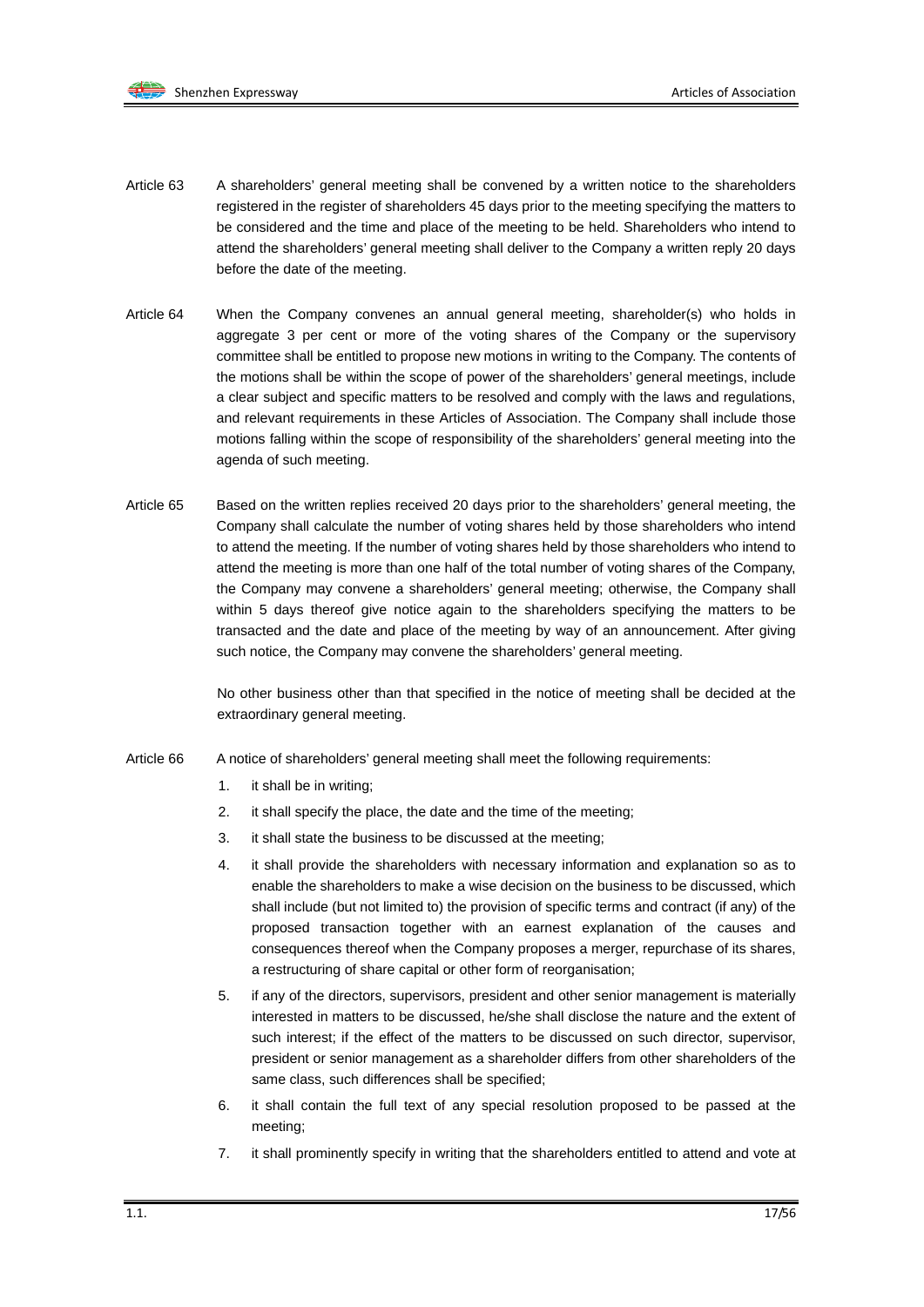

the meeting shall have the right to appoint one or more than one proxy to attend the meeting in his/her stead and to vote thereat and the proxy or proxies need not be a shareholder;

- 8. it shall specify the time and place for the delivery of the instrument for appointing proxy to vote at the meeting;
- 9. it shall specify the record date for shareholders who are entitled to attend in the shareholders' general meeting.
- Article 67 Notice of shareholders' general meeting shall be sent to the shareholders (whether vested with voting rights at the shareholders' general meeting or not) by personal delivery or by prepaid post at the address recorded in the register of shareholders. In respect of holders of domestic shares, notice of shareholders' general meeting may also be given by way of announcement.

The announcement referred to in the preceding paragraph shall be published 45 days prior to the date of the meeting in one or several newspapers designated by the securities supervisory authorities of the State Council. Once the announcement has been published, all holders of domestic shares shall be deemed to have received notice of the shareholders' meeting.

Article 68 All shareholders whose names appear in the register of shareholders at the record date and their proxies are entitled to attend the shareholders' general meeting, and exercise voting rights pursuant to the relevant laws and regulations and these Articles of Association.

> Any shareholder who is entitled to attend a shareholders' meeting and to vote thereat shall have the right to appoint a person or several persons (whether a shareholder or not) as his/her proxies to attend the meeting and vote thereat on his/her behalf. Such proxy or proxies may exercise the following rights pursuant to the appointment made by the appointing shareholder:

- 1. the right of such shareholder to speak at the shareholders' general meeting;
- 2. to demand for a poll by himself/herself or jointly with others;
- 3. to exercise the right to vote by a show of hands or by poll; however, if there are more than one proxy appointed, such proxies shall only exercise the right to vote on a poll.
- Article 69 A shareholder shall appoint his/her proxy in writing and signed by the appointor or an attorney authorised by him/her for such purpose in writing; if the appointor is a legal person, the same shall be affixed with the seal of such legal person, or signed by its directors or a duly authorised representative.
- Article 70 An instrument appointing a proxy shall be deposited at least 24 hours prior to the commencement of the relevant meeting at which the proxy is appointed to vote or 24 hours before the time appointed for voting at the registered address of the Company or such other place as the notice of meeting may specify. If the instrument appointing a proxy has been signed by a person authorised by the appointor, the power of attorney or other instruments of authorisation shall be notarised. The power of attorney or other instruments of authorisation so notarised together with the proxy form shall be deposited at the registered address of the Company or such other place as the notice of meeting may specify.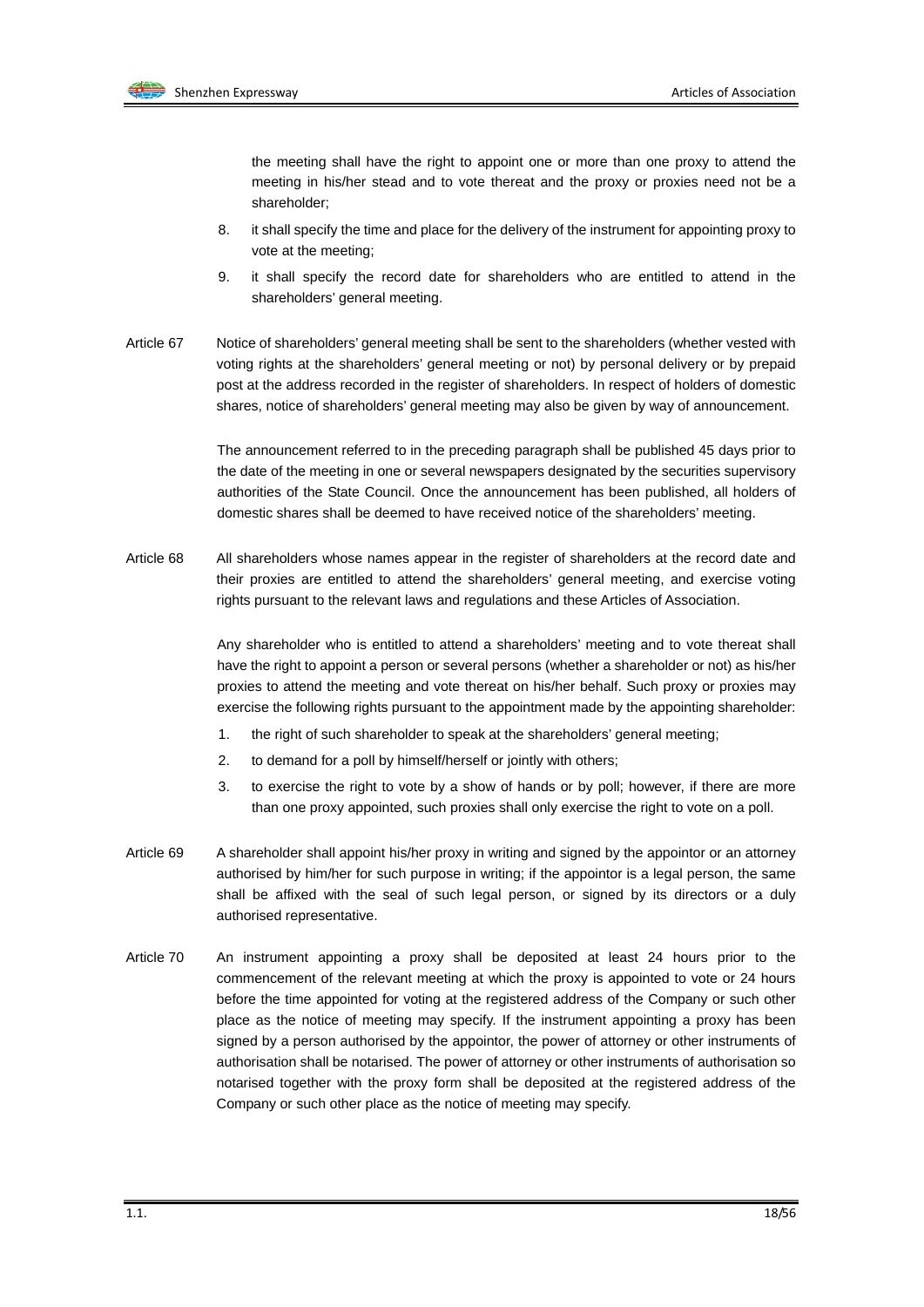

In the event that the appointor is a legal person, such shareholder shall be represented at the shareholders' meeting of the Company by its legal representative or the person authorised by the board of directors or other governing body of such appointor.

Article 71 The instrument delivered to a shareholder by the board of directors of the Company for appointing a proxy shall be in such form so as to enable the shareholder to instruct freely at his/her choice the proxy to vote in favour of or against and to give instruction on each item of the business put to vote at the meeting. Such instrument of proxy shall specify that in default of instruction from the shareholder, the proxy may vote in such a way as he/she thinks fit.

> In the event that a shareholder of the Company is a recognised clearing house as defined in the Securities and Futures Ordinance, (Cap 571 of the Laws of Hong Kong) or a clearing house as recognised by the laws of the jurisdiction where the shares of the Company are listed ("Clearing House"), it may appoint a proxy (or proxies) as it considers appropriate to attend any general meeting or class meeting of the Company. If the proxies are more than one, the proxy form to appoint such proxies shall set out the number and class of shares such proxy (or proxies) is (are) authorised for. The person (or persons) so authorised is (are) entitled to exercise the right of and on behalf of the Clearing House (or its nominee) as if such shareholder is an individual shareholder of the Company.

- Article 72 Notwithstanding the death or incapacity of the appointor, or the revocation of the appointment or revocation of the authority under which the appointing instrument is signed, or the relevant shares have been transferred before the vote, a vote given by such proxy pursuant to the instrument of appointment shall still be valid provided that no notice in writing in respect of the events mentioned above has been received by the Company prior to the commencement of the relevant meeting.
- Article 73 Resolutions of shareholders' general meetings shall be classified as ordinary resolutions and special resolutions.

An ordinary resolution of a shareholders' general meeting shall be passed by more than one half of the voting rights held by the shareholders (including their proxies) who are present at the shareholders' general meeting.

A special resolution of a shareholders' general meeting shall be passed by more than two thirds of the voting rights held by the shareholders (including their proxies) who are present at the shareholders' general meeting.

Article 74 A shareholder (including proxy) may exercise voting rights at the shareholders' general meeting in accordance with the number of shares carrying the right to vote and each share shall have one vote. No shares held by the Company shall be entitled to any voting right nor counted in the total number of shares with voting rights at the shareholders' general meeting.

> Chairman of the meeting shall declare the number of shareholders and proxies present at the meeting and the total number of voting shares held by them before voting. The number of shareholders and proxies present at the meeting and the total number of voting shares held by them as recorded in the meeting shall be final.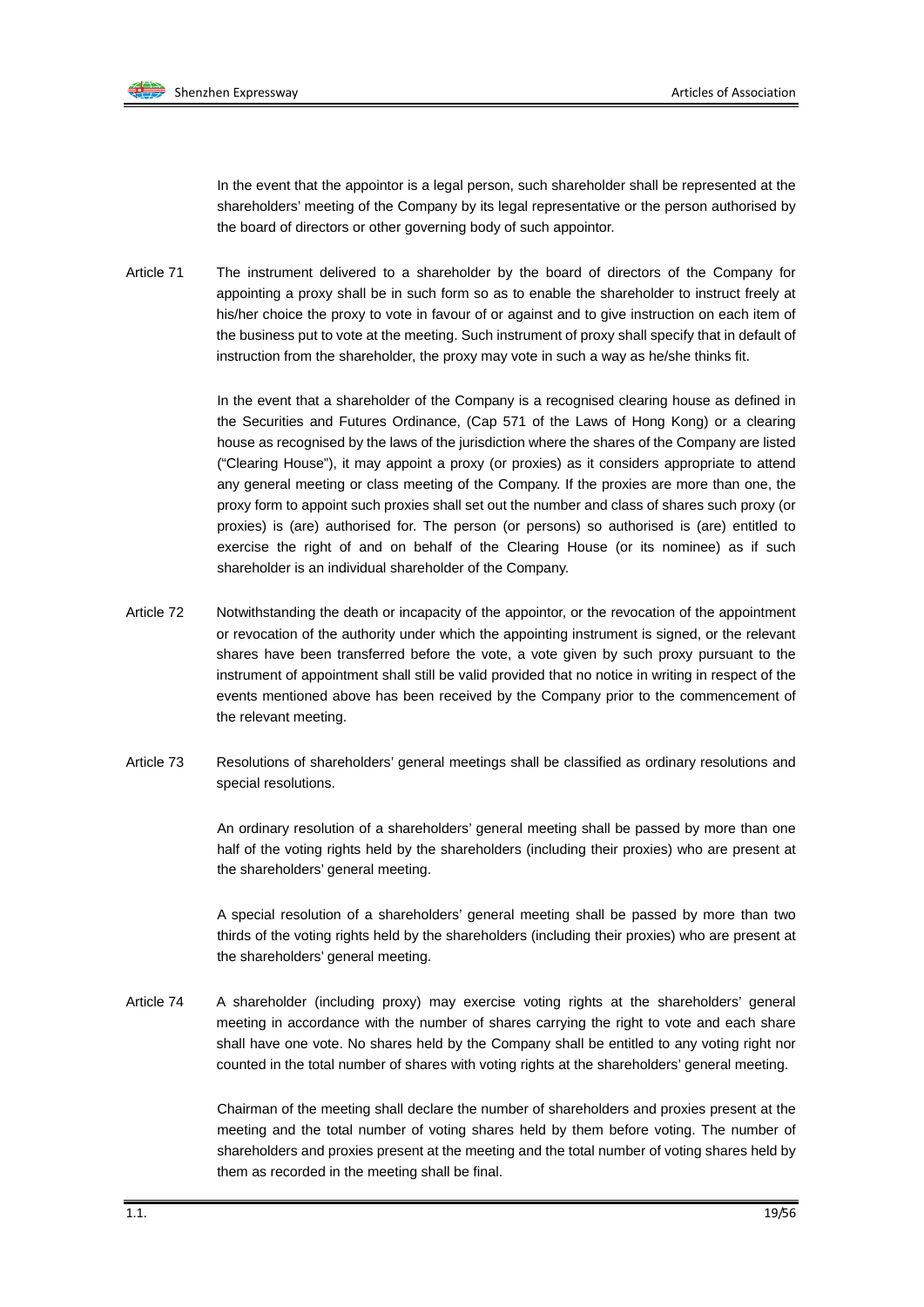Article 75 The list of candidates of the directors and supervisors shall be submitted to the shareholders' general meeting to resolve in a form of motion. For the election of directors and supervisors, the cumulative voting system shall be adopted. The independent directors and non-independent directors shall vote respectively.

> The cumulative voting system referred in the preceding paragraph means that, during the election of directors and supervisors in the shareholders' general meeting, each share carries the number of voting rights equal to the number of candidates for directors or supervisors. The shareholders may cast all their votes on one candidate.

> Other than the cumulative voting system, all motions shall be voted one by one at the shareholders' general meeting, and for the different motions on the same matter, voting will be proceeded according to the time order these motions are put forward. Unless there are special reasons such as force majeure which results in the adjournment of the meeting or making it impossible to pass resolution, any motion proposed at the shareholders' general meeting and the voting of the motions shall not be suspended. When considering a motion at the shareholders' general meeting, such motion shall not be amended; otherwise, the relevant amendment shall be treated as a new motion and shall not be voted at that shareholders' general meeting.

- Article 76 Subject to the listing rules of the stock exchange on which the shares of the Company are listed, unless a poll is demanded by the following persons prior to or after a show of hands, at any shareholders' general meeting a resolution shall be decided by a show of hands:
	- 1. chairman of the meeting;
	- 2. at least two shareholders or proxies vested with voting rights;
	- 3. a shareholder or shareholders (including proxy or proxies) who alone or in aggregate hold(s) 10 per cent or more of shares vested with voting rights at such meeting.

Unless a poll is demanded, the declaration by the chairman of the meeting as to the result of the voting on a resolution by a show of hands and the entering of the same into the minutes

book of the meeting shall be the conclusive evidence of the fact without the need to prove the number or proportion of the votes voted in favour of or against such resolution.

The demand for a poll may be withdrawn by the person making such demand.

- Article 77 If a poll is demanded for resolving the election of the chairman or the adjournment of the meeting, the same shall be taken immediately; in respect of a poll demanded for other matters, the time for such a poll shall be decided by the chairman of the meeting and other business may be proceeded with at the meeting. The result of such a poll shall still be deemed as a resolution passed at the meeting.
- Article 78 The board of directors, independent directors and shareholders qualified under the relevant regulations may collect voting rights at the shareholders' general meetings from the shareholders of the Company. The voting rights shall be collected without any consideration and full disclosure of information shall be made to the collectees.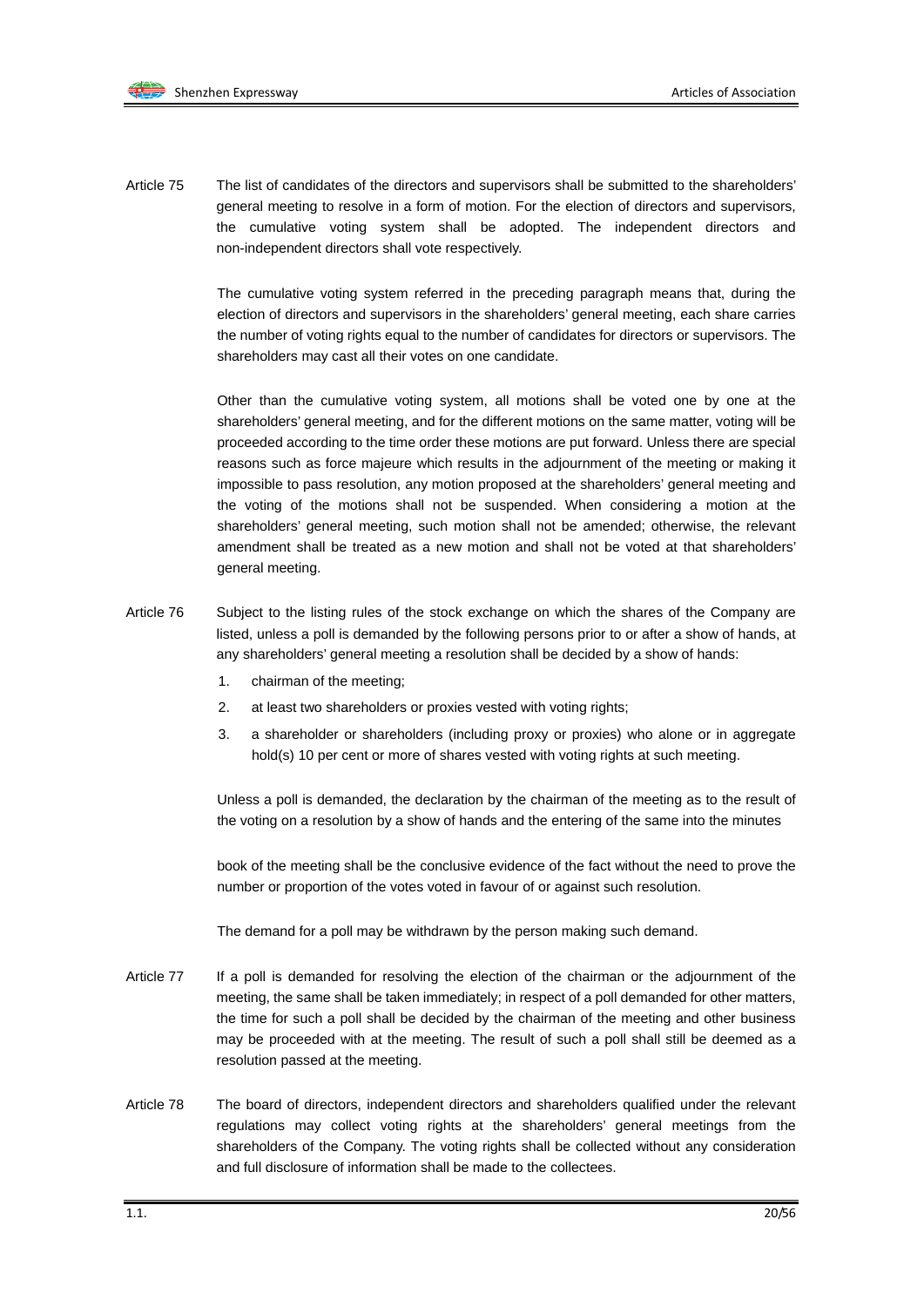Article 79 The Company may facilitate the participation of the shareholders in the shareholders' general meeting through all practicable manners and means including providing modern information technological means such as voting platform through internet, provided that the legality and effectiveness of the shareholders' general meeting are ensured. Shareholders are deemed to be present in the shareholders' general meetings through the aforesaid means.

> The board of directors and other conveners shall take necessary measures to ensure the normal order of the shareholders' general meeting. For any disturbance to the meeting and acts infringing on the lawful interests of the shareholders, they shall take measures to restrain such disturbance and infringing acts, as well as timely report such to the relevant authorities so as to investigate and deal with the matter.

- Article 80 On a poll taken at a meeting, shareholders (including their proxies) who are entitled to two votes or more are not required to cast all their votes in favour of or against a resolution.
- Article 81 In the event of equality of votes, whether on a show of hands or on a poll, the chairman of the meeting shall be entitled to cast a second vote.
- Article 82 The following matters shall be passed by ordinary resolution at a shareholders' general meeting:
	- 1. the working reports of the board of directors and the supervisory committee;
	- 2. plans for profit distribution and for making up of losses proposed by the board of directors;
	- 3. appointment and removal of the members of the board of directors and the members of the supervisory committee and their remuneration and method of payment;
	- 4. annual budget, statement of final accounts, balance sheet, profit and loss statement and other financial statements of the Company;
	- 5. other matters other than those which shall be passed by special resolution at a shareholders' general meeting as stipulated by laws and regulations or these Articles of Association.
- Article 83 The following matters shall be passed by special resolution at the shareholders' general meeting:
	- 1. an increase or reduction of the share capital of the Company, or issue of any class of shares, warrants and other similar securities;
	- 2. an issue of debentures by the Company;
	- 3. the merger, division, dissolution and liquidation of the Company;
	- 4. amendments to these Articles of Association;
	- 5. other matters which are resolved by ordinary resolutions at shareholders' general meeting to be of material effect to the Company or are required by these Articles of Association to be passed by special resolutions.
- Article 84 Shareholders who request to convene an extraordinary general meeting or a class shareholders' meeting shall follow the procedures below: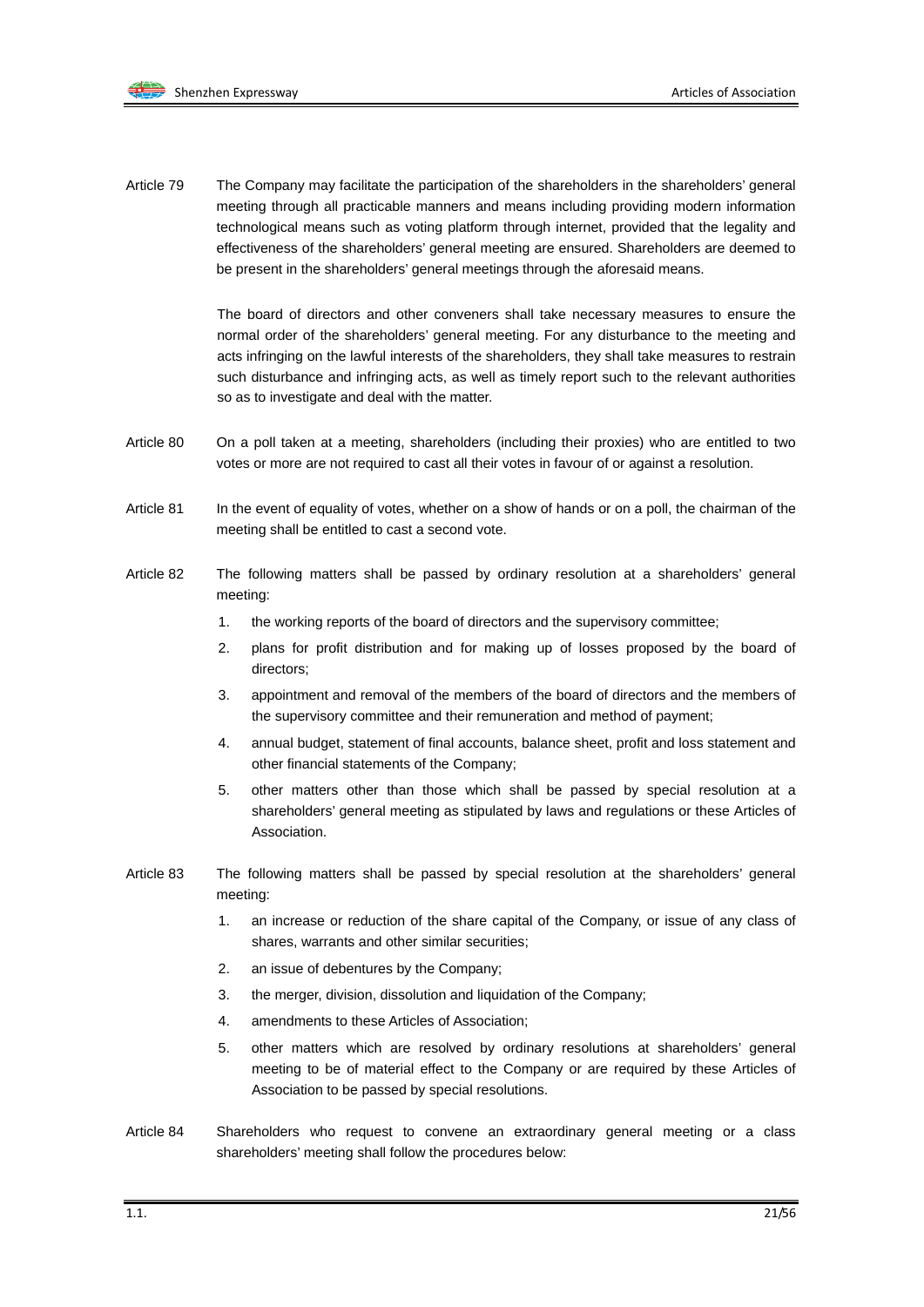

- 1. Two or more than two shareholder(s) who hold(s) in aggregate 10 per cent or more of the shares vested with voting rights in such a meeting may sign one or several written requisitions in the same form requesting the board of directors to convene an extraordinary general meeting or a class shareholders' meeting, and the subject matter of the meeting shall be specified. Upon receipt of the said written requisitions, the board of directors shall convene an extraordinary general meeting or a class shareholders' meeting as soon as possible. The calculation of the number of shares held as aforesaid shall be made as at the date of the written requisitions.
- 2. If the board of directors fails to give notice of meeting within 30 days of the receipt of the aforesaid written requisitions, the shareholders making such requests may convene a meeting within four months of the receipt of the said requisitions by the board of directors. The procedures for convening the meeting shall, as far as possible, be the same as those for convening a shareholders' meeting by the board of directors.

All reasonable expenses incurred in convening and holding a meeting by the shareholders as a result of the failure of the board of directors to convene such meeting upon the aforesaid requisitions shall be borne by the Company and the same shall be deducted from outstanding payments due to the directors who are in default.

The supervisory committee and the independent directors are entitled to either propose to the board of directors to convene the extraordinary general meeting or convene the extraordinary general meeting on their own in accordance with laws and regulations and other relevant rules or requirements of these Articles of Association.

- Article 85 A shareholders' general meeting shall be convened and presided by the chairman of the board of directors. If the chairman of the board of directors cannot attend the meeting, he/she shall designate a director of the Company to convene and take the chair of the meeting; if no chairman of the meeting has been so designated, shareholders present shall choose one person to be chairman of the meeting. If for any reason the shareholders fail to elect a chairman, the shareholder (including proxy) attending the meeting and holding the largest number of shares vested with voting rights shall be the chairman of the meeting.
- Article 86 The chairman of the meeting shall be responsible for deciding whether a resolution of the shareholders' general meeting is passed or not and his/her decision shall be final and the same shall be announced at the meeting and entered into the minutes of the meeting.
- Article 87 In the event that the chairman of the meeting has any doubt as to the result of voting on any resolution, he/she may have the votes counted. If the chairman of the meeting does not make a count of such votes but any shareholder or proxy present at the meeting disputes the result announced by the chairman of the meeting, such shareholder or proxy shall be entitled to request counting of the votes immediately after the declaration of the result has been made and the chairman of the meeting shall forthwith proceed with the counting.
- Article 88 The proceedings of the shareholders' general meeting shall be recorded in minutes which shall be signed by the directors attending the meeting. In the event a count of the votes has been made at a shareholders' general meeting, the result thereof shall be entered into the minutes of the meeting.

The minutes of the meeting together with the signature book of the shareholders attending the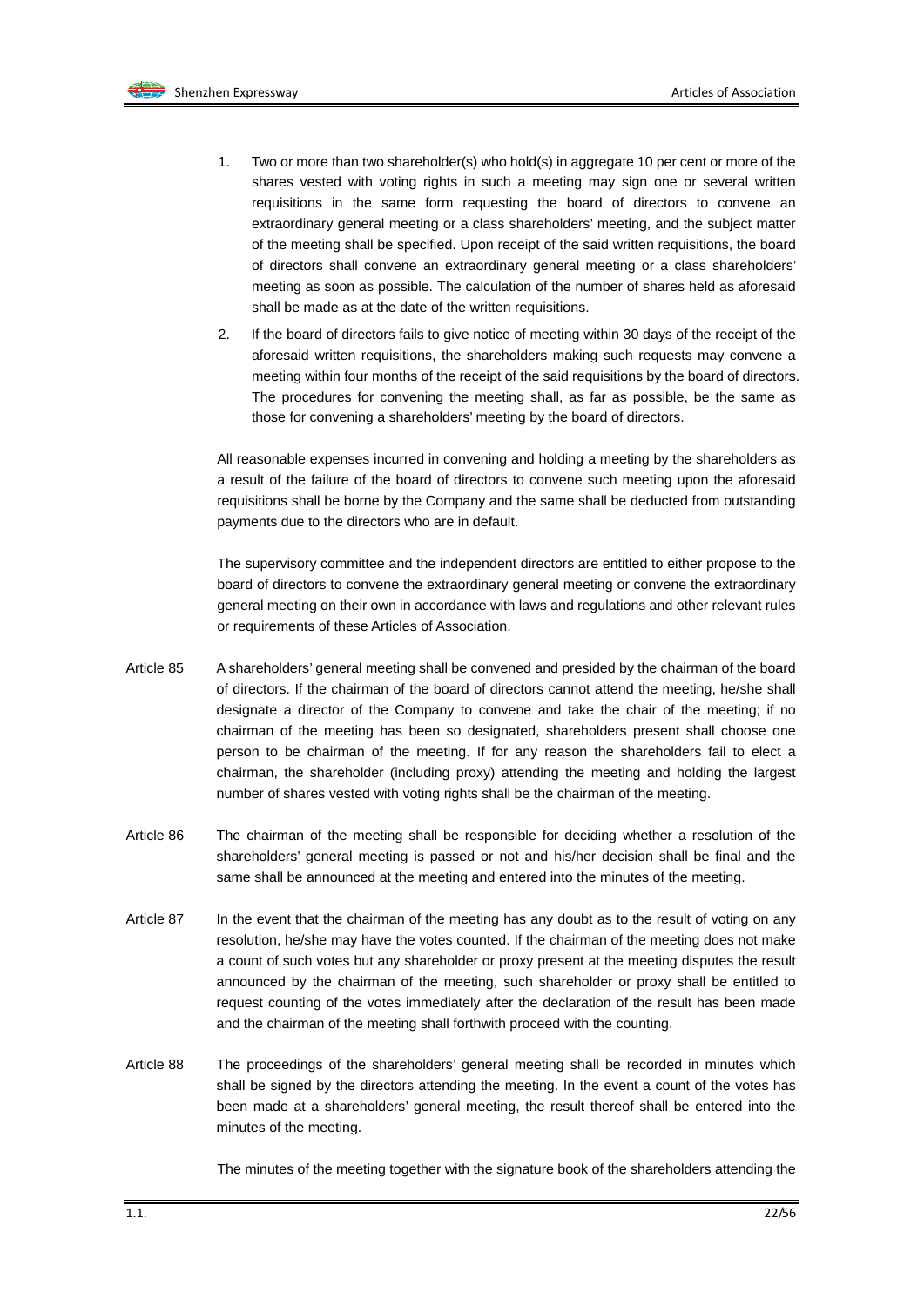

meeting and the proxy forms shall be kept at the registered address of the Company.

A shareholder shall be entitled to inspect copies of minutes of meeting(s) free of charge during office hours of the Company. Upon the request of any shareholder for a copy of the relevant minutes of meeting, the Company shall send out the copy of the minutes so requested within seven days of the receipt of the reasonable payment therefor.

Article 89 Where a resolution on a connected transaction is put to vote at the shareholders' general meeting, each shareholder involved in the connected transaction shall abstain from voting and the votes represented by such shareholders shall not be counted into the total number of effective voting shares.

> Where any shareholder is, under the Listing Rules of the Hong Kong Stock Exchange, required to abstain from voting on any particular resolution or restricted to voting only for or only against any particular resolution, any votes cast by or on behalf of such shareholder in contravention of such requirement or restriction shall not be counted.

Article 90 The Company shall formulate the Rules of Procedures for the Shareholders' General Meeting in accordance with the laws and regulations and these Articles of Association as the Appendix of these Articles of Association, which provide the procedures for convening the meeting and voting, including the notice, registration, consideration of motions, voting, counting of votes, announcement of the voting results, formation of resolutions, as well as the principle of authorisation to the board of directors by the shareholders' general meeting.

#### **Chapter 9 Special Procedures for the Voting by Class Shareholders**

Article 91 Shareholders holding different classes of shares shall be classified as class shareholders.

Class shareholders shall enjoy the rights and shall undertake the obligations pursuant to the provisions of laws and regulations and these Articles of Association.

- Article 92 If the Company proposes to vary or revoke the rights of the class shareholders, the same can only be implemented after it has been passed by a special resolution at a shareholders' general meeting and also by the class shareholders so affected at the shareholders' meetings respectively convened in accordance with Articles 94 to 98.
- Article 93 The following situations shall be considered as a variation or abrogation of the rights of certain class shareholders:
	- to increase or reduce the number of shares of such class of shares or to increase or reduce the number of shares in a class of shares vested with equal or more rights on voting, distribution or other privileges;
	- 2. to exchange all or part of the shares of such class, or to exchange or grant the rights to exchange of all or part of the shares of another class into the shares of such class;
	- 3. to cancel or reduce the rights of that class of shares to receive dividends declared or accumulated;
	- 4. to reduce or cancel the preferential rights to which that class of shares is entitled to in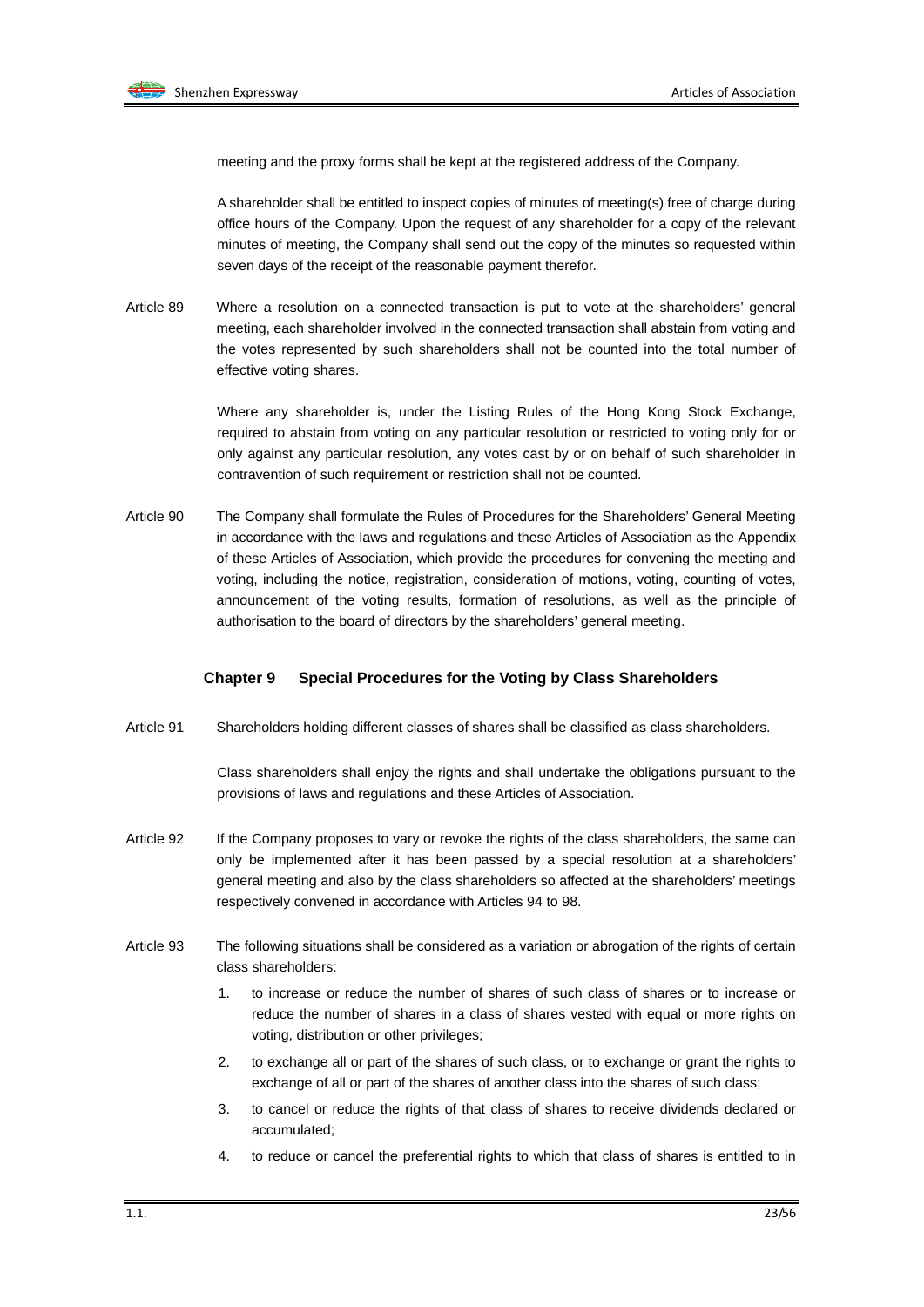

receiving dividends or in the distribution of assets upon the liquidation of the Company;

- 5. to increase, cancel or reduce the conversion rights, options rights, voting rights, rights of transfer, pre-emptive rights and rights to acquire the securities of the Company of such class of shares;
- 6. to cancel or reduce the rights of that class of shares in receiving the monies payable by the Company in a particular currency;
- 7. to establish a new class which enjoys equal or more rights on voting, distribution or other privileges than those enjoyed by that class of shares;
- 8. to restrict or increase the restriction on the transfer or ownership of that class of shares;
- 9. to issue subscription rights or conversion rights in respect of that class or another class of shares;
- 10. to increase the rights and privileges of another class of shares;
- 11. a reorganisation scheme of the Company which would lead to a disproportionate assumption of obligations by different class shareholders;
- 12. to amend or abrogate the provisions in this Chapter.
- Article 94 Whether the class shareholders so affected have voting rights at the shareholders' general meeting or not, they shall have the right to vote at the meeting of class shareholders on the matters provided for in paragraphs 2 to 8 and 11 to 12 of Article 93 of these Articles of Association provided that interested shareholders shall not have the right to vote at the meeting of class shareholders.

The definition of an interested shareholder referred to in the preceding paragraph shall be as follows:

- 1. in the event that the Company makes a repurchase offer to all shareholders in a proportionate manner in accordance with the provisions of Article 29 of these Articles of Association or repurchases its shares on a stock exchange through public dealing on a stock exchange, "interested shareholder" shall mean the controlling shareholder as defined in Article 57 of these Articles of Association;
- 2. in the event that the Company repurchases its shares through agreement other than through a stock exchange in accordance with the provisions of Article 29 of these Articles of Association, "interested shareholder" shall mean the shareholder related to such agreement;
- 3. in a reorganisation scheme of the Company, "interested shareholder" shall mean a shareholder who undertakes obligations to a lesser extent than other shareholders of the same class, or a shareholder who holds interests different from those held by other shareholders of the same class.
- Article 95 A resolution of the meeting of class shareholders shall be passed in accordance with Article 94 by more than two-thirds of the shareholders present in the meeting who have rights to vote.
- Article 96 If the Company convenes a meeting of class shareholders, it shall issue a written notice 45 days prior to the meeting to all shareholders of such class who are on the register of shareholders, specifying the business to be considered and the date and place of the meeting. The shareholders who intend to attend the meeting shall deliver to the Company written replies of their intention to attend 20 days prior to the meeting.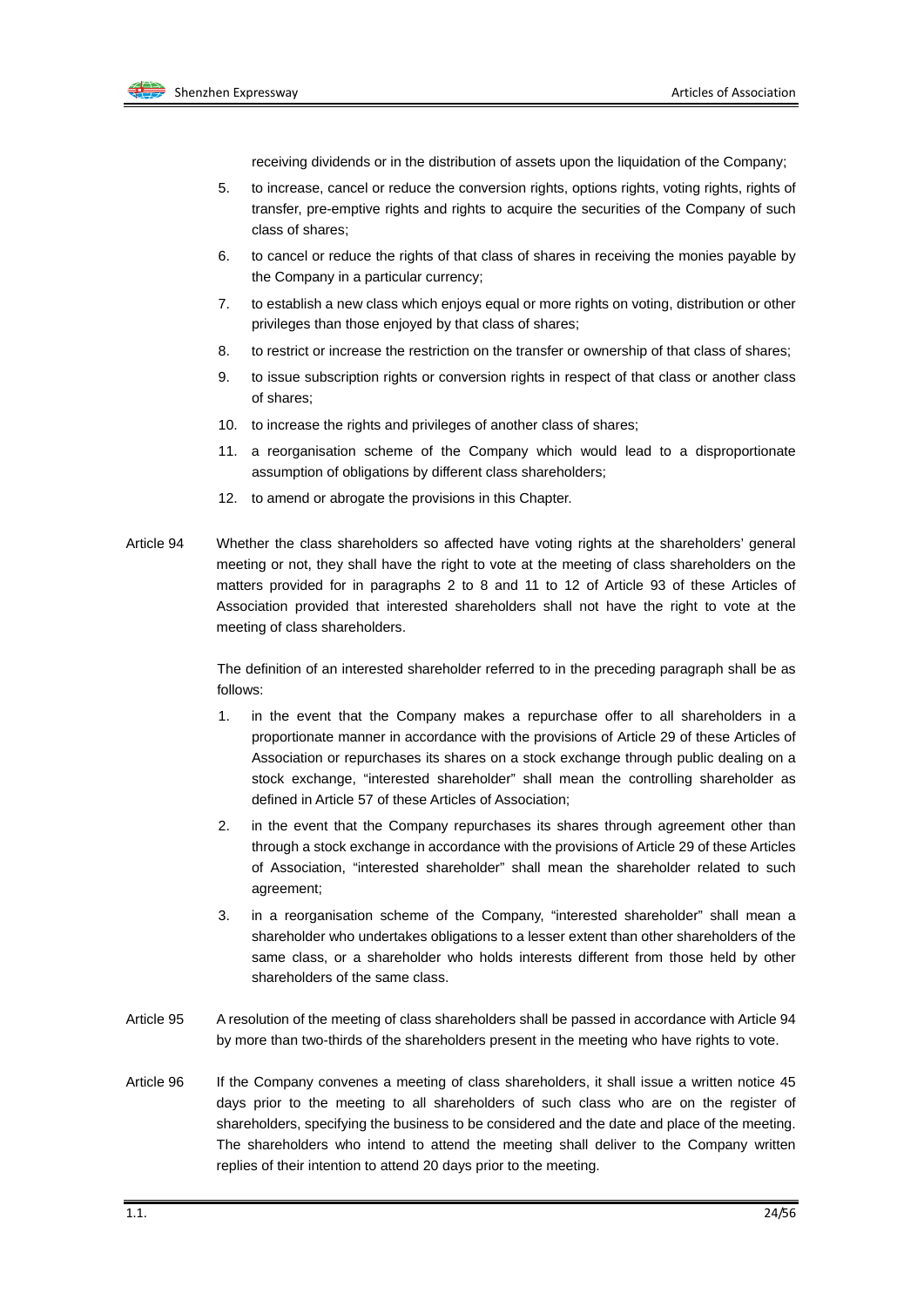

If the number of voting shares at such meeting held by those shareholders who intend to attend such meeting shall reach more than one-half of the total number of voting shares at such meeting, the Company may convene such meeting of class shareholders; if this cannot be attained, the Company shall further notify the shareholders by way of public notice within 5 days thereof specifying the business to be transacted and the date and place of the meeting. After giving notice by such public notice, the Company may convene the meeting of class shareholders.

Article 97 Notice of the meeting of class shareholders only needs to be served on the shareholders who are entitled to vote at such meeting.

> The procedures of the meeting of class shareholders shall follow as much as possible the procedures of a shareholders' general meeting and the provisions in these Articles of Association relevant to the procedures of a shareholders' general meeting shall apply to the meeting of class shareholders.

Article 98 Apart from the shareholders of other classes of shares, the holders of domestic shares and holders of overseas listed foreign shares are deemed to be different classes of shareholders.

> The special procedures for voting by class shareholders shall not apply in the following circumstances:

- 1. where the Company issues, upon approval by a special resolution at a shareholders' general meeting, domestic shares and overseas listed foreign shares either separately or concurrently at twelve month intervals, and the number of domestic shares and overseas listed foreign shares proposed to be issued does not exceed 20 per cent of the issued domestic shares and overseas listed foreign shares respectively;
- 2. where the Company's plan to issue domestic shares and overseas listed foreign shares at the time of incorporation is implemented within fifteen months from the date of approval by the securities supervisory and administrative authorities of the State Council.

#### **Chapter 10 Board of Directors**

Article 99 The Company shall establish a board of directors. The board of directors shall comprise 12 directors with one chairman.

> At least one-third of the members of the board of directors shall be independent directors, and there shall be at least one professional accountant among them.

Article 100 The directors shall be elected at the shareholders' general meeting and their term of office shall be three years. Upon the expiry of the term, a director shall be eligible for re-election and re-appointment. The chairman of the board of directors shall be elected and removed by more than one-half of the directors. The term of office of the chairman is 3 years and he/she is eligible for re-election and re-appointment.

> The term of office of a director starts from the date when the director assumes his/ her office and ends on the date when the current session of the board of directors expires. In circumstances where the terms of office of the directors have expired but no directors are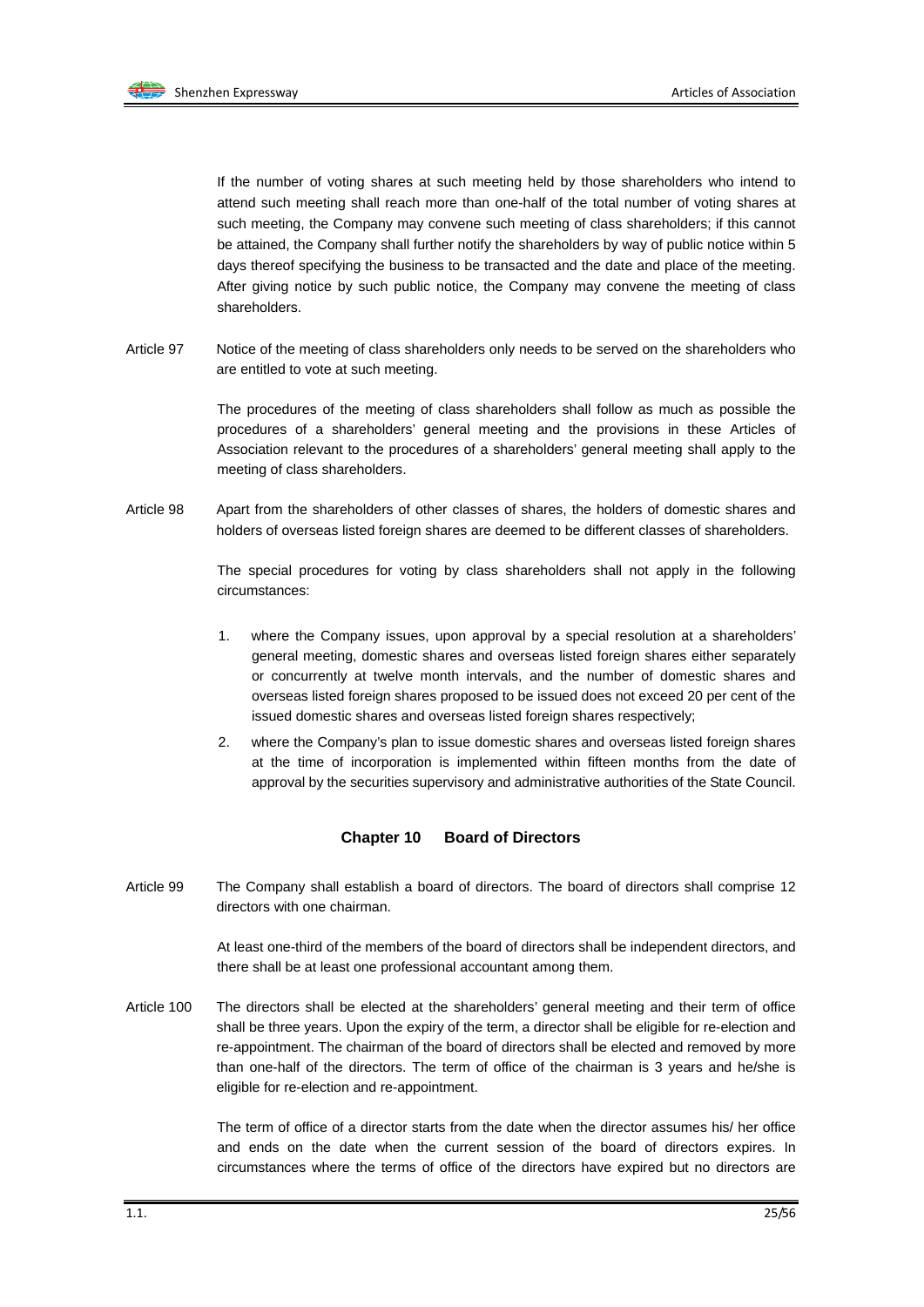

re-elected on time, the original directors should continue to perform their director's duties in accordance with the laws and regulations and these Articles of Association until the newly elected directors assume their offices.

Directors need not hold any shares of the Company.

- Article 101 A shareholder is entitled to issue a notice in writing to the Company to nominate a director candidate. The notice in writing regarding the intention to nominate and the indication by the candidate to agree to accept the nomination shall be lodged seven days before the shareholders' general meeting.
- Article 102 Subject to compliance with the relevant laws and regulations, any director with an unexpired term of office may be removed by an ordinary resolution of a shareholders' general meeting (but without prejudice to any claim for compensation pursuant to any contract) and the office vacated can be filled by a replacement director appointed by an ordinary resolution.
- Article 103 The board of directors shall be accountable to the shareholders' general meeting and shall have the following duties and powers:
	- 1. to be responsible for convening shareholders' general meeting and to report its work to the shareholders' general meeting;
	- 2. to implement the resolutions passed at the shareholders' general meeting;
	- 3. to determine the business plans and investment proposals of the Company;
	- 4. to prepare the annual financial budget and final accounts of the Company;
	- 5. to prepare the plans for profit distribution and recovering losses for the Company;
	- 6. to prepare proposals for increasing or reducing the registered capital of the Company, proposals for the issue of debenture or other securities of the Company and proposals for listing;
	- 7. to draw up proposal for merger, division or dissolution of the Company;
	- 8. to draw up proposal for material acquisition, repurchase of the Company's shares and change the form of the Company;
	- 9. to decide matters such as external investment, acquisition or sale of the assets, pledge assets, external guarantees, entrusted financial management and connected transactions and so on;
	- 10. to decide on the set-up of the internal management structure of the Company;
	- 11. to appoint or dismiss the president and secretary to the board of directors of the Company and to appoint or dismiss other senior management in accordance with the recommendations of the president and to determine their remuneration, reward and punishment matters;
	- 12. to set up the basic management system of the Company;
	- 13. to draw up proposal for amending these Articles of Association;
	- 14. to manage the disclosure of information of the Company;
	- 15. to propose to the shareholders' general meeting on the appointment or dismissal of accountancy firm for the audit of the Company's accounts;
	- 16. to listen to the report of the president of the Company and monitor his/her work performance; and
	- 17. to perform other functions as authorised by shareholders' general meeting and the laws and regulations and these Articles of Association.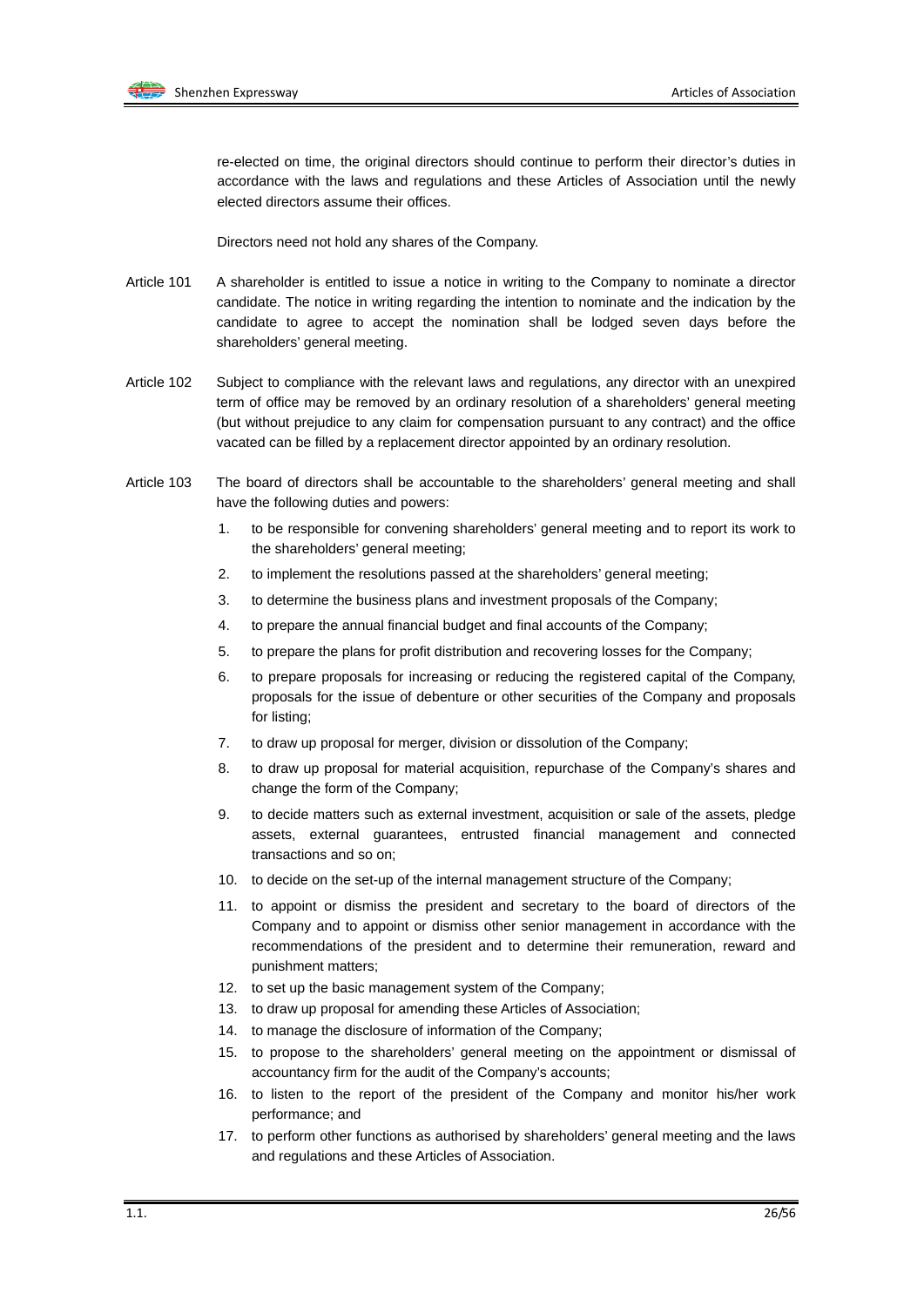

Except the resolutions provided for in paragraphs 6, 7 and 13 which require approval of more than two-thirds of the directors, the remaining resolutions on other matters as contained in the preceding paragraphs shall be passed by a simple majority of the directors. Should there be requirements otherwise specified in the laws and regulations of the State or the Listing Rules, the applicable provisions shall prevail.

Article 104 The board of directors shall not dispose of or agree to dispose of any fixed assets of the Company without the prior approval of a shareholders' general meeting if the aggregate of the expected consideration for the proposed disposition and the consideration for any disposal of fixed assets of the Company during a period of 4 months immediately preceding the proposed disposal exceeds 33% of the fixed asset value as shown in the latest balance sheet reviewed by the shareholders' general meeting.

> For the purposes of this Article, the disposal of fixed assets shall include an act involving the transfer of certain interests in assets, but shall not include the provision of security against such fixed assets.

> The validity of any transactions of the Company to dispose of fixed assets shall not be prejudiced by any violation of the first paragraph of this Article.

- Article 105 The board of directors shall ascertain its scope of powers on external investment, acquisition and disposal of assets, charging of assets, provision of external guarantees, entrusted financial management and connected transactions, and formulate stringent monitoring and decision-making procedures, and coordinate with experts and professionals for assessment of material investment proposals and submit the proposals to the shareholders' general meeting for approval.
- Article 106 The chairman of the board of directors shall exercise the following functions and powers:
	- 1. to preside over the shareholders' general meetings and to convene and chair the meetings of the board of directors;
	- 2. to review the implementation of the resolutions of the board of directors;
	- 3. to sign debentures issued by the Company;
	- 4. to sign material contracts and other documents of the Company, and to produce powers of attorney entrusting his/her representative to sign the documents;
	- 5. other functions delegated by the board of directors.

If the chairman of the board of directors is unable to perform his/her duties, he/she may designate other directors to perform the duties on his/her behalf.

Article 107 The board of directors shall hold meetings at least four times every year which shall be convened by the chairman of the board of directors and notice of meeting shall be given to all directors 14 days prior to the meeting. Extraordinary board meetings may be convened by serving notice to all the directors five days prior to the date of board meeting.

Extraordinary board meetings may be convened under any of the following circumstances: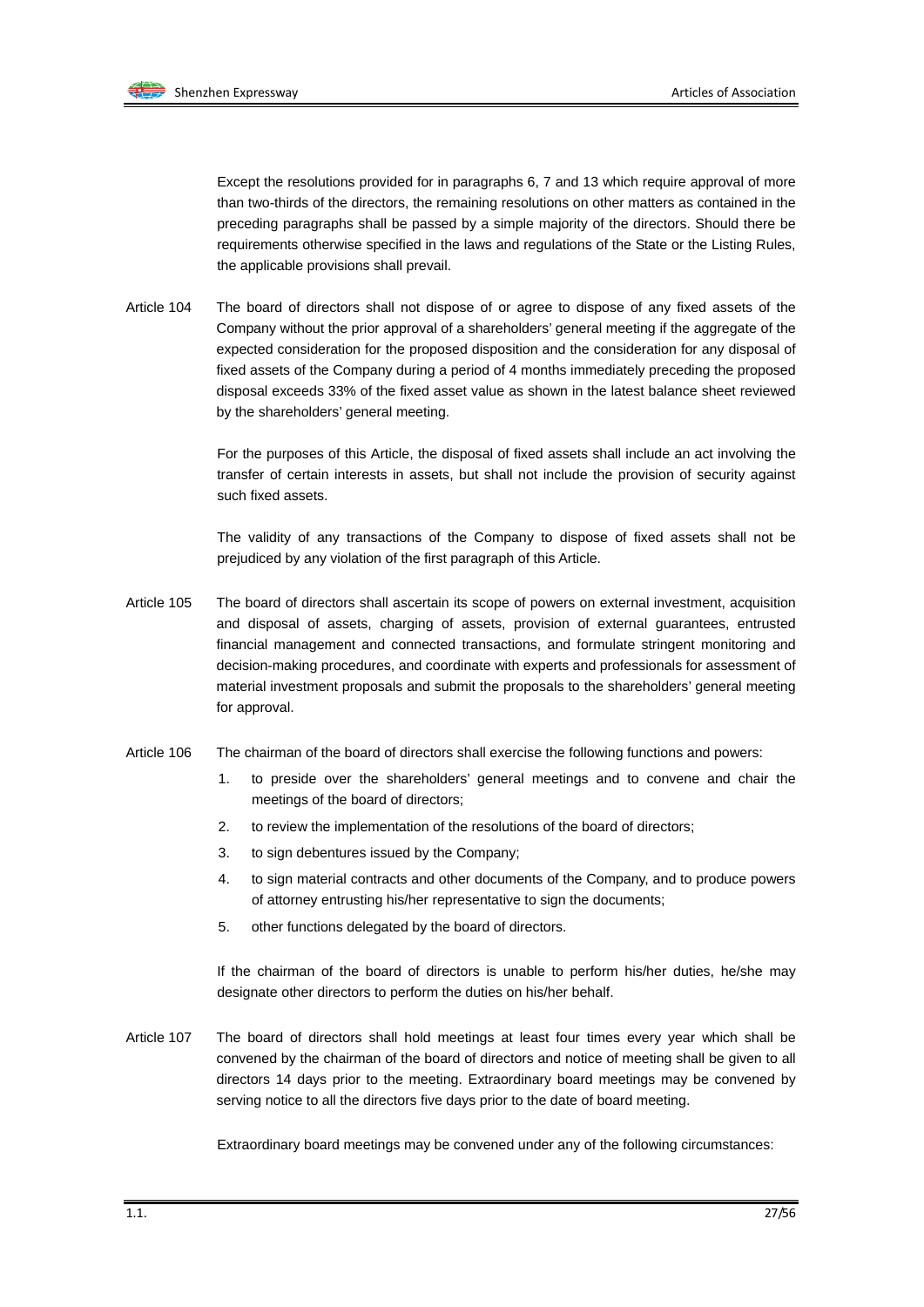

- 1. when it is deemed necessary by the chairman;
- 2. proposed jointly by more than one-third of the total number of directors;
- 3. proposed by the supervisory committee;
- 4. proposed by the president;
- 5. proposed by more than one half of the total number of the independent directors;
- 6. proposed by shareholder(s) with over one-tenth of the voting rights.
- Article 108 The notice of the board meeting shall be sent to all directors by way of personal delivery, facsimile, post or other form which is accepted by the director. The notice of a board meeting shall include the date and venue of the meeting, the duration of the meeting, agenda of the meeting and date of issue of the notice of the meeting.

The notice of a board meeting shall be deemed to have been given to a director if he/she attends the meeting without challenging, before or at the meeting, for not having received the notice of meeting.

- Article 109 The board meeting may be held by communication means, including but not limited to through telephone, the internet or other similar communication facilities. During the meeting held by communication means, so long as the directors participating in the meeting can clearly hear or understand the opinions of other directors and communicate with each other, all such directors shall be deemed to be present in person at the meeting.
- Article 110 Board meetings shall only be held with more than one-half of the directors present at the meeting.

Each director shall have one vote. The resolutions of the board of directors shall only be passed with a simple majority of all the directors.

In the event of equality of votes in favour of or against a resolution, the chairman of the board of directors shall have an additional vote.

Article 111 The board may adopt resolutions in writing in lieu of the board meeting, but the draft of such resolution must be sent by courier, mail or facsimile or other form which is accepted by the director to each of the directors. If the relevant resolution in writing has been sent to all directors, the number of directors who have signed on one or several copies of the draft (in the same form and substance) giving his/ her consent meets the necessary quorum for the relevant decision and the same has been returned to the secretary of the board of directors in any of the above manners, such resolution shall become the resolution of the board and no board meeting is required to be held. Upon the resolutions of the board of directors becoming effective, the Company shall notify all directors and dispatch a copy of the same to the supervisory committee on a timely manner.

> The board of directors shall not adopt written resolutions in lieu of a meeting of the board of directors for considering the following matters: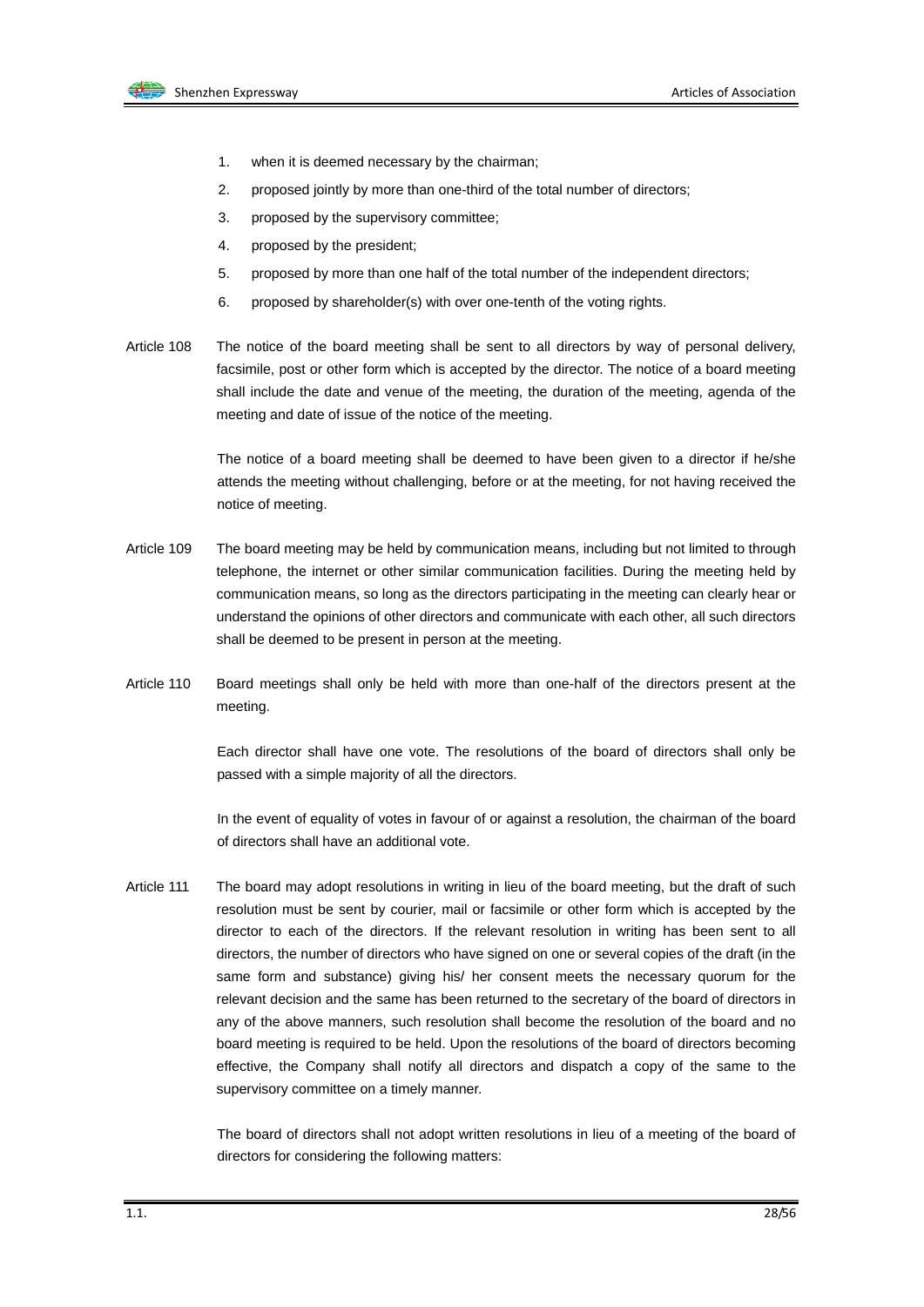

- 1. the increase or reduction of registered capital of the Company;
- 2. issue of debentures of the Company;
- 3. the division, merger, dissolution or winding up of the Company;
- 4. the amendment of these Articles of Association of the Company;
- 5. profit distribution and loss make-up plan;
- 6. the appointment and removal of the members of the board of directors and determination of their remuneration;
- 7. change of the use of the proceeds;
- 8. connected transactions that require public disclosure;
- 9. acquisition or disposal of assets that requires public disclosure;
- 10. the appointment or change of auditors and the determination of their remuneration;
- 11. other matters with material effects on the operations of the Company.
- Article 112 Meetings of the board of directors shall be attended by the directors himself/herself. If any director is unable to attend for whatever reason, he/she may appoint in writing other directors to attend the meeting of the board of directors on his/her behalf. The instrument of appointment shall specify the scope of the authorisation.

The director attending such a meeting on another's behalf shall exercise the rights of a director within the scope of the authorisation. If a director is absent at a board meeting and has not appointed an alternate to attend on his/her behalf, he/she shall be deemed to have abstained his/her rights to vote at that meeting.

If the director fails to attend two consecutive board meetings and has not appointed any representative to attend such meetings on his/her behalf, he/she shall be deemed to have failed to perform his/her duties. The board of directors shall propose dismissal of the director to the shareholders' general meeting.

- Article 113 Directors, who have material interests in the matters of the resolutions considered in the board meeting, or have connected relationship with the enterprise involved or are under other circumstances specified in other laws and regulations, the directors shall not vote nor vote on behalf of other directors on such resolutions. Such directors shall not be counted into the quorum of the relevant board meeting. The quorum of such board meeting shall be more than half of the unconnected directors attending the meeting. The resolutions shall be passed with the consent by over half of the unconnected directors. If the number of unconnected directors who attend the board meeting is less than three, such resolutions shall be submitted to the shareholders' general meeting for approval.
- Article 114 The board of directors shall cause the decisions of the matters discussed at the meeting to be recorded on the minutes thereof. The directors present at the meeting and the person recording the minutes shall sign on such minutes. The directors are liable for the resolutions passed at the board meeting. If a resolution of the board meeting contravenes the laws and regulations or these Articles of Association causing a substantial loss to the Company, the directors involved in passing such resolutions shall be liable to indemnify the Company. If a director can prove that he/she made an objection during the voting as recorded in the minutes of the meeting, such director may be discharged from liability.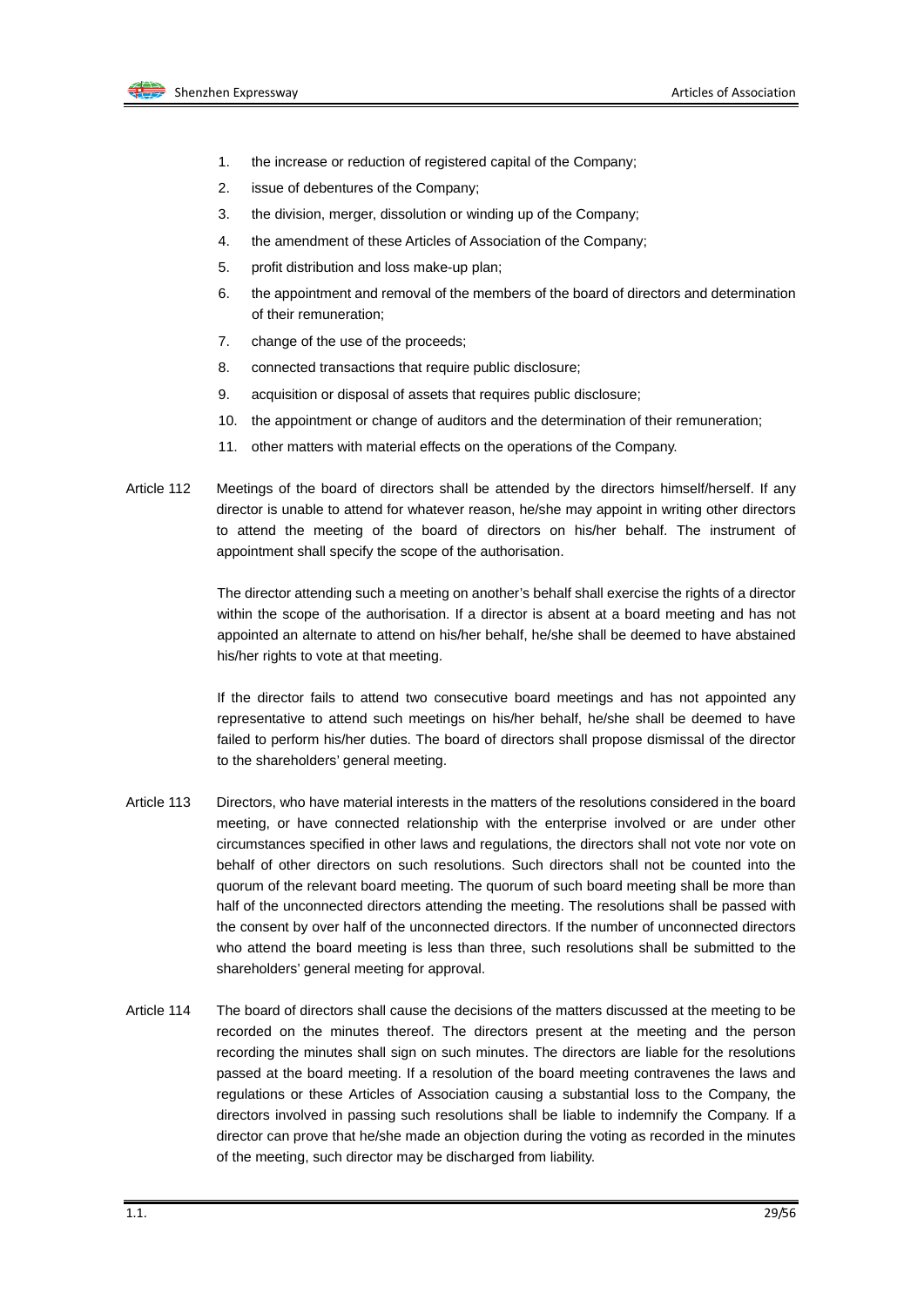Article 115 The board of directors shall formulate the Rules of Procedures for the Board of Directors in accordance with laws and regulations and these Articles of Association as the appendix of these Articles of Association which state the qualifications of the directors, the nomination procedures, the functions and authorisation arrangement of the board of directors, the convene and voting procedures of the board meeting etc., to ensure the implementation of the resolutions passed in the shareholders' general meeting, enhance its work efficiency and ensure scientific decision-making.

#### **Chapter 11 Party Committee**

- Article 116 In accordance with the provisions of the Party Constitution, the Company has established the Party Committee and the Discipline Inspection Commission. The number of posts of the secretary, deputy secretary and members of the Company's Party Committee and Discipline Inspection Commission shall be set up according to the approval of the superior of the Party Committee, and shall be elected or appointed in accordance with the relevant provisions of the Party Constitution.
- Article 117 The Company should set up the working departments of the Party Committee and the Discipline Inspection Commission, and at the same time set up mass organizations such as labour union and league committee.
- Article 118 The Party Committee shall play a core political role, assume the responsibility of strict Party governance and implement the main responsibility for including integrity and anti-corruption in the overall Party building. The Party Committee mainly exercises the following authorities:
	- 1. ensure the supervision of the Party and the Country's principles and policies, and the implementation of major deployments in the Company;
	- 2. participate in the decision-making of major issues of the Company, support the shareholders' meeting, the board of directors (board of executive directors), the supervisory committee, and the management to exercise their functions and powers according to relevant laws and regulations, and promote the Company to improve efficiency, enhance competitiveness, and realize the preservation and appreciation of state-owned assets;
	- 3. implement the principle of Party management cadres and Party management talents, be responsible for establishing and perfecting the selection and employment mechanism that meets the modern enterprise system and market competition requirements, and to determine standards, standardize procedures, organize inspections, recommend candidates, and build high-quality operating and talented teams;
	- 4. research and allocate the work of Party and mass of the Company, strengthen the self-construction of the Party organization and the construction of the Party members and Party branch teams, lead the ideological and political work, spiritual civilization construction and mass organizations such as the labour union and Communist Youth League;
	- 5. rely on the staff and the masses wholeheartedly and to support the work of the staff congress;
	- 6. research on other matters that should be decided by the Company's Party Committee.
- Article 119 The Company's Party Committee shall discuss and decide the followings:
	- 1. study the Party's policy route and the Country's laws and regulations, the important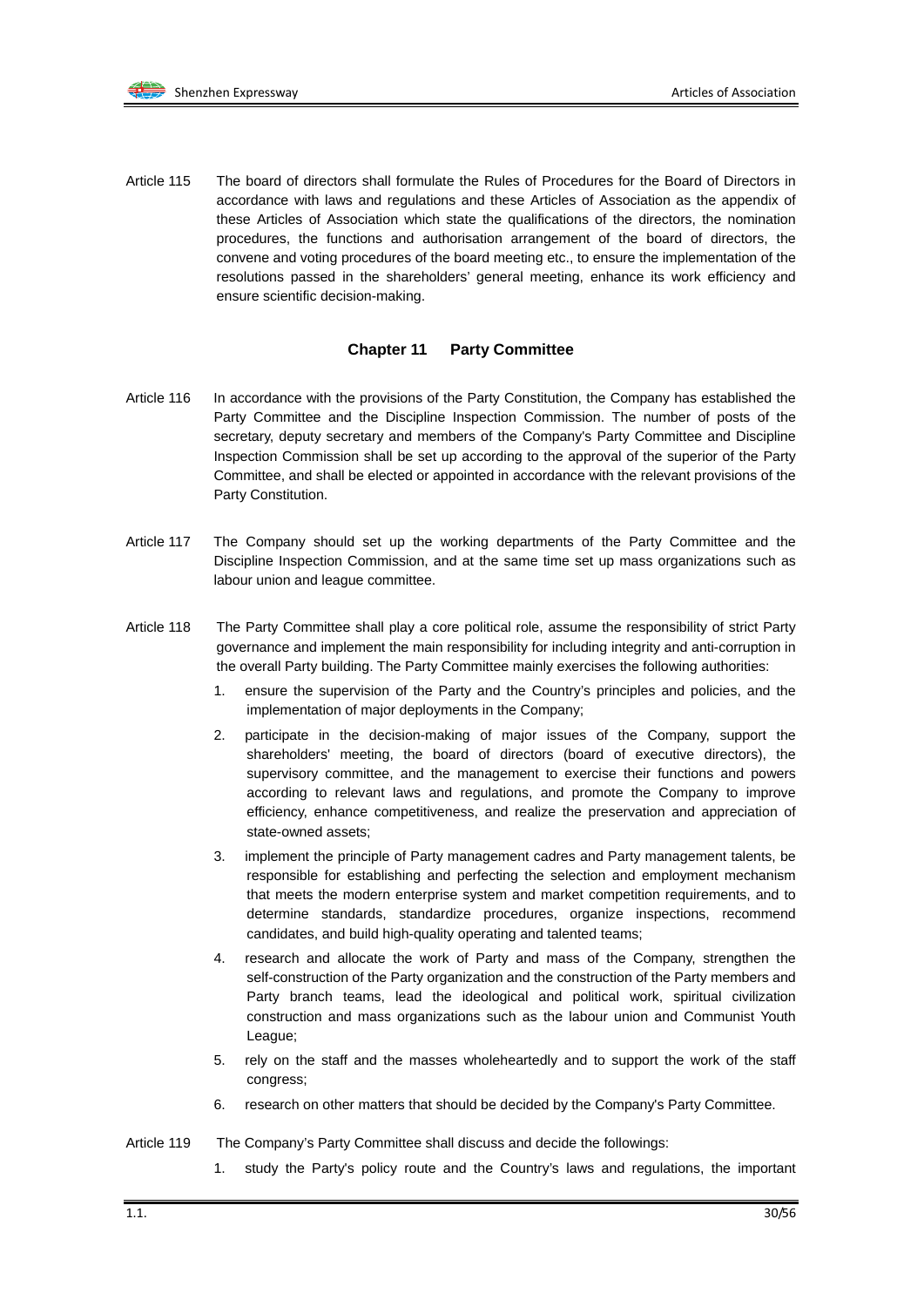meetings, documents, decisions, resolutions and instructions of the superior of the Party Committee and the government, the resolutions and decisions of the Party member congresses of the same level, study, implement and publicize educational measures;

- 2. strengthen and improve the Party's ideological, organizational, work style, anti-corruption and institutional development;
- 3. strengthen the construction of leadership team at all levels, the planning and important measures of talent team construction; the establishment of working organization of the Company's Party Committee, the division of work of the Party Committee, the establishment and election of the Party organization, the appointment and removal of cadres within the scope of the Party Committee's permission, and the arrangements of middle-level personnel candidates and other important personnel arrangement;
- 4. important work, documents and requests to be deployed in the name of the Company's Party Committee, and review and approve important matters agreed upon by the subordinate Party organizations;
- 5. important matters concerning the annual work ideas, work plans, basic-level Party organizations and Party members' team construction of the Company's Party Committee;
- 6. propaganda, commendation and reward for the advanced typical in the Party; the approval of the Party general branch and the develop new Party members; the use of large-scale Party budgets;
- 7. the system and regulations for the construction of the Party's work style and anti-corruption work, the deployment of anti-corruption work, the review of the reports of the Discipline Inspection Commission and the investigation and handling of cases, and the registration and investigation as well as disciplinary decisions of major cases within the management permission;
- 8. major issues in the construction of the Company's workforce, spiritual civilization, corporate culture, and the maintenance of harmony and stability;
- 9. other matters that require the Company's Party Committee to study and decide.
- Article 120 The Company's Party Committee shall discuss and approve the following matters:
	- 1. issues submitted by mass organizations such as the labour union, Communist Youth League, volunteer organizations, etc., to the Company's Party Committee for review;
	- 2. work reports of mass organizations such as the labour union, Communist Youth League, volunteer organizations, etc., meeting agendas of work congresses, staff congresses, League congresses, etc., and major issues involving the immediate interests of employees;
	- 3. work plans and important activities, important selections, commendations, recommendations and reporting of various advanced candidates of mass organizations such as the labour union, Communist Youth League, volunteer organizations, etc.;
	- 4. personnel arrangement and the recommendation, addition, adjustment and approval of the major responsible personnel in mass organizations such as the labour union, Communist Youth League, volunteer organizations, etc.
- Article 121 The Company's Party Committee shall participate in the decision of the following matters:
	- 1. the Company's implementation of the Party's policy route, national laws and regulations, and superior's major decisions;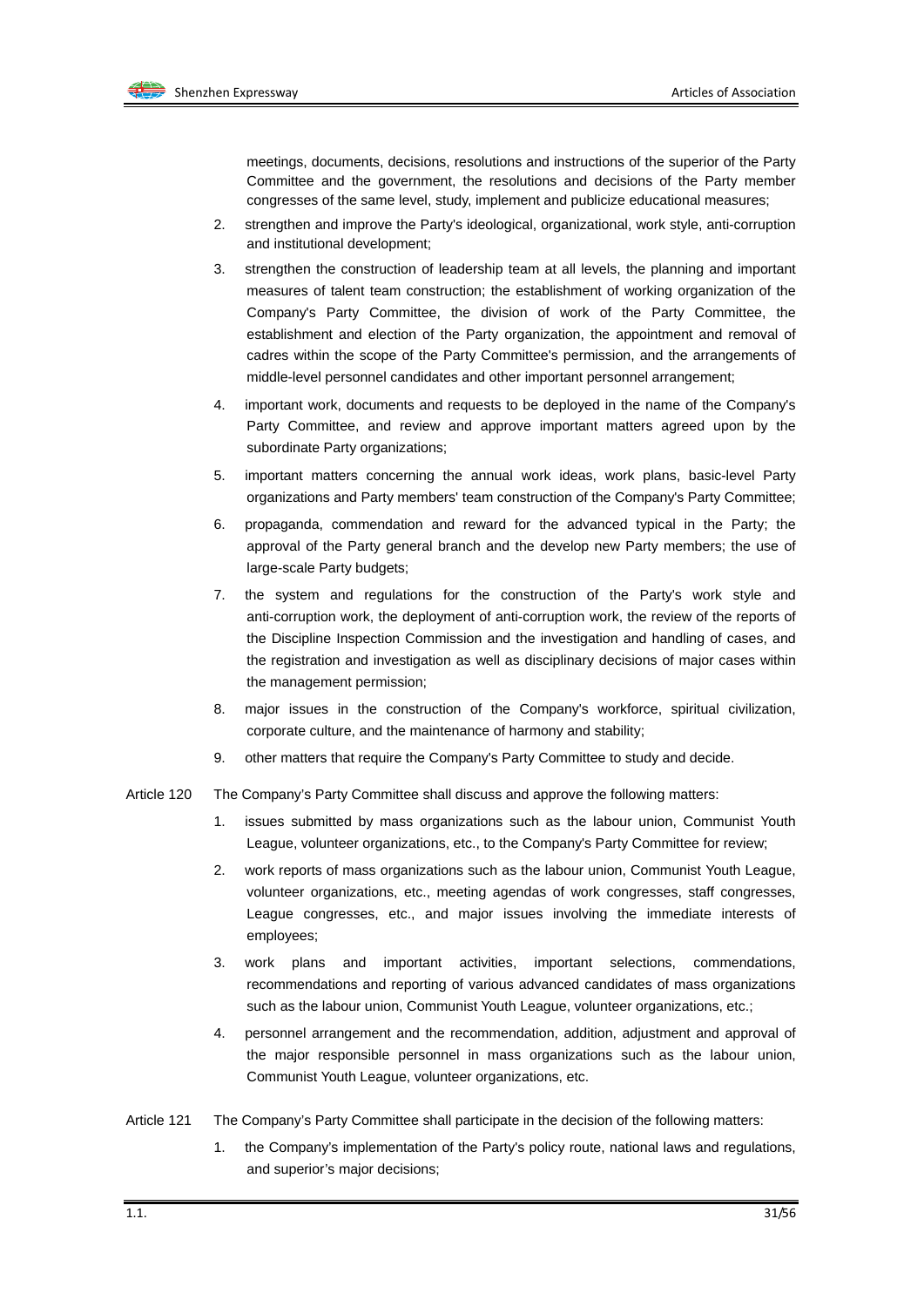

- 2. the merger, division, change, dissolution of the Company and the establishment and adjustment of internal management structure, the establishment and dissolution of affiliated enterprises;
- 3. the drafting and amendments to the Articles of Association of the Company;
- 4. the Company's development strategy and med to long-term development plan;
- 5. the Company's production and operation policy;
- 6. principles and directional issues in major decisions of the Company, such as major investment and financing, loan and guarantees, asset restructuring, change of property rights, major asset disposal, capital operations, and large donations;
- 7. formulation and revision of important reform plans of the Company;
- 8. the adjustment of the internal structure of the Company and the important personnel arrangements to be submitted to the board of directors and the management;
- 9. important measures taken by the Company in relation to political and social responsibility in terms of safe production and maintenance stability;
- 10. formulation and revision of the Company's assessment and compensation system;
- 11. other matters that require the Company's Party Committee to participate and to make decision on.
- Article 122 The main procedure of the Party Committee to participate in the decision-making of major issues:
	- 1. the Party Committee shall convene a committee meeting to conduct research and discussion on major issues that the board of directors (board of executive directors) and management intend to make decisions, and provide opinions and suggestions;
	- 2. Party Committee member holding position in the board of directors (board of executive directors) and the management, especially for those holding position as the chairman or president, before the motion is formally submitted to the meeting of the board of directors (the meeting of board of executive directors) or the president's meeting, full communication has to be conducted with the board of directors (board of executive directors) and other members of the management, regarding the relevant opinions and suggestions of the Party Committee;
	- 3. Party Committee member holding position in the board of directors (board of executive directors) and the management shall fully express the opinions and suggestions of the Party Committee in the decision-making of the board of directors (executive board) and management, and report the decision-making to the Party Committee in a timely manner;
	- 4. Party Committee member holding position in the board of directors (board of executive directors) and the management shall revoke or defer comments on proposed decision that is not in line with the Party's policy route and national laws and regulations, or may damage the national and social interests and the legitimate rights and interests of enterprises and employees. After the meeting, Party members shall report to the Party Committee in time, form a clear opinion through the Party Committee and provide feedback to the board of directors (board of executive directors) and management. If it is not rectified, the same shall be reported to the superiors of the Party in time.
- Article 123 The Party Committee formulates specific rules of procedure and related supportive working systems to ensure scientific decision-making and efficient operation.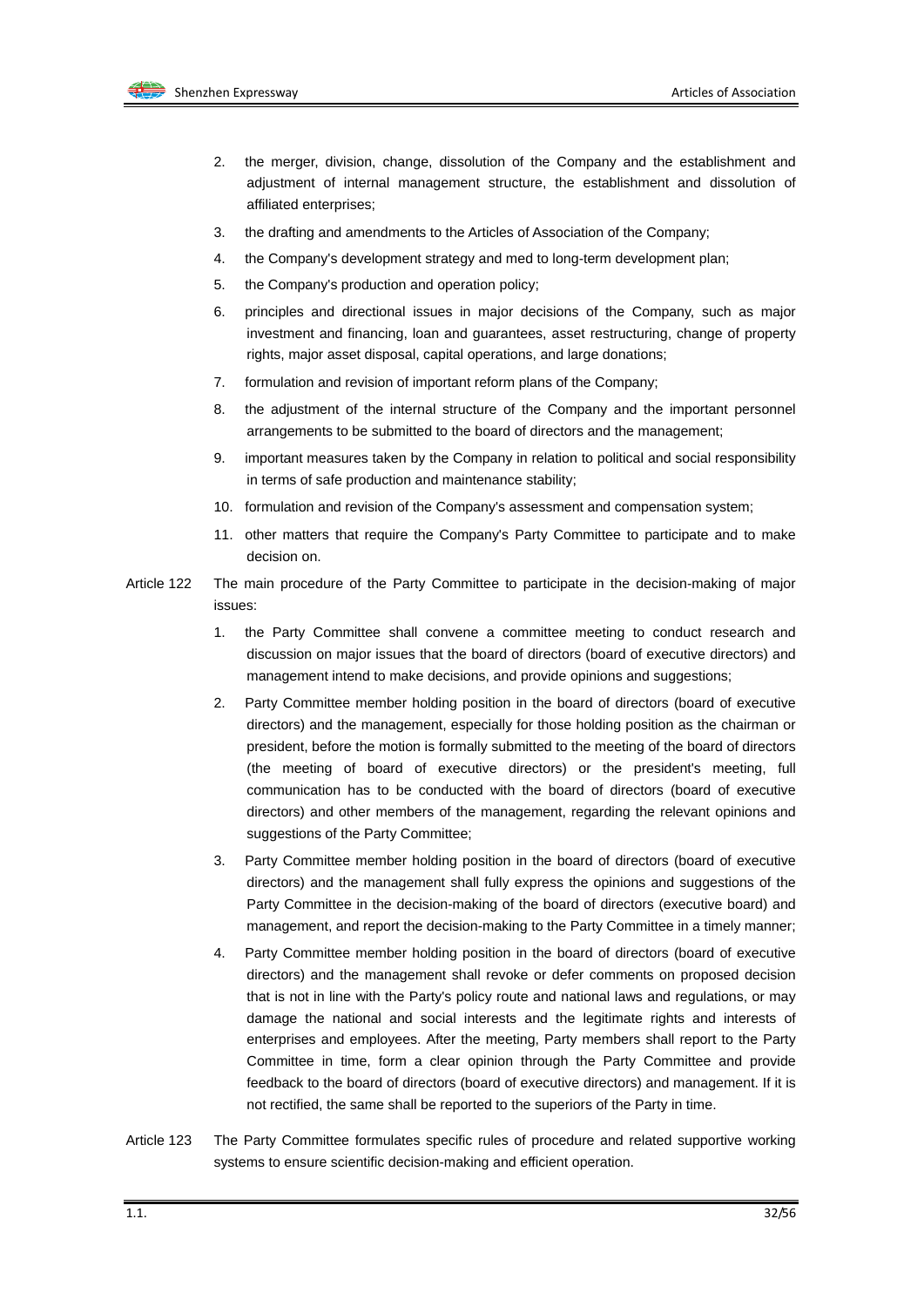

- Article 124 The Discipline Inspection Commission shall implement the supervision responsibility of the Party's work style and anti-corruptive construction, perform the Party's disciplinary review and disciplinary supervision duties, and mainly exercise the following authorities:
	- 1. maintain the Party Constitution and other regulations of the Party;
	- 2. examine the implementation of the Party's route, guidelines, policies and resolutions;
	- 3. assisting Party Committee in strengthening Party style construction, organizing and coordinating anti-corruption work, and researching and deploying discipline inspection and supervision;
	- 4. regularly educate Party members on discipline and make decisions about maintaining discipline of the Party;
	- 5. supervise the exercise of powers by Party members and leading cadres;
	- 6. examine and handle cases in which the Party organizations or Party members of the Company violate the Party Constitution or other regulations of the Party;
	- 7. deal with complaints and claims of Party members;
	- 8. protect the rights of Party members:
	- 9. other functions that should be undertaken by the Discipline Inspection Commission.

#### **Chapter 12 Secretary to the Board of Directors of the Company**

- Article 125 The Company shall have a secretary to the board of directors. The secretary to the board of directors shall be a senior management of the Company and shall be responsible to the Company and the board of directors.
- Article 126 The secretary to the board of directors of the Company shall be a natural person who shall have the necessary professional expertise and experience and shall be appointed by the board of directors. The principal duties of the secretary to the board of directors are as follows:
	- 1. to ensure the Company has maintained a complete and well-organised documentation and records;
	- 2. to ensure that the Company prepares and files documents and reports as required by authorities in accordance with laws;
	- 3. to ensure that the register of shareholders of the Company is properly established and to ensure that persons entitled to receive such records and documents shall be provided with the relevant records and documents in time;
	- 4. to undertake the disclosure of the information of the Company and the management affairs of investor relationship; and
	- 5. other duties as stipulated in these Articles of Association of the Company and the listing rules of the stock exchange on which the securities of the Company are listed.

The post of the secretary to the board of directors shall be assumed by one or two natural persons. In case where two persons are appointed jointly, the obligations of the secretary to the board of directors shall be assumed jointly by such two persons. However, in handling external matters as authorised by the board of directors, either one of them shall be entitled to exercise independently all powers of the secretary to the board of directors.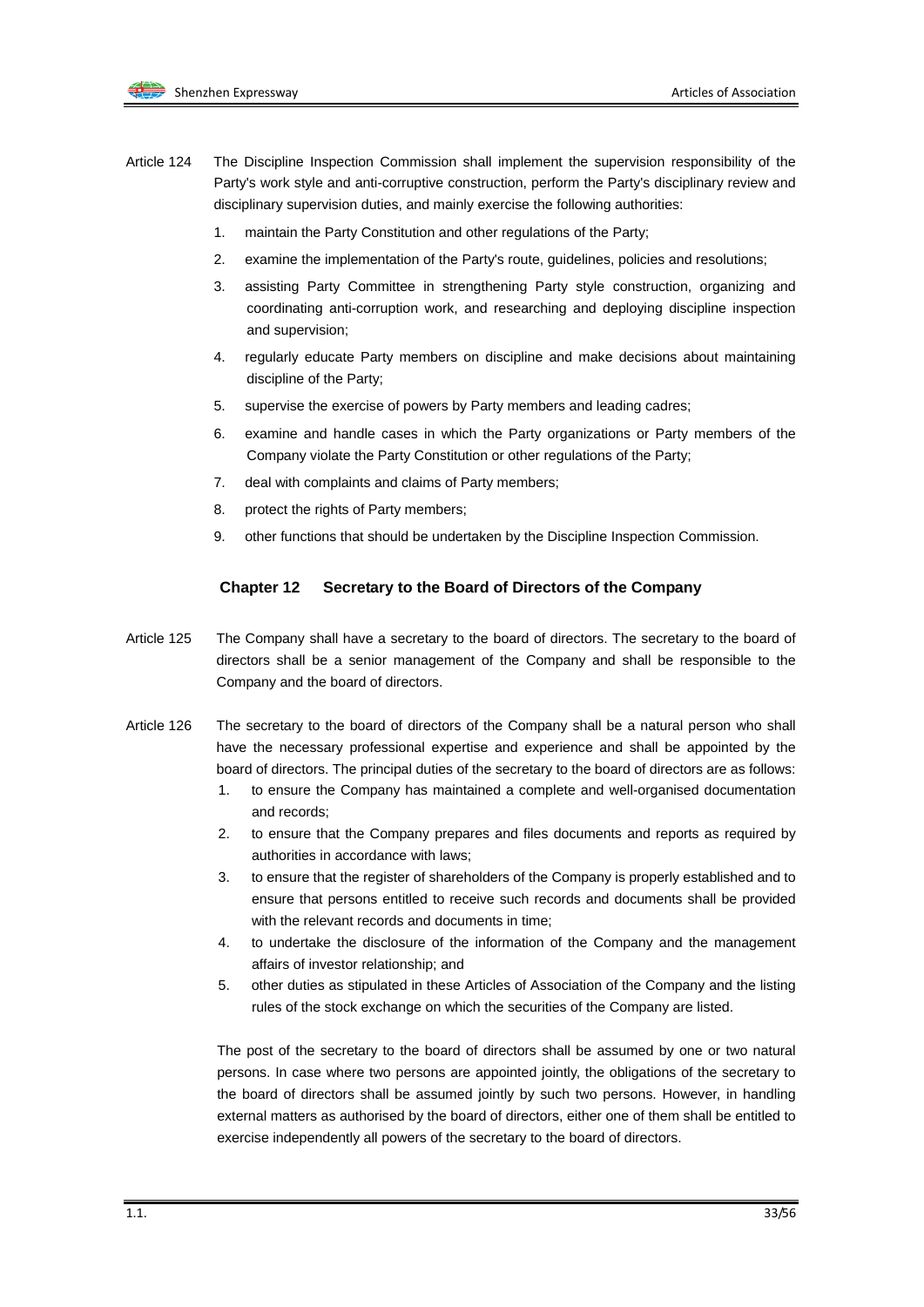Article 127 Directors or other senior management of the Company may at the same time act as the secretary to the board of directors of the Company. An accountant of the accounting firm and solicitor of the solicitors' firm engaged by the Company shall not at the same time act as the secretary to the board of directors.

> In the event that a director acts as the secretary to the board of directors and a certain act has to be performed separately by a director and the secretary to the board of directors, such person who is at the same time the director and the secretary to the board of directors shall not perform such act in both capacities.

#### **Chapter 13 President of the Company**

Article 128 The Company shall have one president appointed or dismissed by the board of directors whose term of office shall be 3 years, eligible for re-election and reappointment.

> Except for the position of president, the Company shall have certain number of other senior management. Directors may be appointed as presidents, or other senior management provided that the number of directors appointed as presidents or other senior management shall not exceed half of the total number of directors.

> Any person who undertakes any position other than a director in the controlling shareholder(s) or the de facto controller(s) of the Company shall not act as the senior management of the Company.

- Article 129 The president of the Company shall be accountable to the board of directors and shall perform the following functions:
	- 1. to be in charge of the production and business operation of the Company and to organise the implementation of the resolutions of the board of directors;
	- 2. to organise the implementation of the annual business plan and investment program of the Company;
	- 3. to prepare proposals for the establishment of internal management bodies of the Company;
	- 4. to prepare the basic management systems of the Company;
	- 5. to formulate basic rules and regulations of the Company;
	- 6. to propose for the appointment or dismissal of vice presidents and the officers in charge of financial matters of the Company;
	- 7. to appoint or dismiss principal management staff other than those to be appointed or dismissed by the board of directors;
	- 8. to decide upon the reward, promotion and demotion, increase and reduction of salary, appointment, employment, removal and dismissal of staff and workers of the Company (other than those shall be decided by the board of directors pursuant to the laws);
	- 9. other functions designated by these Articles of Association and the board of directors.
- Article 130 The president may attend the board meetings, but the president, not being a director, shall not have the right to vote in the meetings of the board of directors.
- Article 131 In performing his/her functions and powers, the president shall not alter the resolutions of the shareholders' general meeting or those of the board of directors or exceed the scope of his/her authority.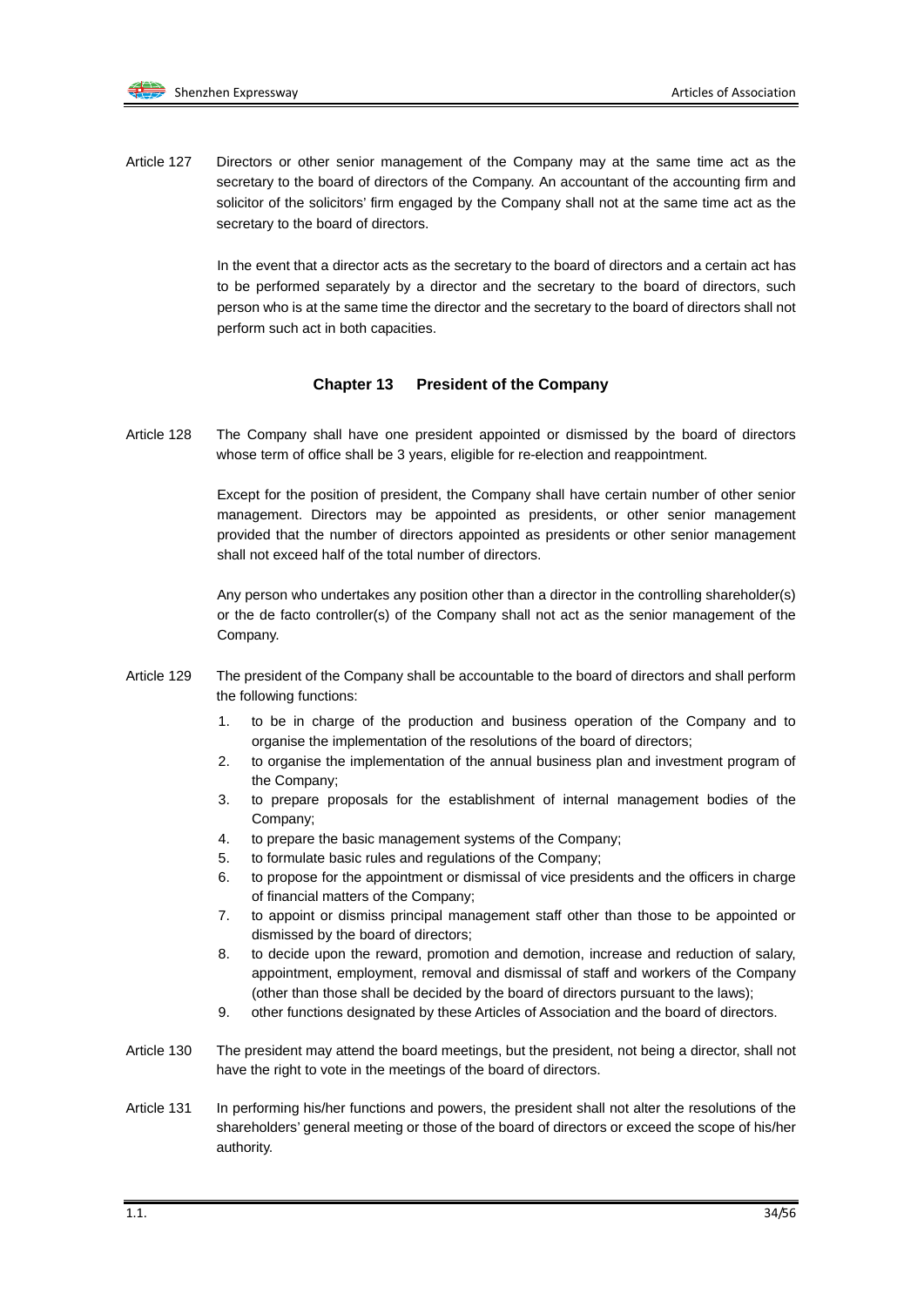- Article 132 In performing his/her functions and powers, the president of the Company shall perform faithfully and diligently the obligations pursuant to the provisions of laws and regulations and these Articles of Association.
- Article 133 The Company shall formulate working rules and regulations of the president and implement such rules and regulations upon approval of the board of directors. Such rules and regulations shall include the conditions for, the procedures of and the participants of the president's meeting, the respective and specific duties of the president and other senior management as well as their division of labour, the limits of authority in utilising the capital and assets of the Company and executing material contracts, the reporting system to the board of directors and the supervisory committee, and other matters deemed necessary by the board of directors.

#### **Chapter 14 Supervisory Committee**

- Article 134 The Company shall establish a supervisory committee. The supervisory committee shall be formed by three persons where one of them shall act as the chairman of the supervisory committee.
- Article 135 The term of office of the supervisor shall be three years, eligible for re-election and re-appointment. If supervisors are not re-elected on time upon the expiry of their terms of office or supervisors resign during their terms of office resulting that the number of supervisors is less than the statutorily required number of supervisors, then the current supervisors shall continue to perform duties according to the law and regulations and these Articles of Association prior to the assumption of office(s) by the newly elected supervisor(s).

The appointment or removal of the chairman of the supervisory committee shall only be made by a resolution passed by two-thirds or more of the members of the supervisory committee.

- Article 136 The supervisory committee shall be formed by two representatives of the shareholders and one representative of the staff and workers of the Company. The representatives of the shareholders shall be elected and removed in the shareholders' general meeting; whereas the representative of the staff and workers shall be democratically elected and removed by the staff and workers of the Company.
- Article 137 The Company's directors, the president and other senior management shall not at the same time act as supervisors.
- Article 138 The supervisory committee shall convene at least four meetings every year and the same shall be convened by the chairman of the supervisory committee. The supervisors may propose to convene extraordinary meetings of the supervisory committee.

The notice of meeting of the supervisory committee shall include date and venue of the meeting, duration of the meeting, and agenda of the meeting and date of issue of the notice of the meeting.

The supervisory committee shall prepare the minutes of meeting regarding the decision made on the matters considered thereat and the attending supervisors shall sign on the minutes of meeting.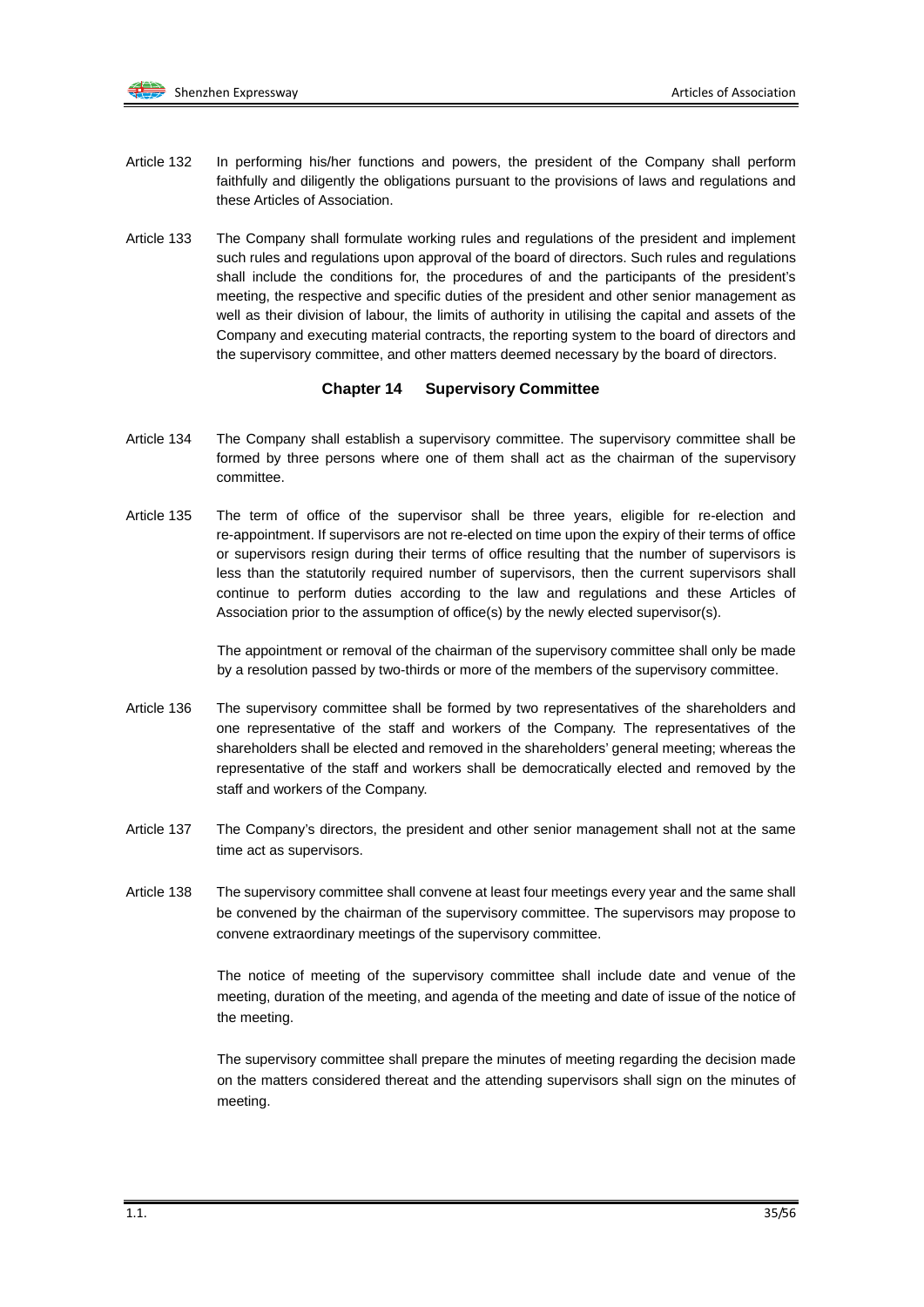- Article 139 If the supervisor is unable to attend in person for the supervisory committee meetings for two consecutive times, he/she shall be deemed to have failed to perform his/her duties and shall be dismissed and replaced by the shareholders' general meeting and the worker representatives' meeting.
- Article 140 The supervisory committee shall be accountable to the shareholders' general meeting and shall carry out the following duties and powers in accordance with laws:
	- 1. to inspect the finances of the Company;
	- 2. to supervise the acts of the directors, president and other senior management of the Company who have contravened the laws and regulations or these Articles of Association in carrying out their duties of the Company and propose to dismiss directors and senior management who breach laws and regulations, these Articles of Association of the Company or resolutions of the shareholders' general meetings;
	- 3. to request the directors, president and other senior management of the Company to rectify their acts which have prejudiced the interests of the Company;
	- 4. to review and advise in writing the periodical reports prepared by the board of directors; review the financial information such as financial reports, business reports and profit distribution proposal to be submitted by the board of directors to the shareholders' general meeting; if any queries arise, the supervisors may, in the name of the Company, require a re-examination by the accounting firm; inquire where there is anything unusual is found; and instruct professional bodies to assist when necessary;
	- 5. to investigate the Company if there are abnormal situations in the operation of the Company, and to engage the professional institutions to assist their work;
	- 6. to propose the convening of a shareholders' extraordinary meeting or to propose motions to the shareholders' general meetings;
	- 7. to represent the Company in negotiating with or in instituting legal proceedings against the directors;
	- 8. other functions and powers provided in these Articles of Association.

The supervisors have the right to observe the board meetings to make inquiry or suggestions to the resolutions of the board of directors.

- Article 141 A resolution of the supervisory committee shall be passed by two-thirds or more of the members of the supervisory committee.
- Article 142 The reasonable expenses of the supervisory committee incurred in engaging professional institutions such as law firm, accounting firm, etc., or professionals in the course of carrying out the duties of the supervisory committee shall be borne by the Company.
- Article143 The supervisors shall faithfully perform their supervisory responsibilities in accordance with the provisions of laws and regulations and these Articles of Association.
- Article 144 The supervisory committee shall formulate the Rules of Procedures for the Supervisory Committee in accordance with laws and regulations and these Articles of Association as the appendix of these Articles of Association which state the qualifications of the supervisors, the nomination procedures, the convene of the supervisory committee's meeting and the voting procedures, etc., in order to ensure the work efficiency and scientific decision-making of the supervisory committee.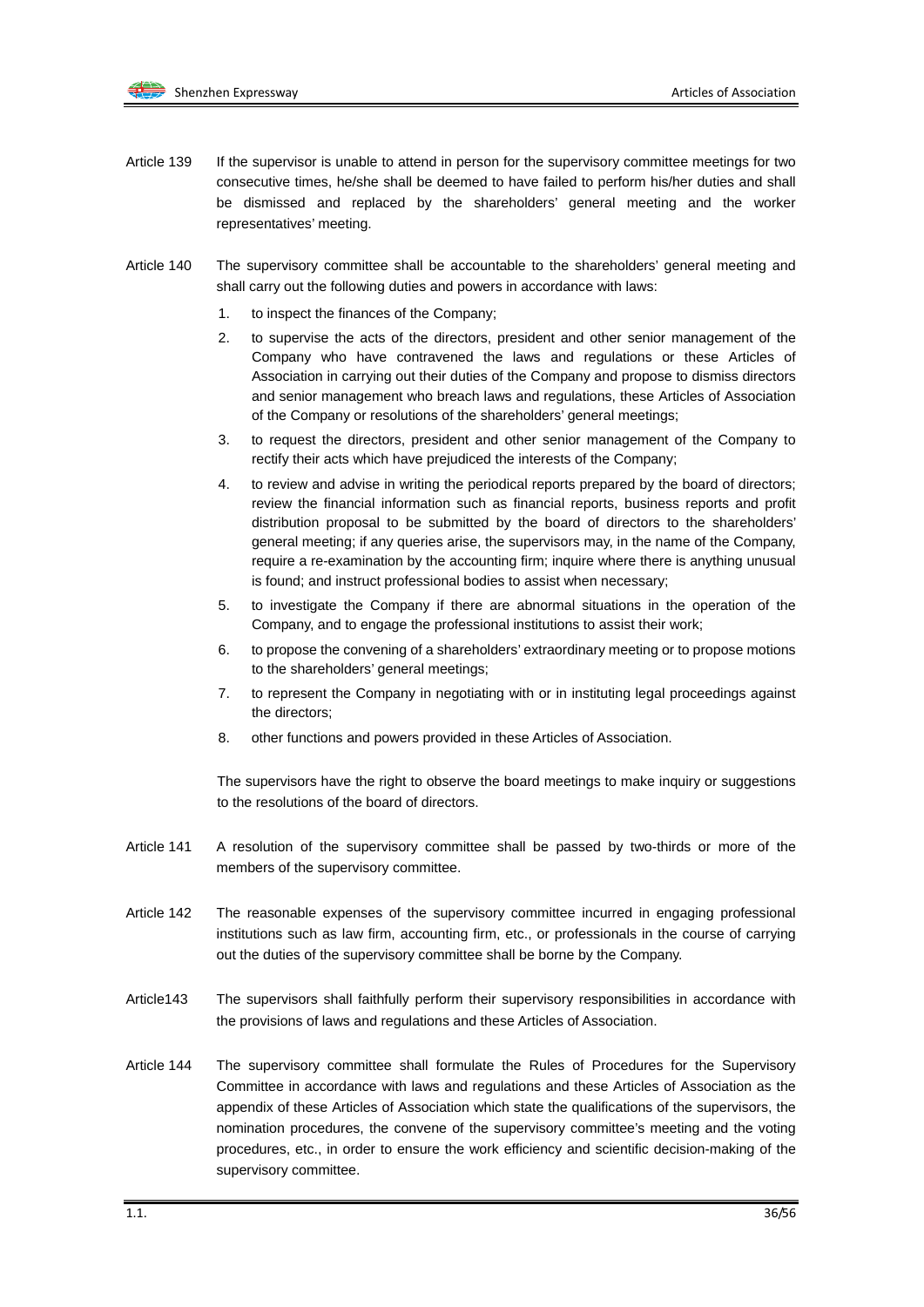

## **Chapter 15 Qualifications and Obligations of the Directors, Supervisors, President and Other Senior Management of the Company**

- Article 145 None of the following person shall act as a director, supervisor, president or other senior management of the Company:
	- 1. persons lacking capacity for civil acts or such capacity being restricted;
	- 2. persons being convicted of committing corruption, bribery, misappropriation or embezzlement of properties or violating social and economic order, and not more than 5 years have elapsed since the expiration of the enforcement of the punishment; or being deprived of political rights due to conviction and not more than 5 years have elapsed since the expiration of the enforcement period;
	- 3. a director or factory manager, manager of a company or enterprise being liquidated as a result of improper operation and management of which he/ she shall be personally liable for such liquidation and not more than three years have elapsed since the date of completion of the liquidation of such company or enterprise;
	- 4. the legal representative of a company or enterprise of which the business licence has been cancelled as a result of the contravention of the laws and in which he/she shall be personally liable and not more than three years have elapsed since the date of cancellation of the business licence of such company or enterprise;
	- 5. persons having relatively large amount of personal indebtedness which has become due but have not yet been settled;
	- 6. persons being under investigation by the judicial authorities in respect of contravention of criminal laws, and such investigation has not yet been finalised;
	- 7. persons being prohibited by laws and regulations to act as leader of an enterprise;
	- 8. not being a natural person;
	- 9. persons being convicted by the relevant supervisory authorities of contravention of the provisions of relevant securities regulations which involved fraud or dishonest acts and not more than five years have lapsed since the date of such conviction.

Any election, appointment or hiring of directors, supervisors, the president or other senior management that is in breach of this Article will be void. Any directors, supervisors, the president or other senior management who fall within one of the above categories during their terms of service shall be removed by the Company.

- Article 146 The validity of an act undertaken by a director, president and other senior management of the Company acting on behalf of the Company towards a bona fide third party shall not be affected by the irregularities in the appointment, election or qualification of such person.
- Article 147 In addition to the obligations required by laws and regulations or the listing rules of any stock exchange on which the shares of the Company are listed, a director, supervisor, president and other senior management of the Company shall also be responsible to each shareholder in respect of the following obligations in performing the duties and exercising the powers given to him/her by the Company:
	- 1. not to cause the Company to exceed the scope of business stipulated in its business licence;
	- 2. to act faithfully in the best interests of the Company;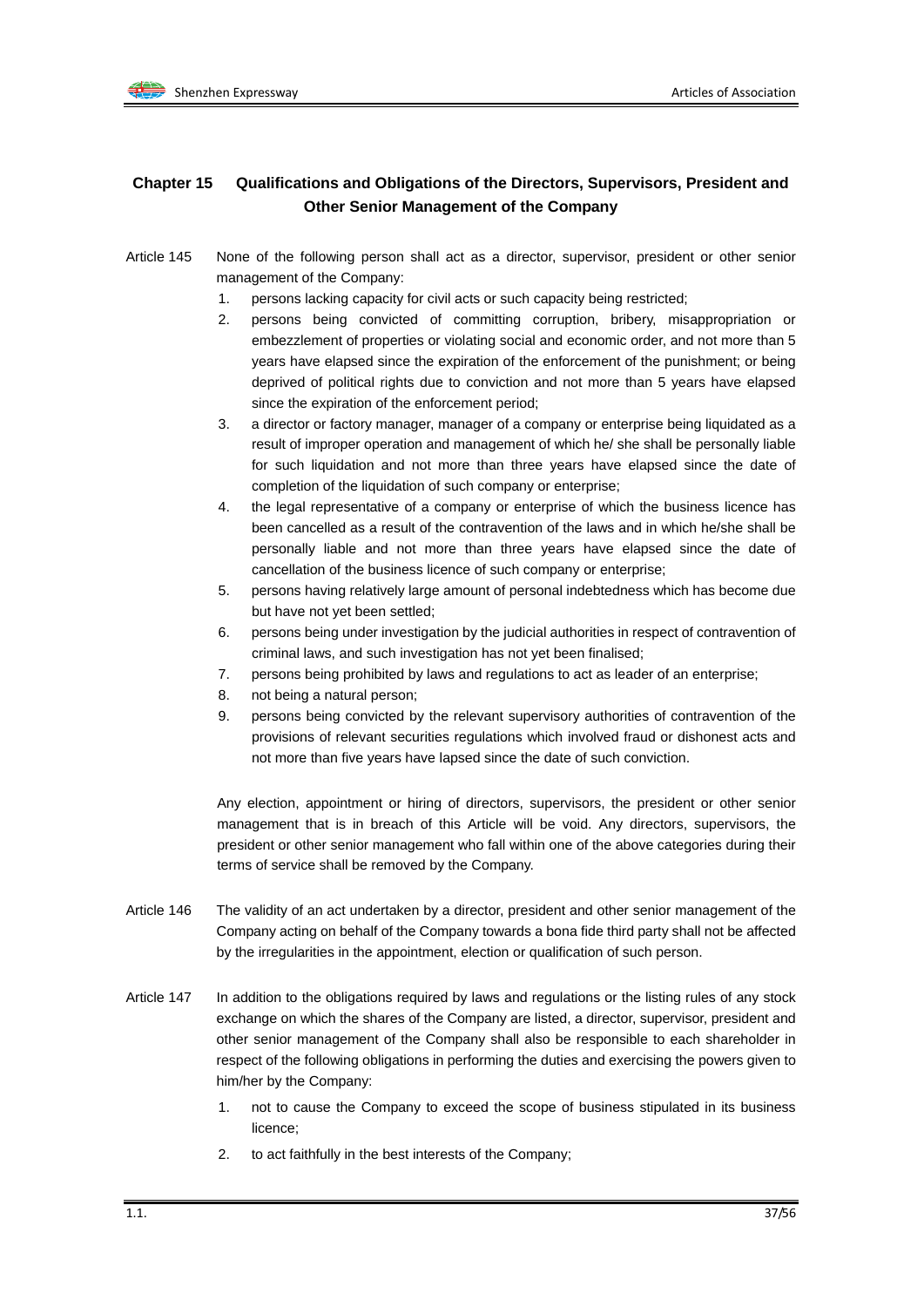

- 3. not to deprive by any means the Company of its assets, including (but not limited to) opportunities beneficial to the Company;
- 4. not to deprive the personal interests of the shareholders including (but not limited to) the rights to distribution and voting rights but excluding corporate reorganisation schemes submitted to and passed at a shareholders' general meeting in accordance with these Articles of Association.
- Article 148 In exercising his/her rights or performing his/her obligations, the director, supervisor, president and other senior management of the Company shall have the responsibility to exercise the prudence, diligence and skill of a reasonable and prudent person acting under similar circumstances.
- Article 149 In performing his/her duties, a director, supervisor, president and other senior management of the Company shall observe the fiduciary principle and shall not put himself/herself in a position where his/her personal interests and the obligations undertaken may conflict. Such principle shall include (but not limited to) the undertaking of the following obligations:
	- 1. to act honestly in the best interests of the Company;
	- 2. to exercise powers within, and not to exceed the scope of, his/her authority;
	- 3. to exercise the discretionary power vested in him/her personally and not to be manipulated by others; no discretionary powers shall be transferred to other persons without the permission of laws and regulations or the informed consent of the shareholders' general meeting;
	- 4. when the board of directors decides on major issues of the Company, it should consider the opinions of the Company's Party Committee in advance;
	- 5. to treat the shareholders of the same class equally and to be fair to the shareholders of different classes;
	- 6. unless otherwise provided in these Articles of Association or with the approval granted with the informed consent of the shareholders' general meeting, no contract, transaction or arrangement shall be entered into with the Company;
	- 7. no property of the Company shall be used in any manner for private benefit without the informed consent of the shareholders' general meeting;
	- 8. not to use his/her authority to accept bribes or other unlawful income and not to deprive the Company in any manner of its property, including (but not limited to) opportunities beneficial to the Company;
	- 9. not to accept commission in connection with the transactions of the Company without the informed consent of the shareholders' general meeting;
	- 10. to observe these Articles of Association, to perform his/her duties faithfully, to protect the interests of the Company, and not to obtain personal benefits by using his/her position and authority in the Company;
	- 11. not to compete in any way with the Company without the informed consent of the shareholders' general meeting;
	- 12. not to embezzle the funds of the Company or to lend the funds of the Company to others; not to deposit the assets of the Company in accounts opened under his/her own name or the name of other persons; not to use the assets of the Company as security for the liabilities of the shareholders of the Company or other personal liabilities;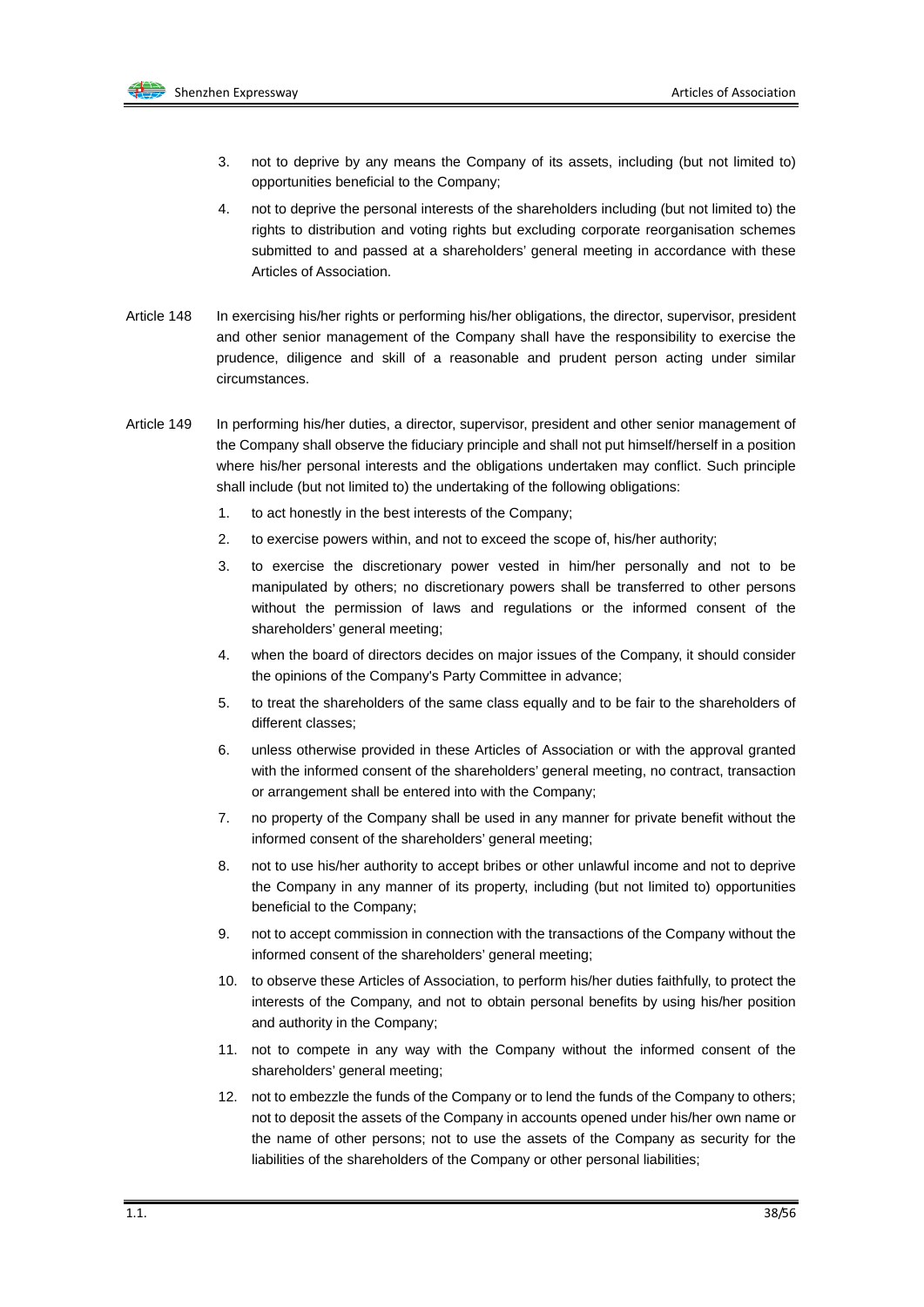

- 13. unless otherwise permitted by informed consent of the shareholders' general meeting, no confidential information of the Company acquired during his/her term of office shall be disclosed; unless the objective is serving the interests of the Company, no such information shall be used; however, such information may be disclosed to a court of law or other governmental supervisory authorities under the following situations:
	- (1) disclosure is provided under the law;
	- (2) disclosure is required in the public interest;
	- (3) disclosure is required in the interests of such director, supervisor, president and other senior management.
- Article 150 A director, supervisor, president and other senior management of the Company shall not instruct the following persons or bodies ("related persons") to do such acts which such director, supervisor, president and other senior management are prohibited from doing:
	- 1. the spouse or minor children of a director, supervisor, president and other senior management of the Company;
	- 2. the trustee of a director, supervisor, president and other senior management of the Company or of the persons mentioned in paragraph 1 of this Article;
	- 3. the partner of a director, supervisor, president and other senior management of the Company or of the persons mentioned in paragraphs 1 and 2 of this Article;
	- 4. companies actually and solely controlled by a director, supervisor, president, and other senior management of the Company, or companies actually and jointly controlled with the persons referred to in paragraphs 1, 2 and 3 of this Article or other directors, supervisors, president, vice president and other senior management of the Company;
	- 5. the director, supervisor, president and other senior management of a company being controlled as mentioned in paragraph 4 of this Article.
- Article 151 The directors shall not be removed before expiry of their term without cause, except being prohibited to be qualified as directors under the Company Law and CSRC.

A director, supervisor or president of the Company may resign prior to expiry of his/her term of office. Where a director or president resigns, he/she shall report to the board of directors, and where a supervisor resigns, he/she shall report to the supervisory committee.

Directors shall duly complete the handover procedures with the board of directors when their resignation takes effect or their terms expire. The fiduciary duties of a director, supervisor, president and other senior management of the Company do not necessarily cease upon the expiry of his/her term of office. The obligations to keep the commercial secrets of the Company confidential shall survive the expiry of his/her term of office. The continuance of the other obligations shall be determined on a fair basis depending on the length of the time between its occurrence and his/her departure from office and the circumstances and conditions under which the relationship with the Company was terminated.

Article 152 The liability of a director, supervisor, president and other senior management of the Company in respect of the breach of certain substantive obligations may be discharged with full disclosure in the shareholders' general meeting except for the circumstances provided in Article 55 of these Articles of Association.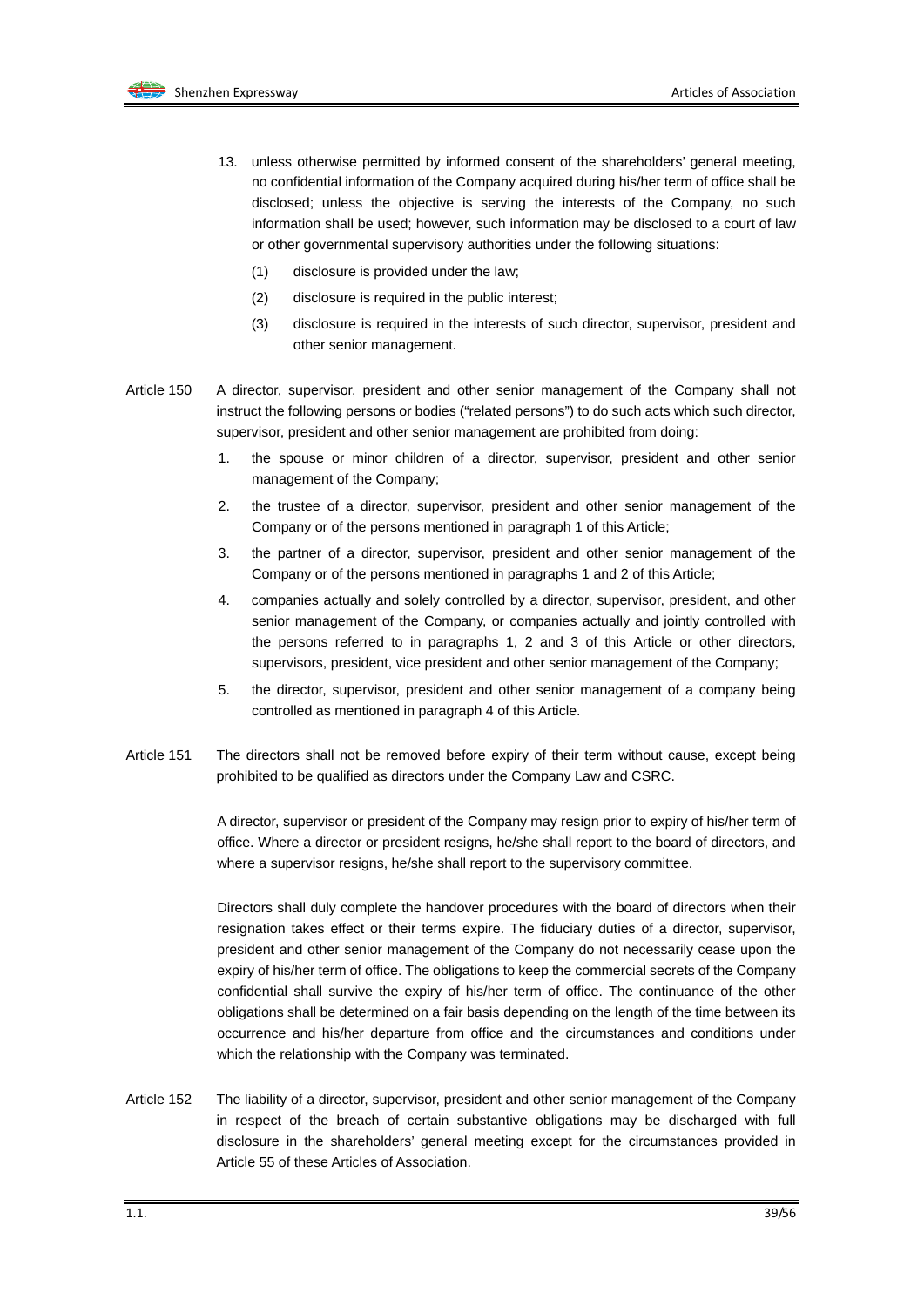

- Article 153 Without the legal authorisation of these Articles of Association or the board of directors, no directors shall be allowed to act on behalf of the Company or the board of directors in their personal capacities. If any third parties reasonably believe that a director who is acting in his/her personal capacity is acting on behalf of the Company or the board of directors, then the director should clarify his/her position and capacity in advance.
- Article 154 In the event that a director, supervisor, president and other senior management of the Company are interested materially, directly or indirectly, in a contract, transaction or arrangement made or contemplated to be made with the Company (except for the service contract of the director, supervisor, president and other senior management with the Company), he/she shall disclose to the board of directors as soon as possible the nature and extent of his/her interest regardless of whether the relevant matter needs to be approved or consented to by the board of directors in normal circumstances.

Unless the director, supervisor, president and other senior management of the Company so interested have made a disclosure of such interest to the board of directors as required in the preceding paragraph of this Article and the board of directors has approved the same in a meeting in which he/she has not been counted in the quorum nor has he/she voted at the meeting which approved such matter, the Company shall have the right to revoke such contract, transaction or arrangement unless the other party is a bona fide party without knowledge of the breach of the obligations of such director, supervisor, president and other senior management.

If the related persons of a director, supervisor, president and other senior management of the Company are interested in certain contracts, transactions or arrangements, such director, supervisor, president and other senior management shall also be deemed as interested in the same.

- Article 155 In the event that a director, supervisor, president or other senior management of the Company notifies the board of directors in writing and makes a representation that on the basis of contents of the notice, he/she will be interested in the contract, transaction or arrangement to be entered into by the Company before the Company firstly considers the relevant contract, transaction or arrangement, the relevant director, supervisor, president or other senior management shall be deemed to have made a disclosure as required in the preceding Article.
- Article 156 The Company shall not in any manner pay tax on behalf of any of its directors, supervisors, president and other senior management.
- Article 157 No loans or guarantees for loans shall be provided, directly or indirectly, by the Company to a director, supervisor, president and other senior management of the Company and those of its parent company, nor shall such loans or guarantee for loans be provided to the related persons of the above-mentioned persons.

The foregoing provisions shall not apply to the following situations: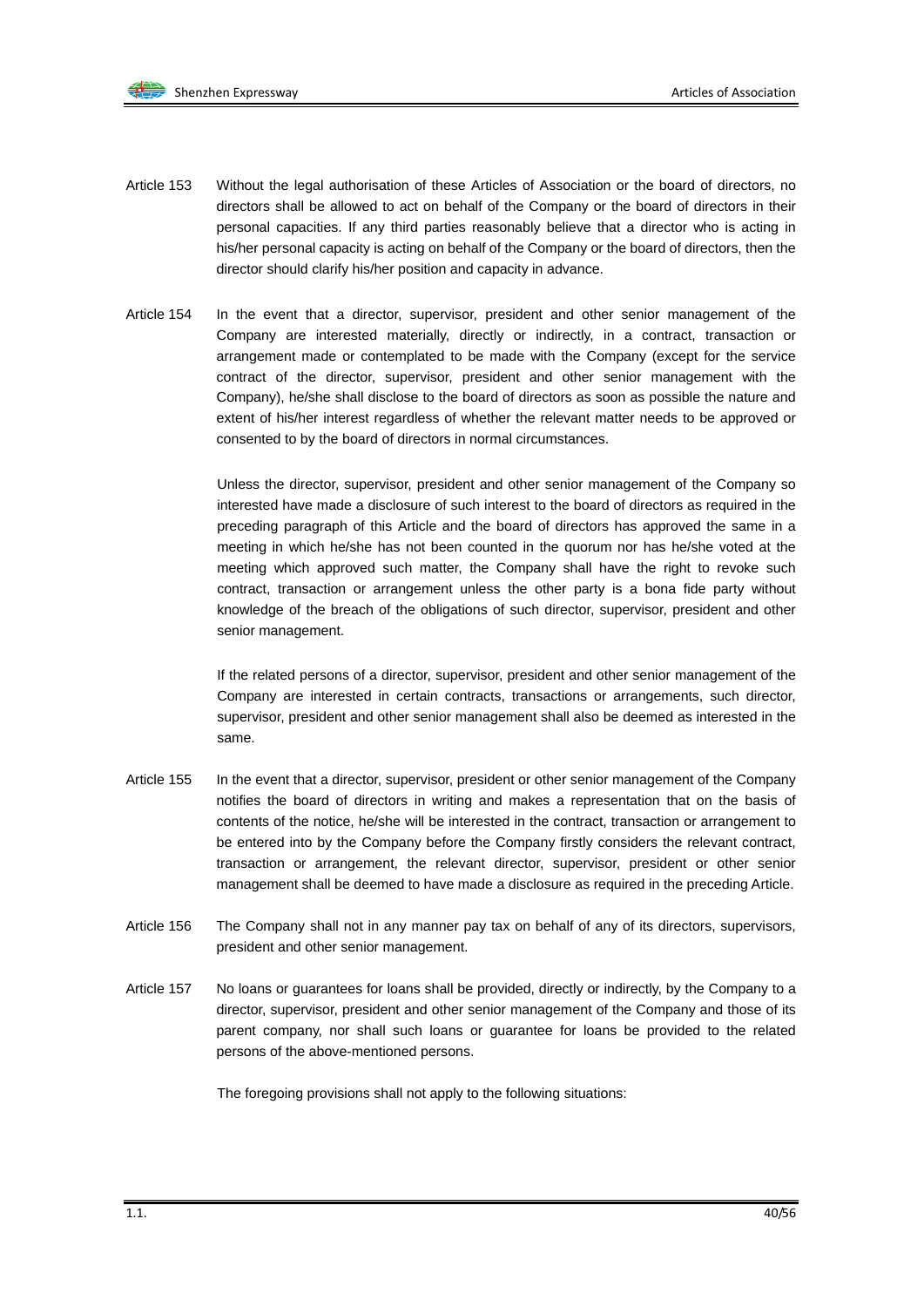

- 1. the Company provides loans or guarantee for loans to its subsidiaries;
- 2. the Company provides to a director, supervisor, president and other senior management of the Company, pursuant to the employment contract approved in the shareholders' general meeting, loans or guarantees for loans or other payments to enable them to pay the expenses incurred for the purpose of the Company or in the course of performing their duties;
- 3. if the normal scope of business of the Company includes the provision of loans and guarantees for loans, the Company may provide loans or guarantees for loans to the relevant director, supervisor, president and other senior management and their related persons provided that the terms of such loans or guarantees for loans shall be on normal commercial terms.
- Article 158 If the provision of a loan made by the Company is in breach of the provisions of the preceding Article, the recipient of the sum of money shall repay the same forthwith regardless the terms of such loan.
- Article 159 Guarantees for loans provided by the Company in contravention of the provisions of paragraph 1 of Article 157 of these Articles of Association shall be unenforceable against the Company except under the following situations:
	- 1. in providing loans to the related persons of a director, supervisor, president and other senior management of the Company or those of its parent company, the person who has provided the loan has no knowledge of the contravention;
	- 2. the security provided by the Company has been sold legally by the person who has provided the loan to a bona fide purchaser.
- Article 160 The guarantee referred to in the preceding Article shall include the assumption of obligations by the guarantor or the provision of property to secure the performance of obligations by the obligor.
- Article 161 In the event that a director, supervisor, president and any other senior management of the Company shall be in breach of his/her obligations to the Company, the Company shall be entitled to take the following measures apart from the various rights and remedies provided by laws and regulations:
	- 1. to demand the relevant director, supervisor, president and other senior management indemnify the losses sustained by the Company as a result of the dereliction of duties on his/her part;
	- 2. to revoke any contract or transaction made between the Company and the relevant director, supervisor, president and other senior management and a contract or transaction made between the Company and a third party (if such third party knows or should have known that the director, supervisor, president and other senior management representing the Company are in breach of the obligations to the Company);
	- 3. to demand the relevant director, supervisor, president and other senior management to return the benefit received as a result of the breach of the obligations;
	- 4. to recover from the relevant director, supervisor, president and other senior management the moneys including (but not limited to) commission accepted by them which should have been received by the Company;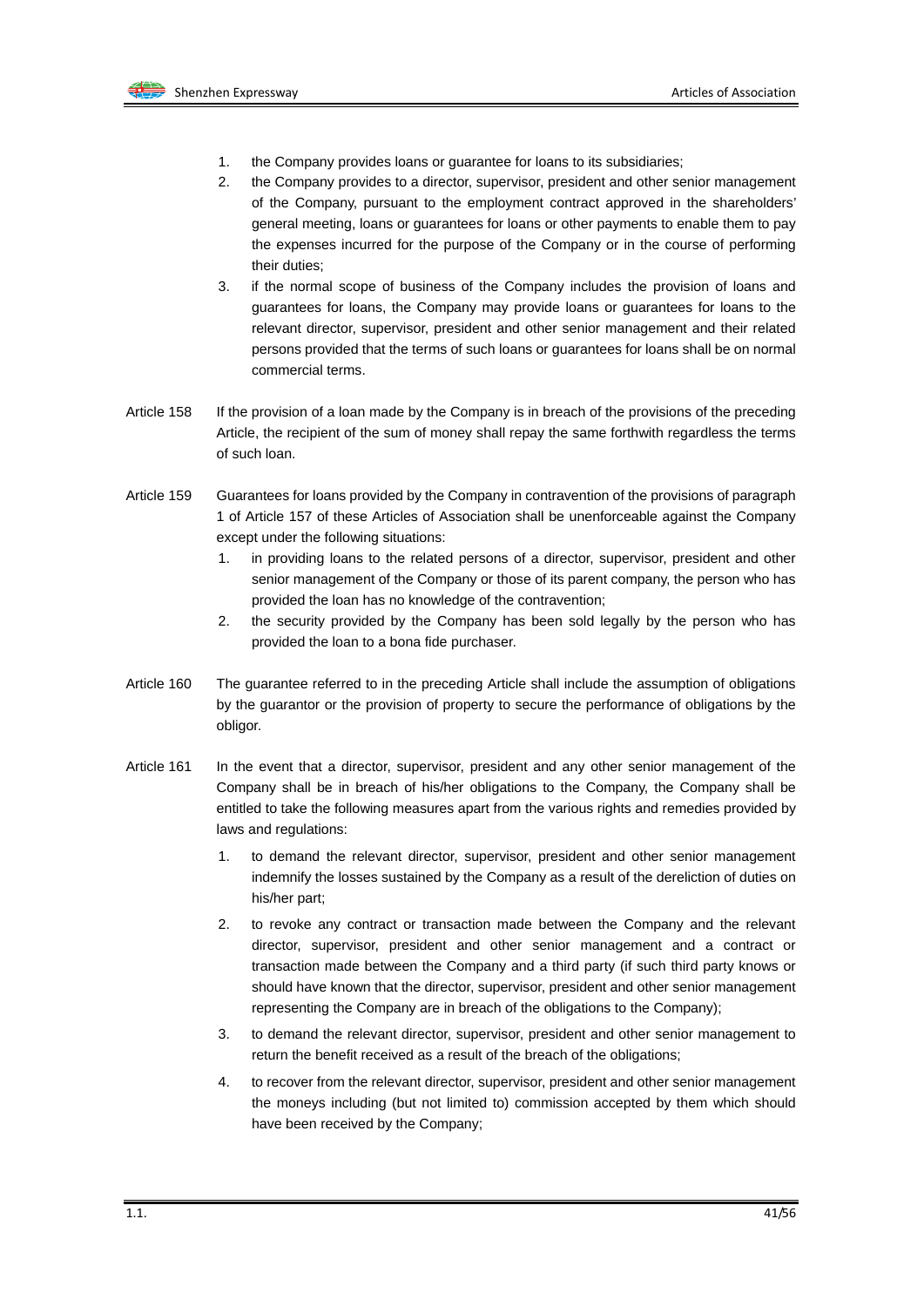

- 5. to demand the relevant director, supervisor, president and other senior management to return the interest earned or that may be earned from the moneys which should have been payable to the Company.
- Article 162 The Company shall enter into a contract in writing with directors and supervisors of the Company in respect of remuneration, the terms of which shall have obtained the prior approval at a shareholders' general meeting. The terms of the remuneration matters as aforesaid shall include:
	- 1. the remuneration for acting as a director, supervisor or other senior management of the Company;
	- 2. the remuneration for acting as a director, supervisor or other senior management of a subsidiary of the Company;
	- 3. the remuneration for provision of other services in the management of the Company and its subsidiaries;
	- 4. the payment for compensation for loss of office or retirement of such directors or supervisors.

Except pursuant to the contract aforesaid, no legal proceedings shall be instituted by a director or supervisor in respect of benefits receivable by him/her in respect of the aforesaid matters.

- Article 163 There shall be a provision in the contract in relation to remuneration made between the Company and a director or supervisor of the Company that the director or the supervisor of the Company shall be entitled to the compensation or other payments as a result of loss of office or retirement when the Company is to be taken over, provided that prior approval shall have been obtained at a shareholders' general meeting. A takeover of the Company referred to above shall mean one of the following situations:
	- 1. a takeover offer to all shareholders has been made by any person;
	- 2. a takeover offer has been made by any person to enable the offer or to become the controlling shareholder. The meaning of "controlling shareholder" is the same as that defined in Article 57 of these Articles of Association.

In the event that the relevant director or supervisor does not comply with the provisions of this Article, any moneys received by him/her shall belong to the persons who accept the said offer to sell their shares; the expenses incurred as a result of proportional distribution of such moneys shall be borne by such director or supervisor and such expenses shall not be deducted from such moneys.

### **Chapter 16 Financial Accounting System and Distribution of Profits**

- Article 164 The Company shall set up the financial accounting system of the Company in accordance with laws and regulations and the provisions of the PRC accounting standards formulated by the financial supervisory authorities under the State Council.
- Article 165 The Company shall prepare a financial report at the end of each accounting year and the same shall be audited in accordance with law.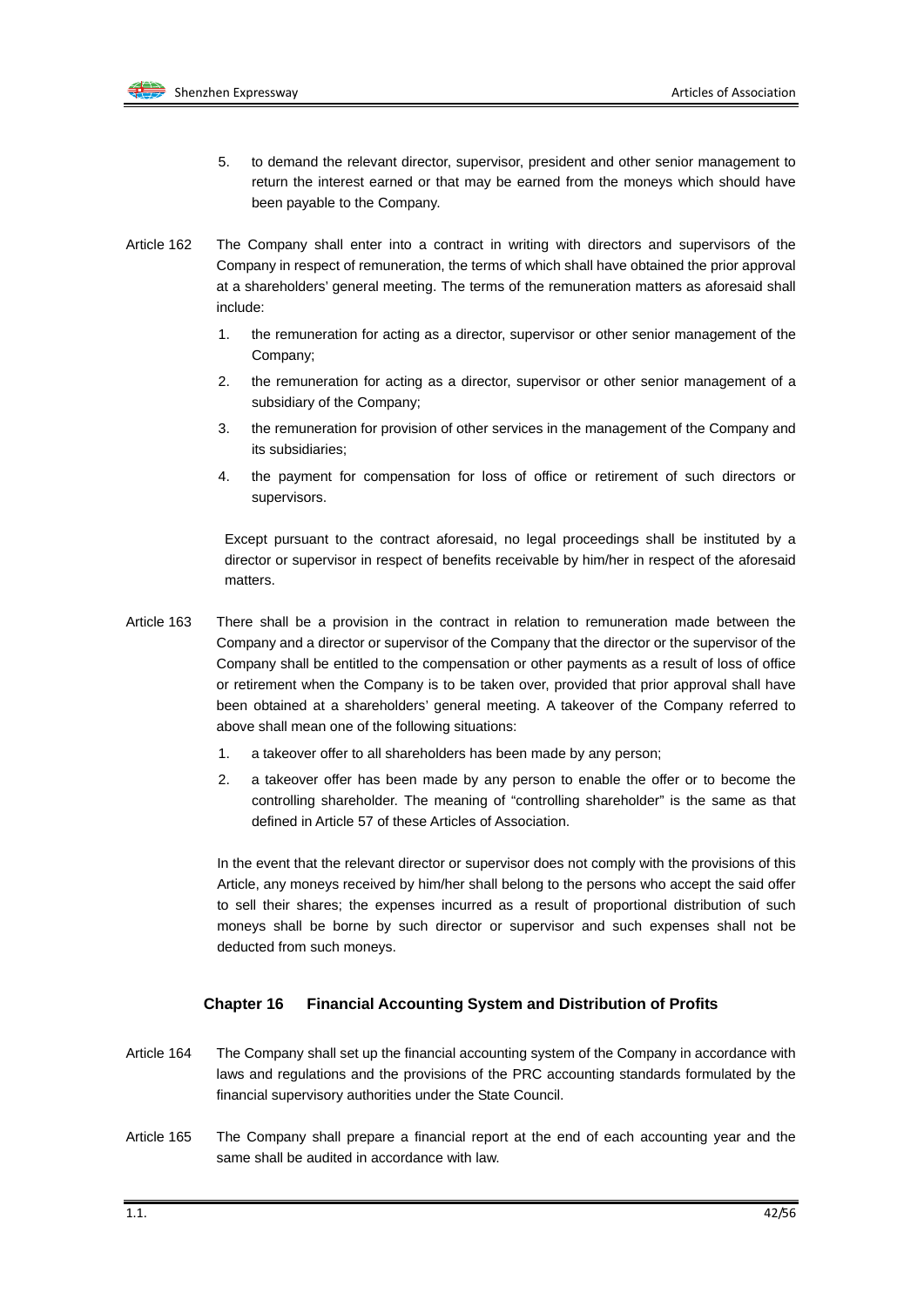

The accounting year of the Company shall adopt the Gregorian calendar year system, i.e. from 1 January to 31 December on the Gregorian calendar. The Company shall adopt Renminbi as its bookkeeping base currency.

- Article 166 The financial report prepared by the Company in accordance with the relevant laws and regulations and regulatory documents issued by local government or supervisory authorities shall be submitted by the board of directors of the Company to the shareholders at each annual general meeting.
- Article 167 The Company's financial statements shall be made available at the Company's domicile twenty days before the date of every annual general meeting for shareholders' inspection. Each shareholder shall be entitled to obtain a copy of the financial statements referred to in this chapter.

In respect of overseas listed foreign shareholders, the Company shall at least deliver or send to each shareholder by prepaid mail the aforesaid financial statements not later than twenty-one days before the date of every annual general meeting. The address of the addressee shall be those as recorded in the register of shareholders. In respect of domestic shareholders, the Company shall place the aforesaid documents in their designated website(s) for inspection by domestic shareholders within the period required by the regulations of the CSRC and/or the SSE.

- Article 168 The financial report of the Company shall be prepared in accordance with PRC accounting standards and legal regulations, and shall also be prepared in accordance with international accounting standards or the accounting standards of the place of listing outside the PRC. If there are any material discrepancies in the financial report prepared in accordance with the two sets of accounting standards, such discrepancies shall be expressly stated in the notes to the financial report. For the purpose of the distribution of profits of the Company for the relevant accounting year, the lesser amount of profit after taxation stated in the said two financial report shall prevail. If the applicable laws and/or listing rules of the place of listing outside the PRC allow the financial statements prepared in accordance with the PRC accounting standards, it is not necessary for the Company to prepare its financial statements in accordance with international accounting standards or the accounting standards of the place of listing outside the PRC.
- Article 169 Interim results or financial information published or disclosed by the Company shall be prepared in accordance with PRC accounting standards and legal regulations as well as international accounting standards or the accounting standards of the place of listing outside the PRC. If the applicable laws and/or listing rules of the place of overseas listing allow the interim results or financial information prepared in accordance with the PRC accounting standards, it is not necessary for the Company to prepare its interim results or financial information in accordance with international accounting standards or the accounting standards of the place of listing outside the PRC.
- Article 170 The Company shall announce two financial reports in each accounting year. The interim report shall be announced within 60 days after the first six months of an accounting year and the annual financial report shall be announced within 120 days after the end of the accounting year.
- Article 171 No books of account other than those provided under the law may be established by the Company.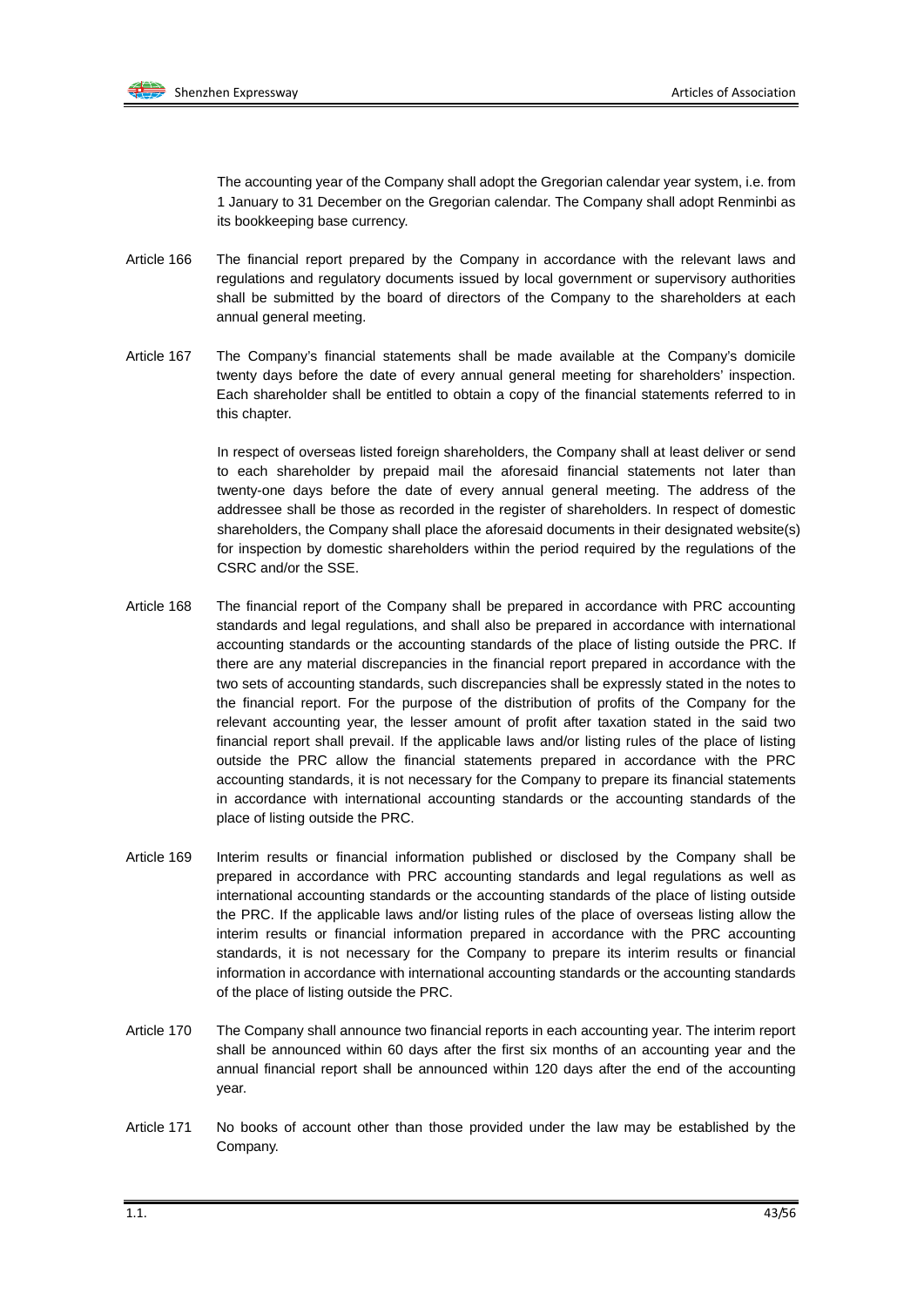

- Article 172 The capital reserve fund shall include the following sums of money:
	- 1. premium received in excess of the par value of the shares issued;
	- 2. other revenue required to be transferred to capital reserve fund by the financial supervisory authorities under the State Council.
- Article 173 The common reserve fund of the Company shall be used only for the following purposes:
	- 1. making up losses (the capital reserve fund shall not be used to make up the loss of the Company);
	- 2. expansion of the production and operation of the Company; or
	- 3. conversion into additional share capital. Pursuant to resolution passed at shareholders' general meeting, the Company may convert the statutory common reserve fund into share capital, and issue new shares to shareholders proportional to their existing shareholdings or increase the par value of the shares. However, when the statutory common reserve fund is converted into share capital, the amount remaining in such common reserve fund shall not be less than 25 per cent of the registered capital of the Company before the conversion.
- Article 174 In the event there is a distributable profit, the Company shall implement a proactive cash dividend policy with an emphasis on providing shareholders with reasonable investment return as well as meeting sustainable operation and development of the Company in accordance with the relevant laws and administrative regulations. The continuity and stability of the profit distribution policy shall be maintained.

The profit of the Company shall be distributed in the following order of priority after payment of relevant taxes:

- 1. making up losses;
- 2. allocation to the statutory common reserve fund;
- 3. allocation to the discretionary common reserve fund;
- 4. payment of dividends on ordinary shares.

The Company shall allocate 10 per cent of the profit after taxation to the statutory common reserve fund. It needs not allocate further amount if the accumulated amount of the statutory common reserve fund has reached 50 per cent of registered capital. Allocation to the discretionary common reserve fund shall be made separately from the profit of the Company after the allocation to statutory common reserve fund is made, in accordance with the resolution of the shareholders' general meeting. The after-tax profit subsequent to making up loss of the Company and making provisions for the common reserve fund may be distributed to shareholders ratably in accordance with their shareholdings, except for the non-pro rata distributions as required by the Articles of Association.

If the shareholders' general meeting violates the previous Article and distributes profit before making up loss of the Company and making provisions for the statutory common reserve fund, shareholders shall return to the Company the amount of profit distributed which is in violation of the provisions of the previous paragraph.

No profit shall be distributed in respect of the shares held by the Company.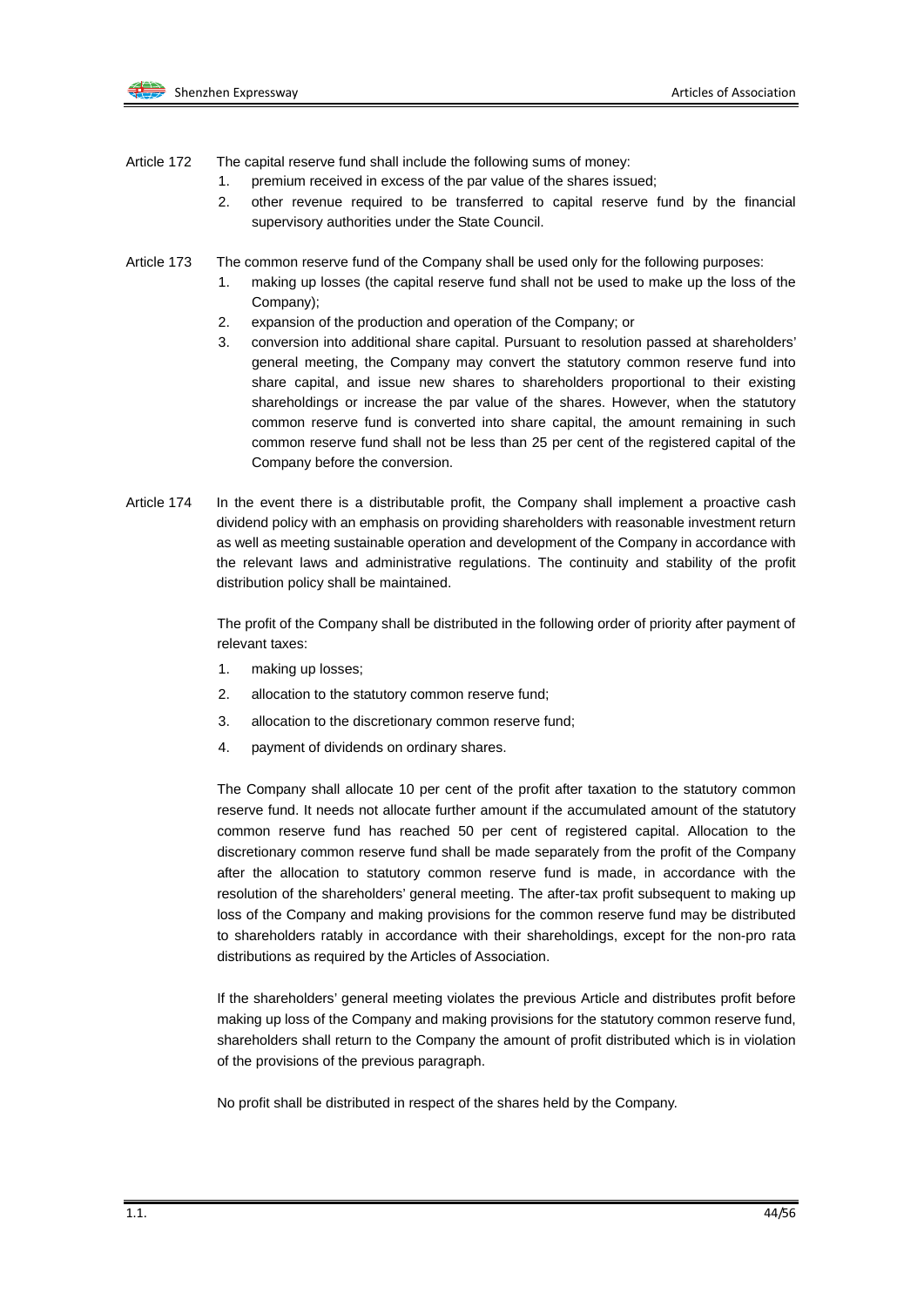Article 175 Dividends may be distributed in cash, in shares or in a combination of both cash and shares or as otherwise permitted by the laws and regulations.

> The Company should distribute dividends in cash provided that the following conditions are satisfied:

- 1. the distributable profit realized by the Company for the year is positive and the cash flow is sufficient, and the payment of cash dividends will not affect the subsequent continuing operation of the Company;
- 2. the audit firm issues an unqualified auditor's report in respect of the financial report of the Company for the year.

The Company should distribute dividends in cash each year provided that the cash dividend conditions are satisfied. The Company may distribute interim cash dividend. The profit distributed by cash by the Company for the year shall not be less than 20% of the distributable profit for the year, and the profit distributed by cash by the Company for three consecutive years in aggregate shall not be less than 30% of the distributable profit for the three years. Provided that the financial standing and cash flow of the Company are sound and there is no substantial investment or cash outflow, the Company shall endeavor to increase the cash dividend ratio.

Depending on the profitability and business growth for the year, the Company may distribute dividends by way of shares to match share capital expansion with business growth provided the above cash dividend payout ratio and an optimal shareholding structure and share capital base are maintained.

Article 176 The board of directors formulates the profit distribution proposal in accordance with the regulations of the Articles of Association, taking into account the shareholders' return plan, the operational performance and the need for development of the Company. The profit distribution proposal passed by the board of directors shall be submitted to the shareholders' general meeting for approval by an ordinary resolution. In formulating the profit distribution proposal, the board of directors shall consider and illustrate the timing, condition, minimum ratio, conditions of adjustment and decision-making procedures of cash dividend. In case if there is special circumstance such as the Company obtain substantial special earnings during the year but there is no corresponding cash inflow, with detailed illustration and explanation, the board of directors could submit a dividend distribution proposal which offers lower ratio of dividend than that required by the Articles of Association, and such proposal is subject to shareholders' approval in general meeting by a special resolution. Independent directors and the supervisory committee shall give opinions on profit distribution proposal.

> In the event that the Company needs to adjust the profit distribution policy due to the reasons such as material changes in laws and regulations and the operational environments or performance of the Company, the board of directors shall protect the interest of the shareholders and formulate adjusted policy with detailed illustration and submit the amendments of the Articles of Association accordingly for shareholders' approval in general meeting by a special resolution. Independent directors and the supervisory committee shall give opinions on the adjustment on profit distribution policy.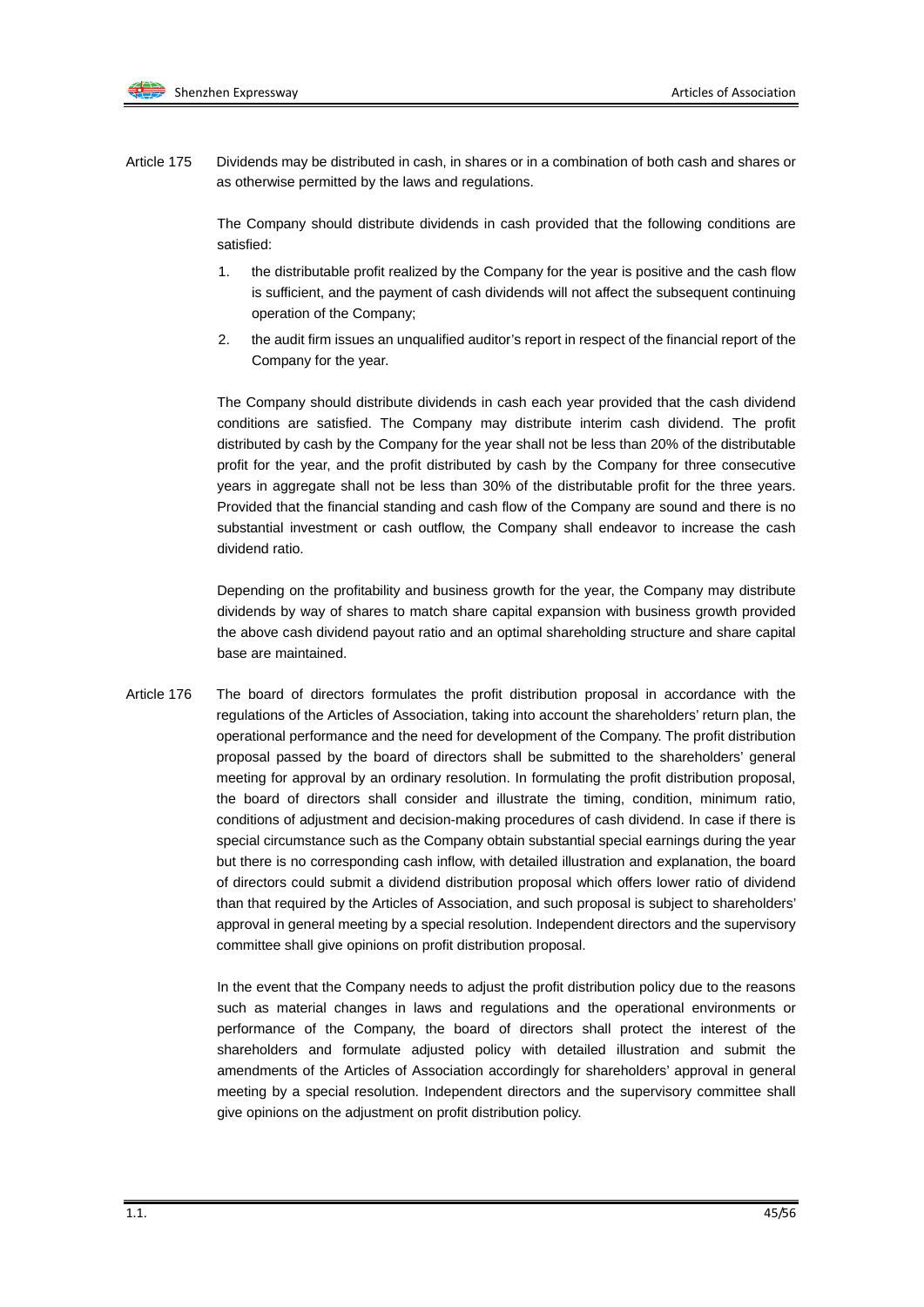

When profit distribution proposal or adjustment on profit distribution policy is submitted for shareholders' approval in general meeting, the Company shall establish various communication channels with the shareholders, especially the public shareholders, to solicit their view and opinion, address the concern of shareholders and take concrete steps to protect shareholders' rights of participation in the shareholders' general meeting.

Independent directors and the supervisory committee shall supervise the implementation and the decision-making procedures of the profit distribution policy and proposal. In case there are circumstances such as the board of directors does not formulate the profit distribution proposal in accordance with the Articles of Association, or such proposal violates the profit distribution policy, or the decision-making process breaches the procedures, or the implementation of the profit distribution proposal is inconsistent with the shareholders' resolutions in general meeting, independent directors and supervisory committee shall give specific opinions and explanations.

Article 177 When distributing dividends, the Company shall withhold on behalf of the shareholders the tax payable on dividend income in accordance with PRC tax law.

> The dividends in cash and other distributions for the domestic shares shall be paid in Renminbi. The dividends in cash and other distributions for H shares shall be announced in Renminbi and shall be paid in Hong Kong dollars in accordance with the relevant provisions on foreign exchange management.

- Article 178 The board of directors may decide on its proposal to distribute interim or special dividends of the Company as authorised by the shareholders' general meeting.
- Article 179 The Company shall appoint receiving agents on behalf of the shareholders of overseas listed foreign shares. Receiving agents shall receive on behalf of the relevant shareholders dividends distributed and other monies payable by the Company in respect of overseas listed foreign shares.

The receiving agent appointed by the Company shall meet the relevant requirements provided by the laws of the place or of the stock exchange where the shares may be listed.

The receiving agent which the Company appoints for the holders of H shares shall be a trust company registered in accordance with the Trustee Ordinance of Hong Kong.

#### **Chapter 17 Audit**

Article 180 The Company shall implement its internal audit system with professional auditors to carry out internal audit supervision to the financial and economic activities of the Company.

> The system of the internal audit and the duties of such auditors shall be implemented after the approval of the board of directors. The responsible auditor shall be responsible and report to the board of directors.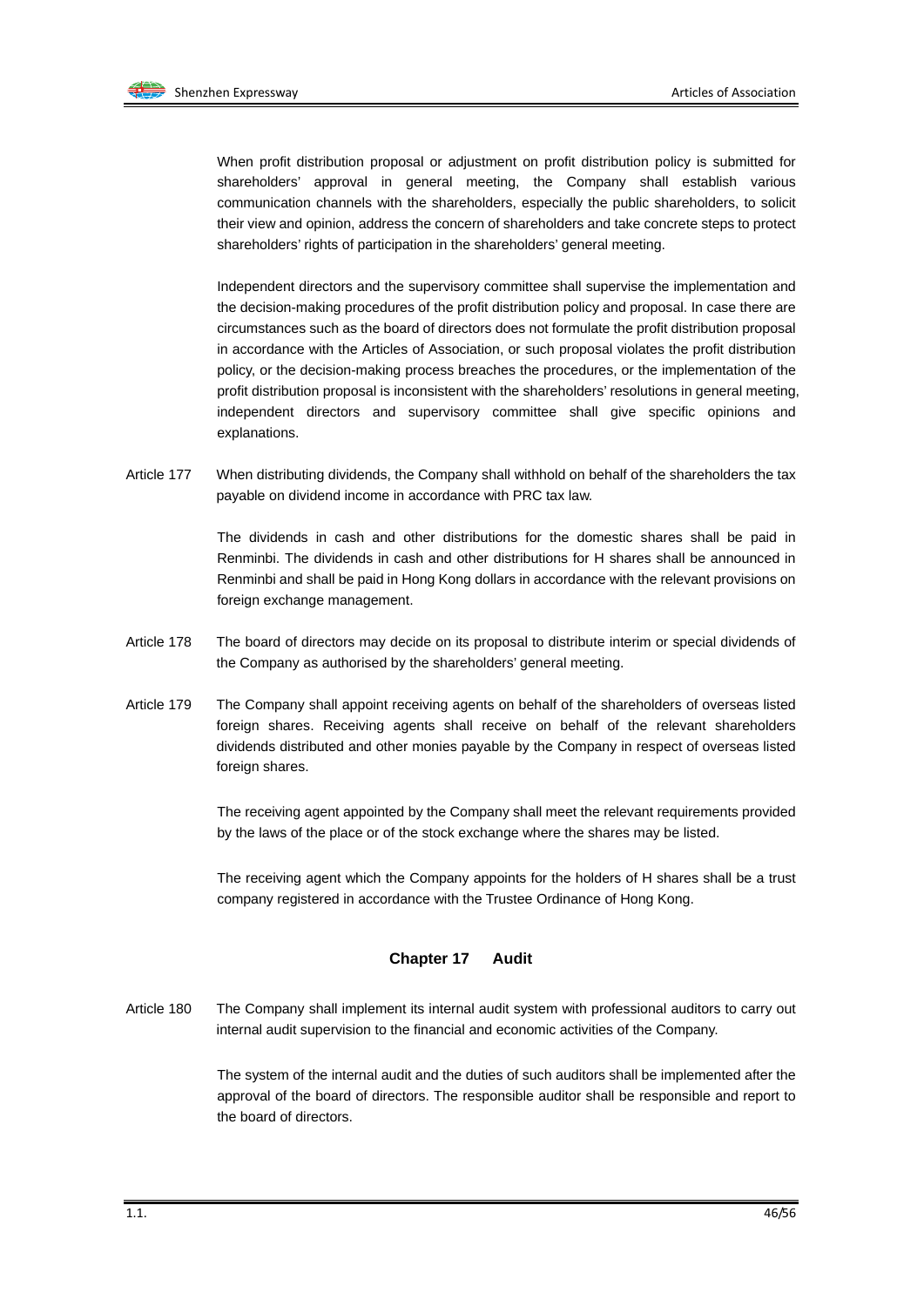

Article 181 The Company shall appoint an independent accounting firm which shall meet the relevant requirements of the PRC to audit the annual financial report and to review other financial reports of the Company.

> The first accounting firm of the Company may be appointed by the inaugural meeting of the Company before the first annual general meeting and the accounting firm so appointed shall hold office until the conclusion of the first annual general meeting.

> If the inaugural meeting fails to exercise its powers under the preceding paragraph, those powers shall be exercised by the board of directors.

- Article 182 The accounting firm appointed by the Company shall hold office from the conclusion of that shareholders' general meeting to the conclusion of the next shareholders' general meeting.
- Article 183 The accounting firm appointed by the Company shall enjoy the following rights:
	- 1. to inspect the books and account, records or evidence of the Company at any time and has the right to require directors, presidents or other senior management of the Company to provide the relevant information and explanation;
	- 2. to require the Company to adopt all reasonable measures to obtain from its subsidiaries information and explanation which are requisite for such accounting firm to carry out its duties;
	- 3. to attend meetings of shareholders and receive notice of meeting and other information related to such meeting which any shareholder is entitled to receive and speak at any meeting of shareholders about the matters related to its being the accounting firm of the Company.

The Company guarantees that the accounting evidence, accounting books, financial report and other accounting information provided to the accounting firm engaged are true and complete without refusal, withholding or false information.

- Article 184 If the office of the accounting firm becomes vacant, the board of directors shall have the right to appoint an accounting firm to fill such vacancy prior to the convening of the shareholders' general meeting. However, in case there is another accounting firm in office for the Company during the continuance of the vacancy, such accounting firm may perform the duties.
- Article 185 Any accounting firm can be dismissed prior to the expiry of its term of office by ordinary resolution passed in a shareholders' general meeting regardless of the provisions of the terms of the contract entered into by the accounting firm and the Company. If the relevant accounting firm is entitled to claim compensation against the Company due to the dismissal, such right shall not be affected.
- Article 186 The remuneration or the manner to determine the remuneration of the accounting firm shall be decided at the shareholders' general meeting. The remuneration of the accounting firm appointed by the board of directors shall be determined by the board of directors.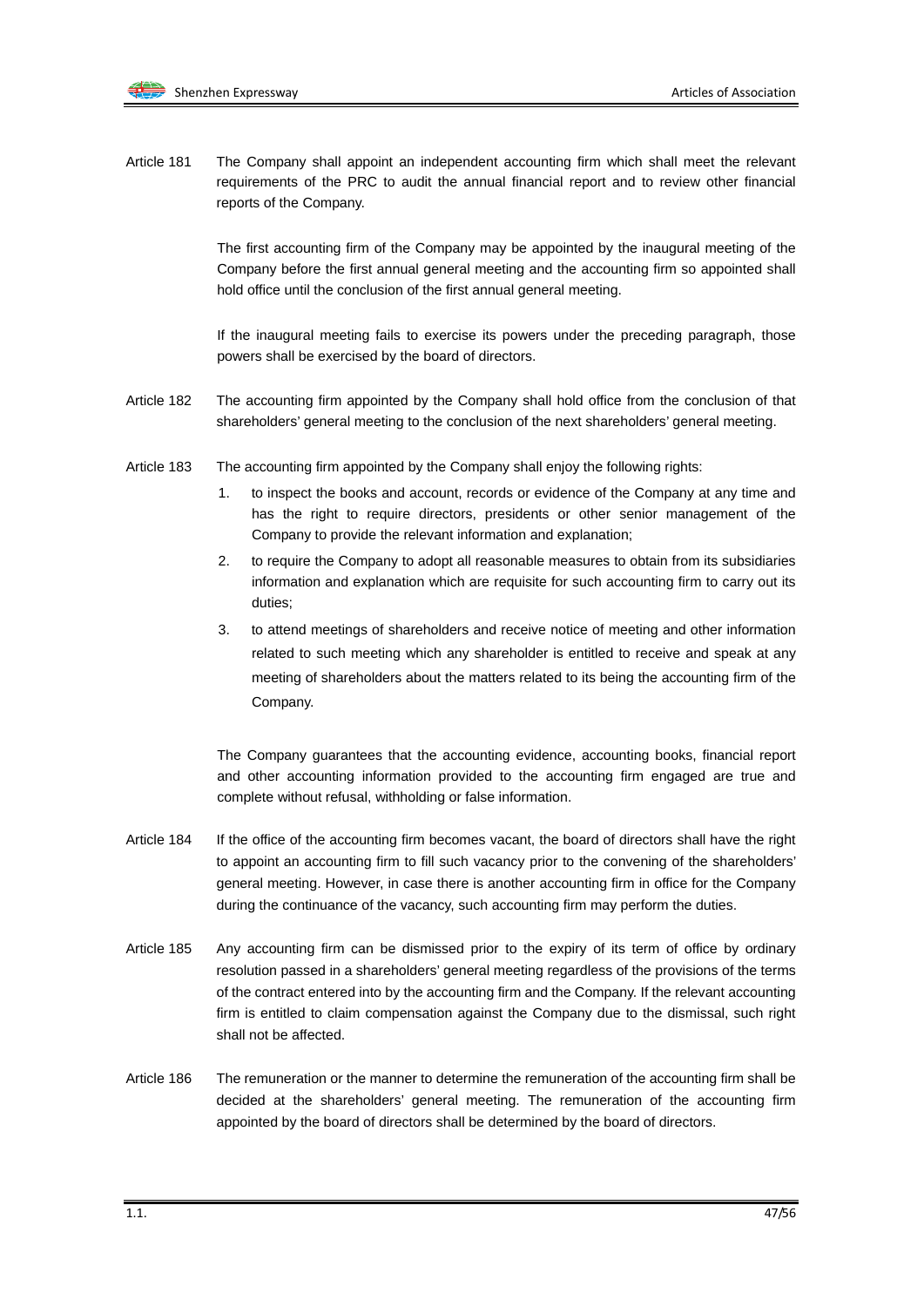Article 187 The decisions of the Company to appoint, dismiss or not to re-appoint an accounting firm shall be made at the shareholders' general meeting and shall be filed with the securities supervisory authorities under the State Council.

> Where a resolution is proposed to be passed at a shareholders' general meeting to appoint a firm other than an incumbent accounting firm to fill any vacant office of accounting firm, or to re-appoint an accounting firm who has been appointed by the board of directors to fill a vacancy, or to dismiss an accounting firm before the expiration of its term of office, the following requirements shall be met:

- 1. The relevant motion shall be sent to the accounting firm proposed to be appointed or the accounting firm which intends to vacate its office or the accounting firm who has vacated from its office in the relevant accounting year, before the notice of the shareholders' general meeting is issued to the shareholders. Vacating the office shall include leaving by removal, resignation or retirement.
- 2. If the accounting firm which is vacating its office makes a statement in writing and requests the Company to notify the shareholders of that statement, the Company shall, unless the written statement is received too late, take the following measures:
	- (1) to state in the notice given in respect of the resolution, the fact that the accounting firm which is vacating the office has made a statement;
	- (2) to send a copy of the statement to shareholders who are entitled to receive notice of shareholders' meeting.
- 3. If the statement of the relevant accounting firm has not been sent in accordance with paragraph 2 of this Article, such accounting firm may request the representation be read at the meeting of shareholders and may make further complaint.
- 4. An accounting firm which is vacating its office shall be entitled to attend the following meetings:
	- (1) the shareholders' general meeting at which its term of office will expire;
	- (2) the shareholders' general meeting at which it is proposed to fill the vacancy caused by its removal; and
	- (3) the shareholders' general meeting convened due to its resignation;

The accounting firm vacating its office shall be entitled to receive all notices or other relevant information of the said meetings, and speak at the said meetings in respect of the affairs in which it is involved as a former accounting firm of the Company.

Article 188 When the Company dismisses or does not re-appoint an accounting firm, it shall give advance notice to the accounting firm. The accounting firm shall have the right to present its views at the shareholders' general meeting. The Company shall serve the circular which contains the proposals to dismiss the accounting firm and any statement in writing of the accounting firm to the holders of overseas listed foreign shares 10 business days prior to the convene of the shareholders' general meeting. The Company shall allow the accounting firm to be present at the shareholders' general meeting and it shall make statement in such meeting.

> Where the accounting firm resigns, it shall state in the shareholders' general meeting as to whether or not there are irregularities in the Company. An accounting firm may resign by leaving a written notice of resignation at the legal address of the Company. The notice shall be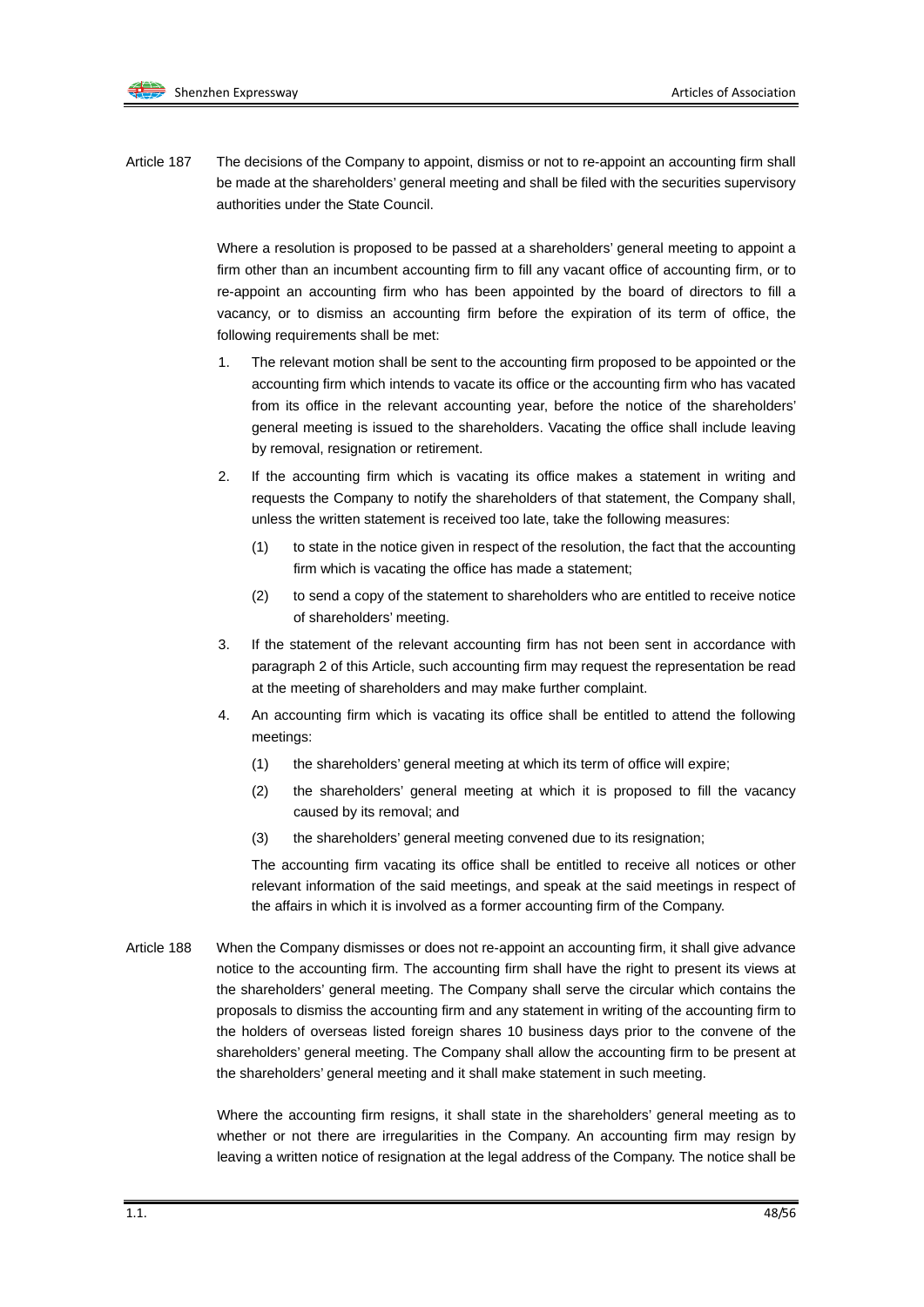effective on the date when the notice is left at the registered address of the Company or a later date specified in the notice. Such notice shall contain the following statements:

- 1. a declaration to the effect that there are no circumstances connected with its resignation which it considers should be accounted for to the shareholders or creditors of the Company; or
- 2. a statement of any circumstances which should be accounted for.

When the Company receives the notice referred to in the preceding Article, it shall within 14 days send a copy of the notice to the supervisory authorities. If the notice contains the statement mentioned in paragraph 2 of this Article, a copy of the notice shall be kept by the Company at the registered address of the Company for the inspection by the shareholders. The Company shall also post a copy of the aforesaid representation to each shareholder of overseas listed foreign shares by prepaid post. The address of the recipient shall be the one recorded in the register of shareholders.

When the notice of resignation of the accounting firm contains a statement that has to be accounted for, the accounting firm may request the board of directors to convene an extraordinary general meeting for the purpose of hearing the explanation of the circumstances connected with its resignation.

#### **Chapter 18 Labour Management and the Organisation of Labour Union**

- Article 189 The Company shall establish such systems of labour management, personnel management, wages welfare and social insurance according to the laws, legal regulations and the relevant administrative regulations of the PRC.
- Article 190 The Company shall operate an appointment system with each level of management staff, and a contract system with the general staff of the Company. The Company may of its own accord decide on the allocation of staff, and shall have the right to recruit of its own accord and dismiss management staff and general staff in accordance with the provisions of legal regulations and contract.
- Article 191 The Company shall have the right to determine the salary and welfare benefits of each level of management staff and each type of staff of the Company according to its own economic efficiency, and within the scope provided by the relevant regulations.
- Article 192 The Company shall arrange for medical insurance, retirement insurance and unemployment insurance for the management and staff of the Company in accordance with the relevant regulations of the State and local government, and implement the provisions relating to labour insurance of retired and unemployed workers according to relevant laws and regulations.
- Article 193 The staff and workers of the Company shall have the right to establish labour unions and carry out labour union activities in accordance with the Labour Union Law of the People's Republic of China. The activities of the labour union shall be carried out outside normal working hours unless the board of directors determines otherwise.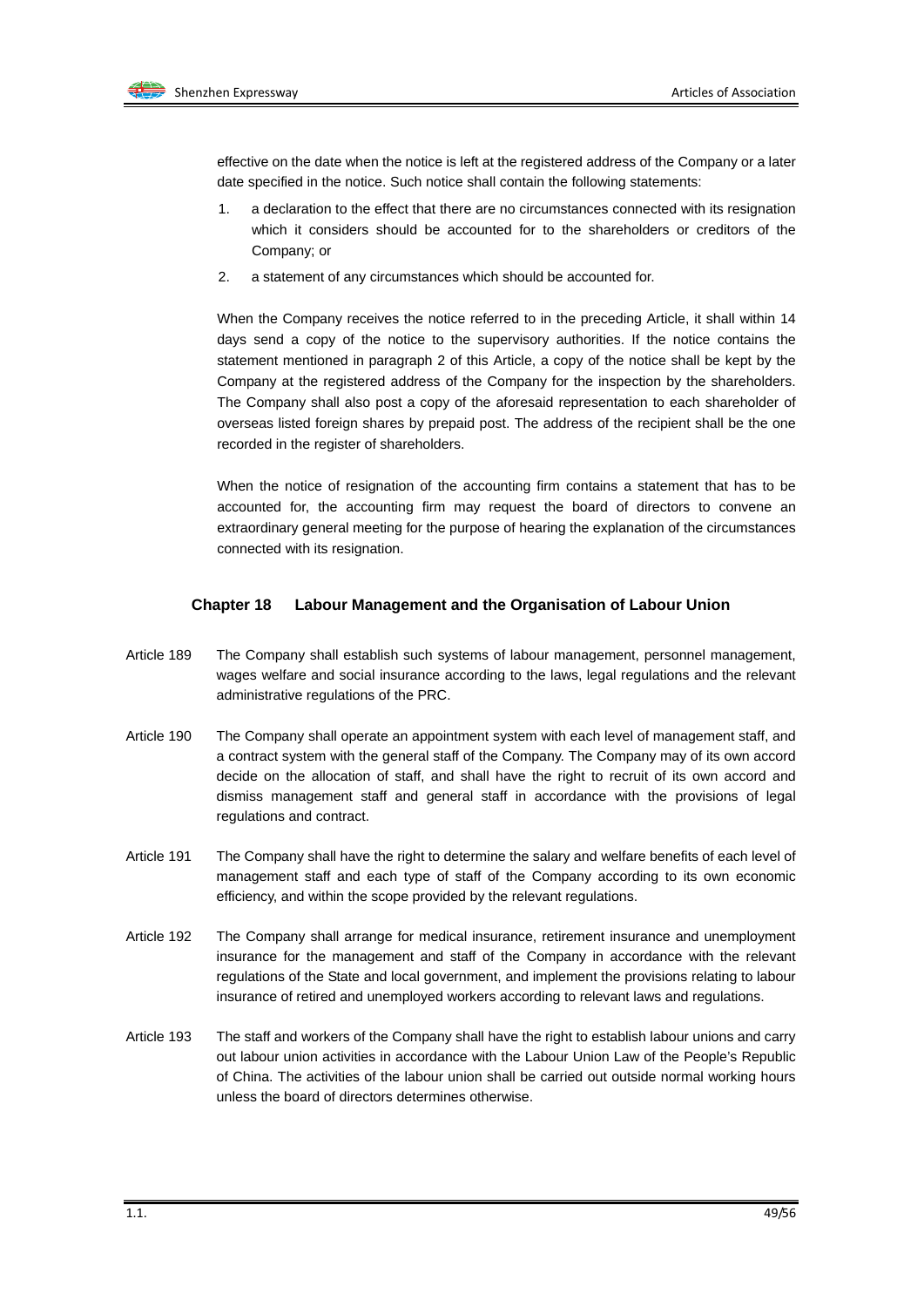#### **Chapter 19 Merger and Division of the Company**

Article 194 A proposal for merger or division of the Company shall be proposed by the board of directors of the Company. After the same has been passed according to the procedures provided in these Articles of Association, the relevant application procedures for approval shall be completed according to law. When the Company merges or divides, the board of directors of the Company shall adopt necessary procedures to protect the legal interests of the shareholders who oppose to the merger and division of the Company. Shareholders who object to the proposal for merger or division of the Company shall be entitled to demand that the Company or the shareholders who consent to the proposal for merger or division of the Company purchase their shares at a fair price. The content of the resolution on the merger or division of the Company shall be compiled as a special document for inspection by the shareholders.

The document mentioned above shall be delivered by post to the shareholders of H shares.

Article 195 The merger of the Company may take the two forms of merger by absorption and merger by formation of a new corporation.

> For a merger by absorption, a company absorbs any other company and the absorbed company is dissolved; for a merger by formation of a new corporation, two or more companies combine together for the establishment of a new one, and the existing ones are dissolved.

> In the event of merger of the Company, the parties involved in the merger shall execute a merger agreement and prepare a balance sheet and a list of assets. The Company shall notify the creditors within 10 days from the date of the merger resolution and shall make announcement in newspapers at least three times within 30 days thereof. The creditors shall, within 30 days after receipt of notice or within 45 days of the first announcement of any merger in the case of creditors that have not received notice, be entitled to demand repayment in full or a guarantee by the Company.

> After completion of the merger, the rights and obligations of loans of the parties involved in the merger shall be assumed by the company surviving the merger or the new company formed after the merger.

Article 196 In the event of a division of the Company, its assets shall be divided accordingly.

In the event of a division of the Company, the parties involved shall execute a division agreement and prepare the balance sheet and list of assets. The Company shall notify the creditors within 10 days from the date of the division resolution and shall make an announcement in newspapers at least three times within 30 days thereof. The creditors shall, within 30 days after receipt of notice or within 45 days of the first announcement of any division in the case of creditors that have not received notice, be entitled to demand repayment in full or an appropriate guarantee from the Company.

The liabilities of the Company prior to the division shall be undertaken by the companies after such division in accordance with the agreement entered into.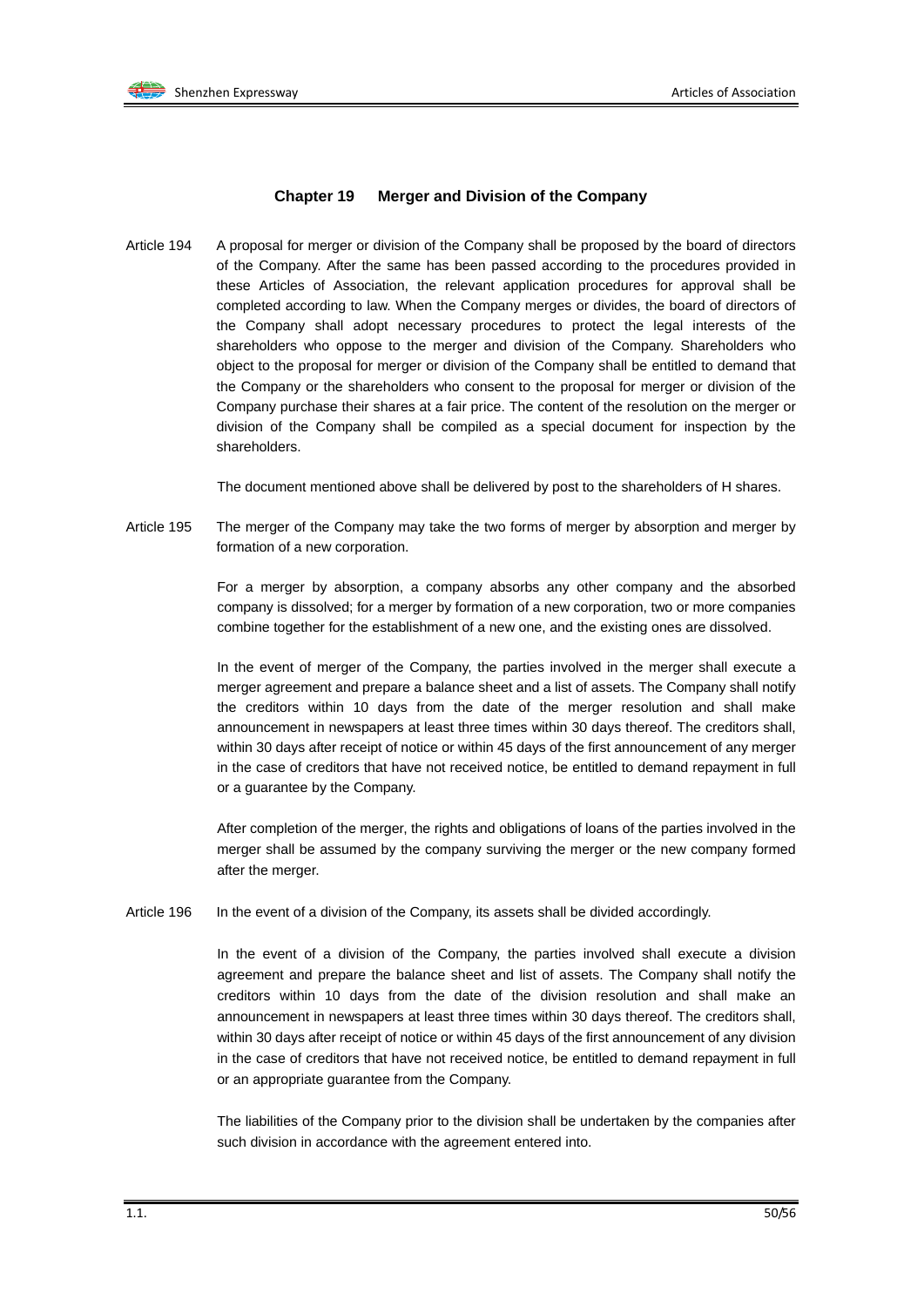Article 197 In the event of a merger or division of the Company, alterations in the registered matters of the Company shall be registered at the company registration authorities in accordance with law; in the event of a dissolution of the Company, the cancellation of registration shall be made in accordance with law; in the event of the setting up of a new company, the registration of incorporation thereof shall be made in accordance with law.

#### **Chapter 20 Dissolution and Liquidation of the Company**

- Article 198 The Company shall dissolve and proceed with liquidation in accordance with law upon occurrence of any one of the following events:
	- 1. the expiry of the term of business operation;
	- 2. the shareholders' general meeting resolves to dissolve the Company;
	- 3. dissolution of the Company is required for the merger or division of the Company;
	- 4. the Company is pronounced insolvent in accordance with law as a result of its inability to pay debts when due;
	- 5. closure of the Company in accordance with law as a result of its contravention of laws and regulations.
- Article 199 In the event that the Company is dissolved under the provisions of paragraphs 1 and 2 of the preceding Article, it shall set up within 15 days a liquidation committee, the members of which shall be determined by way of ordinary resolution passed in shareholders' general meeting.

In the event that the Company is dissolved under the provisions of paragraph 4 of the preceding Article, the People's Court shall form a liquidation committee comprised of the shareholders, personnel from the relevant authorities and relevant professionals in accordance with law to proceed with the liquidation.

In the event that the Company is dissolved under the provisions of paragraph 5 of the preceding Article, the relevant supervisory authorities shall form a liquidation committee comprised of the shareholders, personnel from the relevant authorities and relevant professionals in accordance with law to proceed with the liquidation.

Article 200 In the event that the board of directors decides to liquidate the Company (except for liquidation as a result of the pronouncement of insolvency by the Company), it shall specify in the notice convening the shareholders' general meeting for such purpose that the board of directors has made a full inquiry of the affairs of the Company and considers that the Company may settle all the Company's debts within 12 months upon commencement of liquidation.

> Upon the passing of the liquidation resolution at the shareholders' general meeting, the duties of the board of directors of the Company shall cease forthwith.

> The liquidation committee shall comply with the directions of the shareholders' general meeting and report to the shareholders' general meeting at least once every year the income and expenditure, the business of the Company and the progress of liquidation and submit a final report to the shareholders' general meeting upon the completion of liquidation.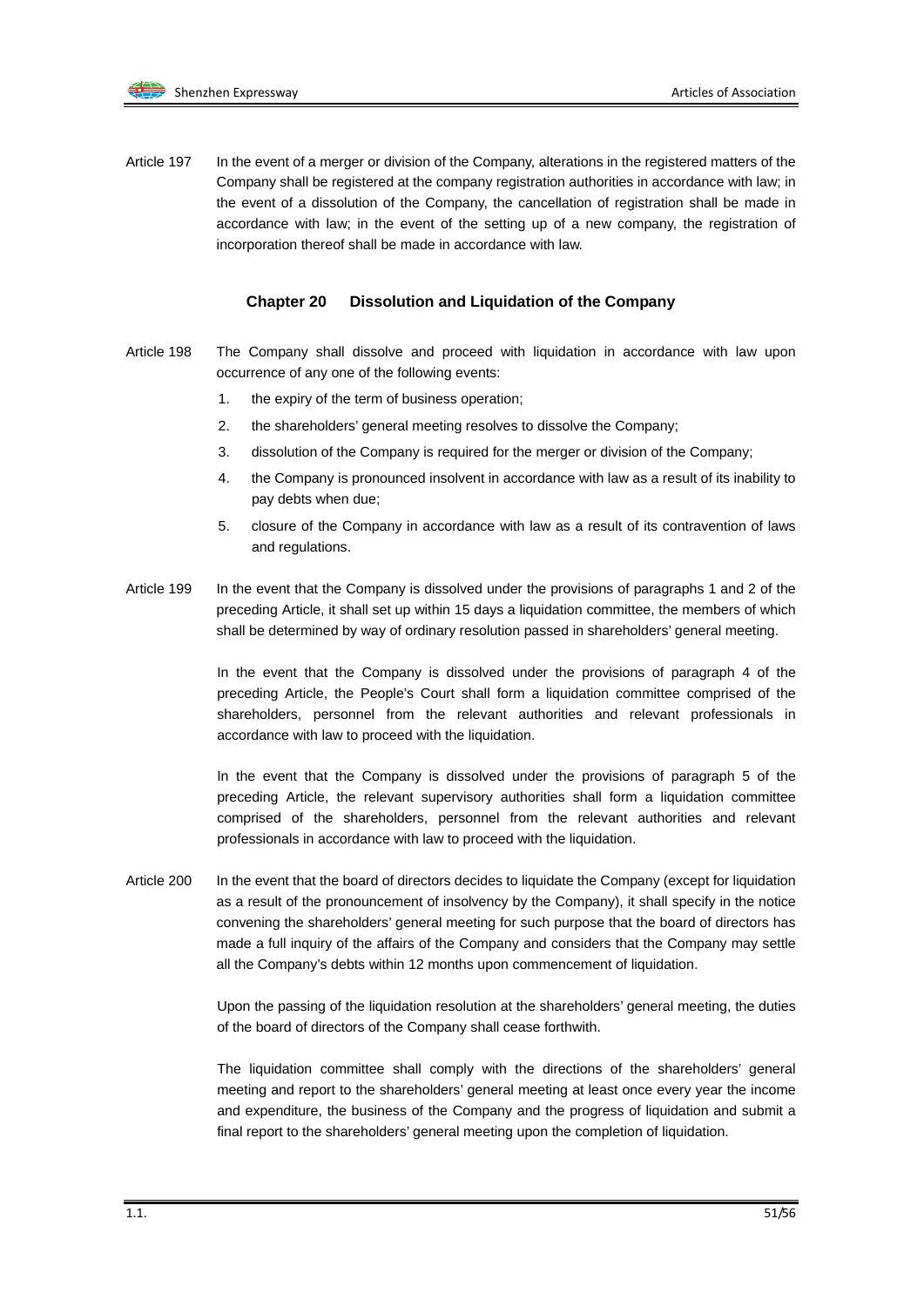Article 201 The liquidation committee shall notify the creditors within 10 days of its establishment and announce the same in newspapers at least three times within 60 days. The liquidation committee shall register any claims for payment of debt.

> The creditors shall claim their creditors' rights to the liquidation committee within 30 days after the date of their receipt of the notice, or for those who did not receive the notice, within 45 days after the date of the announcement. The creditors who claim their creditors' rights shall explain the relevant matters in relation to their rights and provide evidence. During the reporting period of the creditors' rights, the liquidation committee shall not repay the creditors.

- Article 202 The liquidation committee shall during the liquidation process perform the following functions and powers:
	- 1. to dispose of the properties of the Company, to prepare a balance sheet and list of assets respectively;
	- 2. to give notice or make announcement to creditors;
	- 3. to deal with and liquidate the uncompleted business of the Company related to the liquidation;
	- 4. to effect payment of all taxes due;
	- 5. to sort out the Company's right to and liability for debts;
	- 6. to deal with the remaining assets after settlement of debts by the Company;
	- 7. to represent the Company to participate in civil proceedings.

The members of the liquidation committee shall devote themselves to their duties and perform their obligations of liquidation according to the law. No member of the liquidation committee may take advantage of his/her position to accept bribes or other illegal proceeds, nor may he/she misappropriate properties of the Company. Where members of the liquidation committee cause any loss to the Company or any creditor due to the deliberate acts or gross negligence of such members, they shall be liable to pay compensations.

Article 203 After disposal of the assets of the Company and the preparation of the balance sheet and a list of assets has been completed, the liquidation committee shall draw up a liquidation programme for submission to the shareholders' general meeting or the relevant supervisory authorities for their confirmation.

The assets of the Company shall be used in accordance with the following priority:

- 1. to pay liquidation expenses;
- 2. to pay all wages due to the staff and workers of the Company and labour insurance expenses;
- 3. to effect payment of taxes due;
- 4. to settle the debts of the Company.

The remaining assets of the Company after settlement in accordance with the provisions aforesaid shall be distributed to the shareholders of the Company in accordance with the class and proportion of shares held by them. The assets of the Company shall not be distributed to the shareholders before the repayment is made in accordance with the above provision.

During the liquidation process, no new business activities shall be commenced by the Company.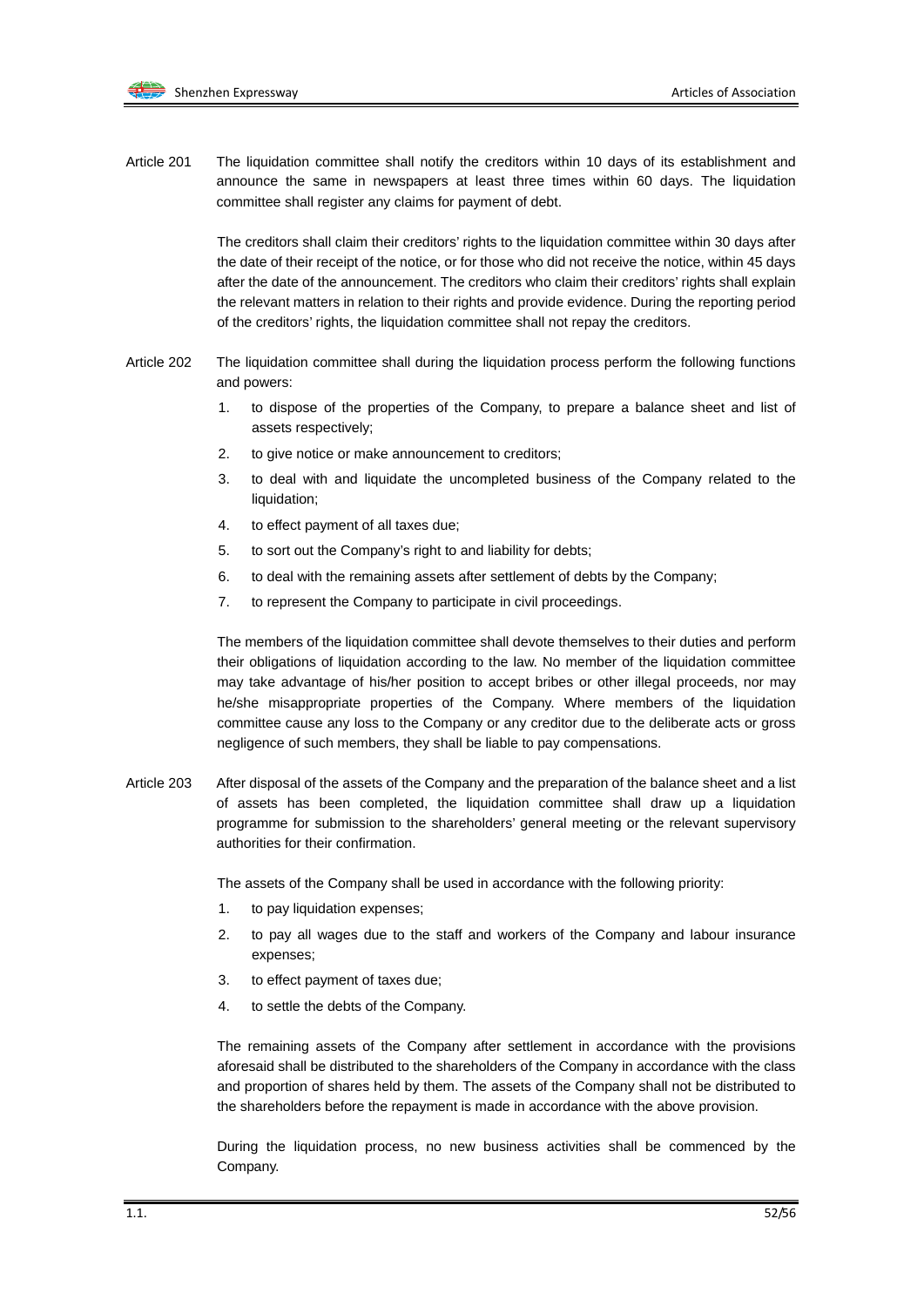

Article 204 If the liquidation committee discovers that, in the case of a liquidation of the Company due to dissolution and after the disposal of the assets of the Company and preparation of the balance sheet and list of assets, the assets of the Company are insufficient to settle the debts, it shall forthwith make an application to the People's Court for a declaration of insolvency.

> After the declaration of insolvency by the People's Court, the liquidation committee shall pass the liquidation matters to the People's Court.

> If the Company is legally pronounced bankrupt, the Company shall be subject to bankruptcy liquidation according to the relevant laws on enterprise bankruptcy.

Article 205 Upon the completion of the liquidation of the Company, the liquidation committee shall prepare a liquidation report and statement of income and expenditure and the financial accounts for the liquidation which, upon being certified by an accountant registered in China, shall be submitted to the shareholders' general meeting or relevant supervisory authorities for confirmation.

> The liquidation committee shall submit within 30 days after the confirmation by the shareholders' general meeting or relevant supervisory authorities the documents mentioned above to the company registration authorities and apply for the cancellation of the registration of the Company and announce the termination of the Company.

#### **Chapter 21 Procedures for Amending Articles of Association of the Company**

- Article 206 The Company may amend these Articles of Association pursuant to the laws and regulations and the provisions of these Articles of Association.
- Article 207 The procedures for amending these Articles of Association shall be as follows:
	- 1. after passing resolutions pursuant to these Articles of Association, the board of directors shall propose to the shareholders' general meeting to amend these Articles of Association and draw up the amendment proposal;
	- 2. notify the shareholders of the amendment proposal and convene the shareholders' general meeting for voting;
	- 3. the amendments submitted to the shareholders' general meeting for voting shall be passed by special resolutions.
- Article 208 The amendments to these Articles of Association which should be approved by the supervising authority of the Company shall be submitted to the original approval supervising authority for approval. The amendments which involve the contents of the Mandatory Provisions for the Articles of Association of Companies Seeking a Listing Outside the People's Republic of China shall be effective upon the approval by the examining and approving authorities of companies authorised by the State Council and the Securities Commission of the State Council; if the amendments involve company registration matters, alteration of the registration shall be made in accordance with law.

#### **Chapter 22 Resolution of Disputes**

Article 209 The Company shall comply with the following rules of dispute resolution: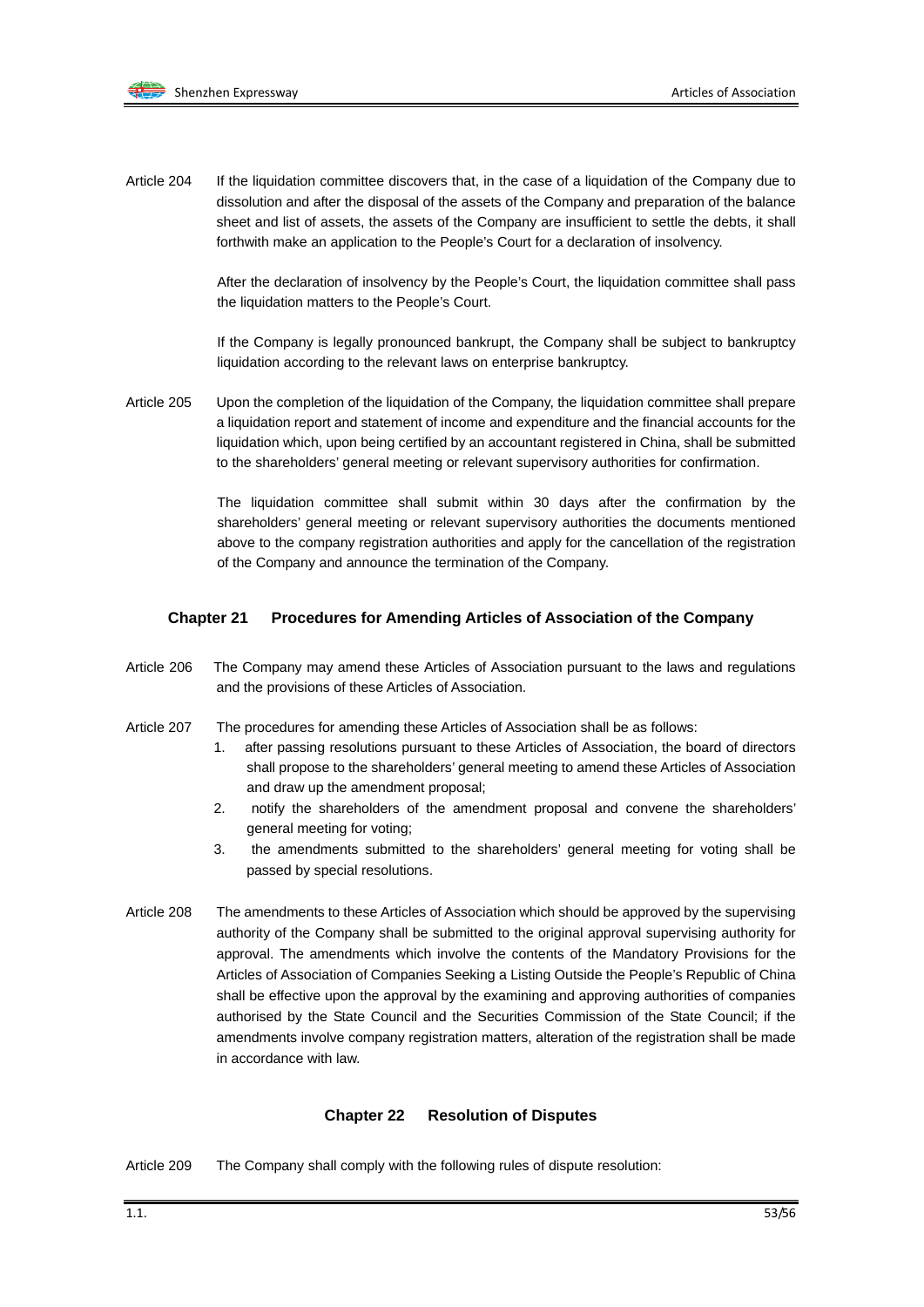1. In respect of disputes and claims for rights relating to the affairs of the Company that arise from the rights and obligations provided for in these Articles of Association, the Company Law and other relevant laws and regulations, between the shareholders of overseas listed foreign shares and the Company, between the shareholders of overseas listed foreign shares and the directors, supervisors, president or other senior management of the Company, between the shareholders of overseas listed foreign shares and shareholders of domestic shares, the parties involved shall refer these types of disputes or claims for rights to arbitration for settlement.

The disputes or claims for rights mentioned above which are submitted for arbitration refer to the whole of the claims or the entire dispute; if the identities of persons having the same cause of action or parties whose participation are necessary for the settlement of the disputes or the claims for rights involve the Company, the shareholders of the Company, directors, supervisors, president or other senior management of the Company, they shall submit themselves to such arbitration.

Disputes involving the definition of a shareholder or register of shareholders need not be settled by arbitration.

2. The party applying for arbitration may choose either the China International Economic and Trade Arbitration Committee to proceed with the arbitration pursuant to its arbitration rules or the Hong Kong International Arbitration Centre to proceed with the arbitration pursuant to its securities arbitration rules. After the disputes or claims for rights have been referred to arbitration by the claimant, the other party shall proceed the same with the arbitration institution chosen by such applicant.

If the applicant chooses the Hong Kong International Arbitration Centre to proceed with the arbitration, either party may request to proceed with the same in Shenzhen in accordance with the provisions of the securities arbitration rules of Hong Kong International Arbitration Centre.

- 3. The laws of the People's Republic of China shall be applicable to the settlement of the disputes and claims for rights mentioned in paragraph 1 of this Article by way of arbitration unless the laws and regulations provide otherwise.
- 4. The ruling given by the arbitration institution shall be final and binding on the parties involved.

#### **Chapter 23 Notices and Announcements**

- Article 210 The notice of the Company shall be issued by means of:
	- 1. delivery by hand;
	- 2. mail;
	- 3. announcement;
	- 4. other means required in these Articles of Association or recognised by the securities supervising authorities where the shares of the Company are listed.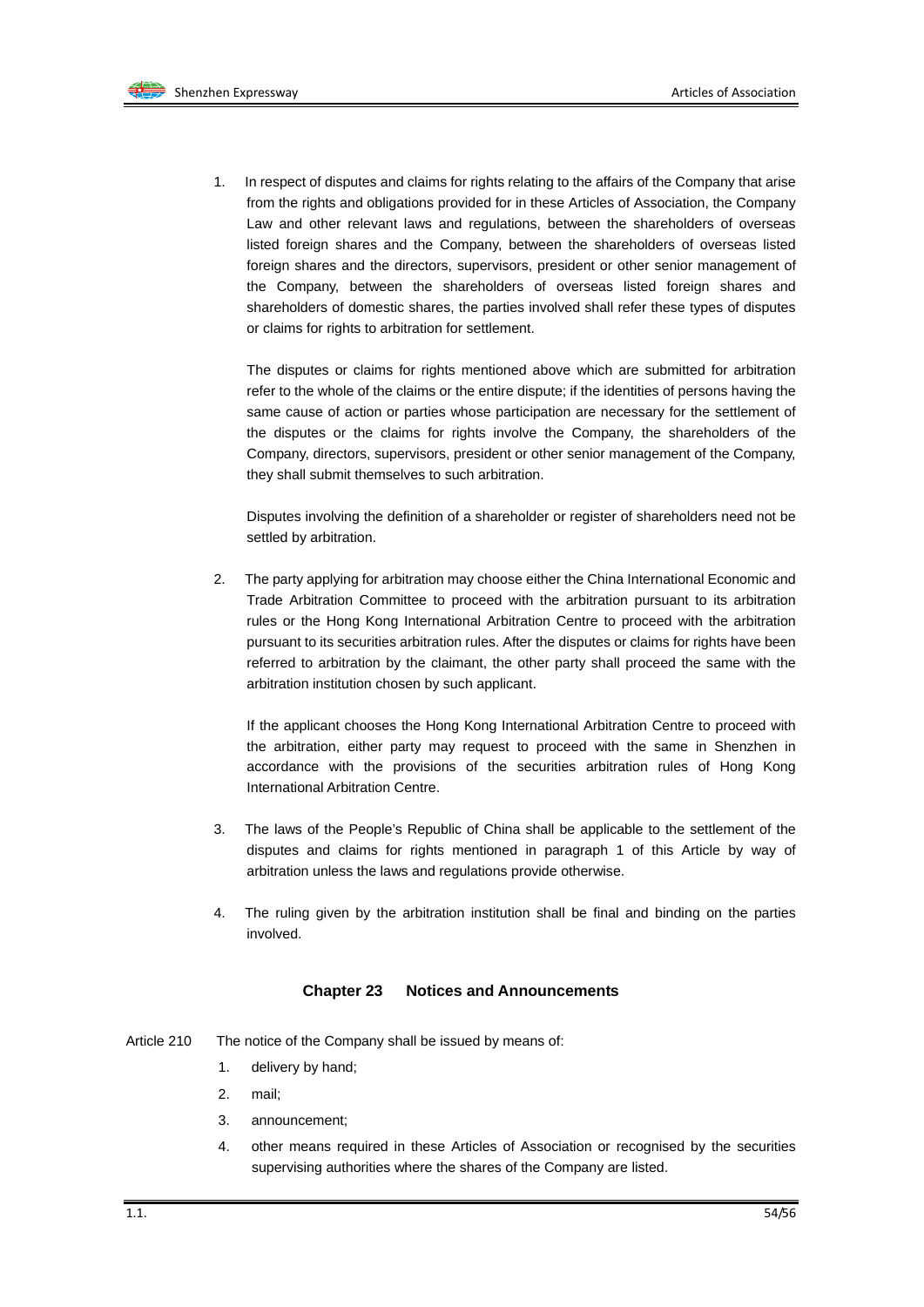Notices, information or written statements sent by the Company to holders of H shares, shall be delivered by hand to the holders of H shares or by post to the address of such holder of H shares set out in the register of shareholders, or by other means recognised by the Hong Kong Stock Exchange.

Unless otherwise required under laws and regulations and listing rules, the notice that is required to be despatched to the shareholders and other information that is required to be disclosed shall be published or announced by way of announcement in one or more newspapers or on the designated website designated by the securities supervisory authorities and once it is announced, all the shareholders shall be deemed to have received or knowledge on the relevant notice and other information that is required to be disclosed.

- Article 211 For the notice of the Company delivered by hand, the addressee shall sign (or stamp) on the receipt of the delivery, and the date of delivery refers to the date when the addressee signs the acknowledgement receipt; for the notice of the Company sent by mail, the date of delivery refers to the second working day from the date when the notice is delivered to the post office; for the notice of the Company made by announcement, the date of delivery refers to the date when the announcement is published or announced in the designated newspaper(s) or website(s).
- Article 212 Accidental omission to serve a notice on, or non-receipt of any such notice by, such person who is entitled to receive the same shall not invalidate the meeting and the resolutions passed at the meeting.
- Article 213 Any notices, documents, information or written statements served on the Company by shareholders or the directors shall be delivered to the legal address of the Company by personal delivery or by registered post.
- Article 214 In proving service of notices, documents, information or written statements by the shareholders or directors to the Company, it shall be sufficient if it is proved that the relevant notice, document, information or written statement has been served within the time of service specified by the methods provided for in Article 213 of these Articles of Association. In proving service of the same by personal delivery, it shall be sufficient if it is proved that the same has been served by producing the acknowledgment of receipt by the Company. In proving service of the same by registered post, it shall be sufficient if it is proved that the same has been served by delivering to the correct address by way of prepaid post.

#### **Chapter 24 Supplementary Provisions**

Article 215 The word "above" in these Articles of Association includes the figure itself, "exceed", "higher than", "more than" or "less than" does not include the figure itself.

> The securities regulatory authorities referred in these Articles of Association include the security regulatory authority where the shares of the Company listed and the stock exchange includes but not limited to the CSRC and its dispatched institutions, the SSE and Hong Kong Stock Exchange etc.